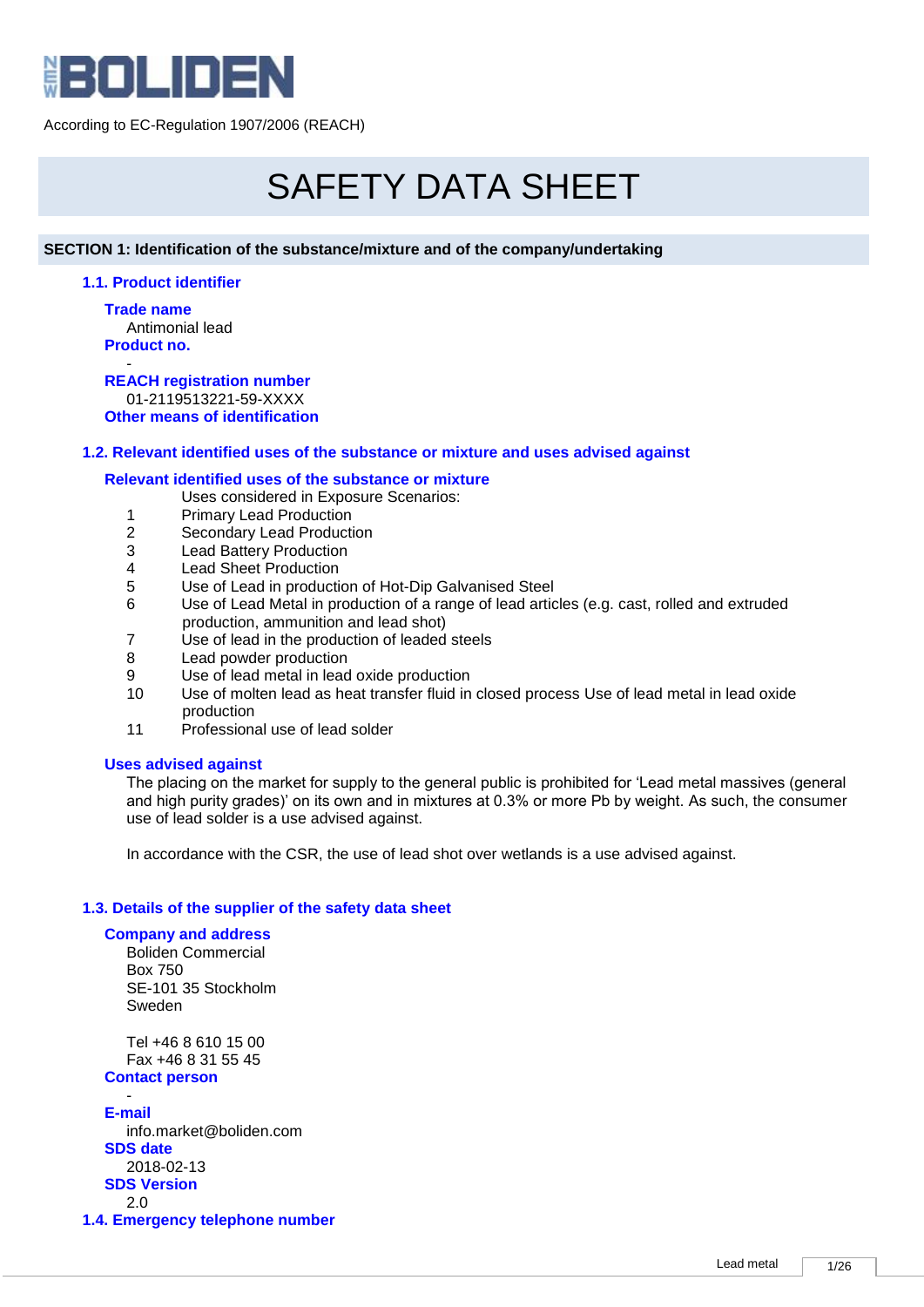

999 (or 111 for non-emergency medical advice). Emergency Action: In the event of a medical enquiry involving this product, please contact your doctor or local hospital accident and emergency department or the NHS enquiry service). See section 16.

#### **SECTION 2: Hazards identification**

#### **2.1. Classification of the substance or mixture**

Lead metal massives (general and high purity grades); [particle diameter ≥1mm] Repr. 1A; H360FD Lact.: H362 STOT RE1; H372.

#### **2.2. Label elements**

**Hazard pictogram(s)**



# **Signal word** Danger

# **Hazard statement(s)**

May damage fertility. May damage the unborn child. (H360FD)

May cause harm to breast-fed children. (H362)

Causes damage to central nervous system, blood and kidneys through prolonged or repeated exposure by oral intake or inhalation. (H372)

|               | General           |                                                                           |
|---------------|-------------------|---------------------------------------------------------------------------|
|               | <b>Prevention</b> | Do not breathe dust or fume (P260)                                        |
| <b>Safety</b> |                   | Use personal protective equipment as required. (P281)                     |
| statement(s)  |                   | Avoid contact during pregnancy and while nursing (P263)                   |
|               | Response          | If exposed or concerned: Get medical advice/attention $($ P308 + P313 $)$ |
|               | <b>Storage</b>    |                                                                           |
|               | <b>Disposal</b>   | Dispose of contents/container to an approved waste disposal plant (P501). |

#### **Identity of the substances primarily responsible for the major health hazards** Lead.

† *A derogation from labelling requirements exists for metals in massive form. Such metals do not require a label according to Annex 1 to Regulation (EC) No 1272/2008 if they do not present a hazard to human health by inhalation, ingestion or contact with skin or to the aquatic environment in the form in which they are placed on the market, although classified as hazardous in accordance with the criteria of that Annex*.

## **2.3. Other hazards**

Melting or activities generating lead dust, fume or vapour can result in sufficient lead entering your body to be hazardous to your health. Oxidation products (including lead compounds) may also form on the surface of metallic lead. Lead is heavy and care should be taken when lifting and handling. See section 11 for more information on the health hazards of lead compounds.

#### **Additional labelling**

Labelling according to REACH Annex XVII, Entry 30: 'Restricted to professional users'. **Additional warnings**

- **VOC** -

## **SECTION 3: Composition/information on ingredients**

## **3.1. Substances**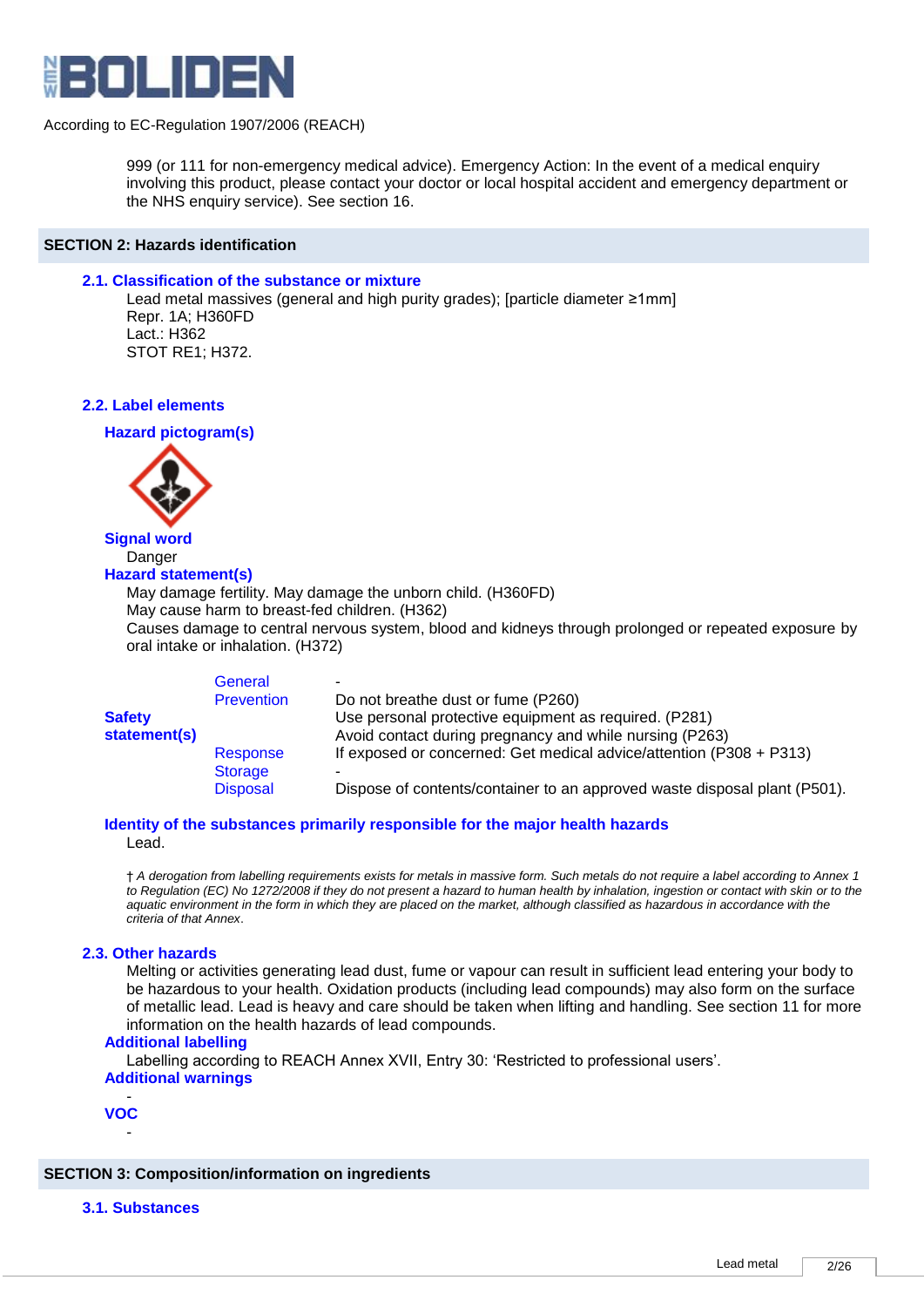

| NAMF:                       | Lead metal massives (general and high purity grades); [particle diameter ≥1mm] |
|-----------------------------|--------------------------------------------------------------------------------|
| <b>IDENTIFICATION NOS.:</b> | CAS-no: 7439-92-1 EC-no: 231-100-4 REACH-no: 01-2119513221-59-XXXX             |
| CONTENT:                    | $≥90 - ≤ 99.99%$                                                               |
| CLP CLASSIFICATION:         | Repr. 1A: H360FD, Lact.: H362, STOT RE1; H372                                  |
| NAMF:                       | antimony                                                                       |
| <b>IDENTIFICATION NOS.:</b> | CAS-no: 7440-36-0 EC-no: 231-146-5                                             |
| CONTENT:                    | $0 - ≤10%$                                                                     |
| CLP CLASSIFICATION:         | <b>NA</b>                                                                      |
| NAME:                       | tin                                                                            |
| <b>IDENTIFICATION NOS.:</b> | CAS-no: 7440-31-5 EC-no: 231-141-8                                             |
| CONTENT:                    | $0 - ≤5%$                                                                      |
| CLP CLASSIFICATION:         | NA.                                                                            |

(\*) See full text of H-phrases in section 16. Occupational exposure limits are listed in section 8, if these are available.

#### **3.2. Mixtures**

**-**

#### **Other informations**

## **SECTION 4: First aid measures**

#### **4.1. Description of first aid measures**

The measures below are unlikely to be relevant whilst lead is in its solid metallic state. However, they are relevant in the event of exposure to fumes, vapour or dust or oxidation products that may form on the surface of lead.

#### **General information**

In the case of accident: Contact a doctor or casualty department – take the label or this safety data sheet. Contact a doctor, if in doubt about the injured person's condition or if the symptoms continue. Never give an unconscious person water or similar.

#### **Inhalation**

Get the person into fresh air and stay with them.

#### **Skin contact**

Remove contaminated clothing and shoes at once. Skin that has come in contact with the material must be washed thoroughly with water and soap. Skin cleanser can be used. DO NOT use solvents or thinners.

#### **Eye contact**

Remove contact lenses. Flush eyes immediately with plenty of water (20-30°C) and continue until irritation stops. Make sure you flush under the upper and lower eyelids. If irritation continues, contact a doctor.

# **Ingestion**

Rinse out mouth and give plenty of water to drink. Contact a doctor immediately and take this safety data sheet or the label from the material with you. Do not induce vomiting. In the event of spontaneous vomiting, hold head facing down so that no vomit runs back into the mouth and throat.

#### **Burns**

Rinse with water until the pain stops and continue for 30 minutes.

#### **4.2. Most important symptoms and effects, both acute and delayed**

Typical clinical manifestations of acute lead poisoning include weakness, irritability, asthenia, nausea, abdominal pain with constipation, and anaemia.

## **4.3. Indication of any immediate medical attention and special treatment needed**

Symptoms of poisoning may occur after several hours; seek medical attention.

## **Information to medics**

Bring this safety data sheet.

#### **SECTION 5: Firefighting measures**

#### **5.1. Extinguishing media**

The product itself does not burn. Use extinguishing measures that are appropriate to local circumstances and the surrounding. Never use water in presence of molten metal. Water expands explosively in contact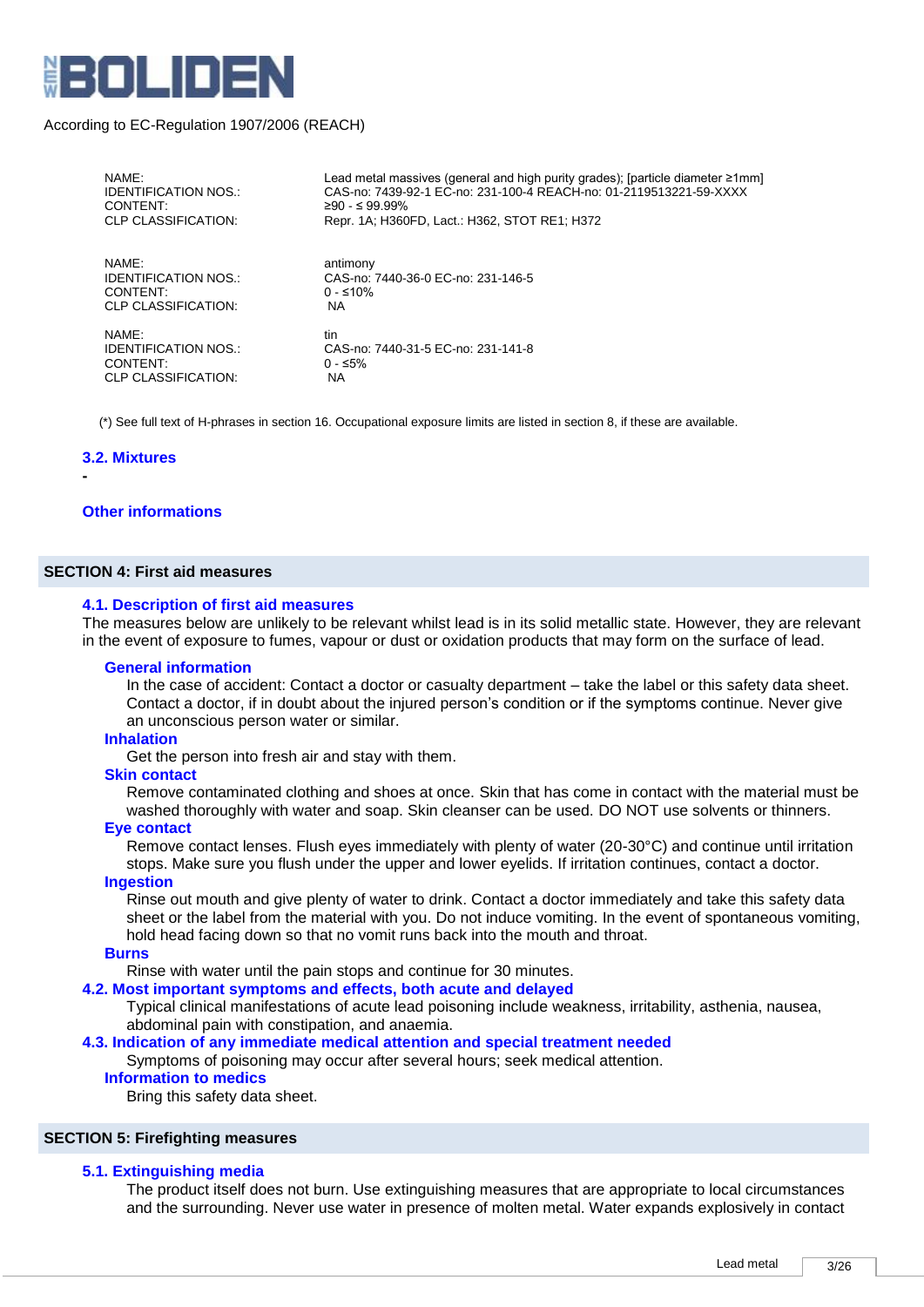

#### with molten / liquid metal.

## **5.2. Special hazards arising from the substance or mixture**

In case of fires, hazardous combustion gases are formed: Lead fumes; Lead oxide.

#### **5.3. Advice for firefighters**

Wear self-contained breathing apparatus and protective clothing to prevent contact.

#### **SECTION 6: Accidental release measures**

**6.1. Personal precautions, protective equipment and emergency procedures** 

Ensure adequate ventilation. Avoid dust formation. Avoid contact with skin, eyes and clothing.

#### **6.2. Environmental precautions**

Do not discharge into the drains/surface waters/groundwater. In case of entry into waterways, soil or drains, inform the responsible authorities.

**6.3. Methods and material for containment and cleaning up** 

Collect mechanically (preferably in dry condition). Send in suitable containers for recovery or disposal. **6.4. Reference to other sections** 

See section on "Disposal considerations " with regard to the handling of waste. See section on 'Exposure controls/personal protection' for protective measures.

#### **SECTION 7: Handling and storage**

#### **7.1. Precautions for safe handling**

See section on 'Exposure controls/personal protection' for information on personal protection. The product is not combustible.

#### **7.2. Conditions for safe storage, including any incompatibilities**

Do not store together with foodstuffs. Do not store together with animal feedstocks. Do not store with acids or alkalis.

#### **Storage temperature**

No data available.

#### **7.3. Specific end use(s)**

This product should only be used for applications described in Section 1.2

#### **SECTION 8: Exposure controls/personal protection**

#### **8.1. Control parameters**

#### **OEL**

Lead (EH40/2005) Long-term exposure limit (8-hour TWA reference period): - ppm | 0.15 mg/m3 Short-term exposure limit (15-minute reference period): - ppm | - mg/m3

## **DNEL / PNEC**

DNEL workers (lead): 40 μg/dL blood (adults) - Duration: Long term – Systemic effects DNEL workers (lead): 10 μg/dL blood (developmental effect on foetus) - Duration: Long term – Systemic effects

PNEC (lead): 3.1 μg Pb/L (dissolved) - Exposure: Freshwater PNEC (lead): 3.5 μg Pb/L (dissolved) - Exposure: Marine water PNEC (lead): 174.0 mg Pb/kg dw - Exposure: Freshwater sediment PNEC (lead): 41.0 mg Pb/kg dw (bioavailibility correction) - Exposure: Freshwater sediment PNEC (lead): 164.0 mg Pb/kg dw - Exposure: Marine water sediment PNEC (lead): 212.0 mg Pb/kg dw - Exposure: Soil PNEC (lead): 0.1 mg Pb/L - Exposure: Sewage Treatment Plant

#### **8.2. Exposure controls**

Compliance with the stated exposure limits values should be checked on a regular basis.

Blood lead monitoring: Set in place a certified monitoring regime which covers all site activities; Define a policy for submitting workers to regular blood lead monitoring, including increased frequency for workers undertaking high-risk jobs and workers with elevated blood lead levels; Ensure all workers have a blood test prior to working on site. Set an "action level" that is typically 5 µg/dL below the exposure limit deemed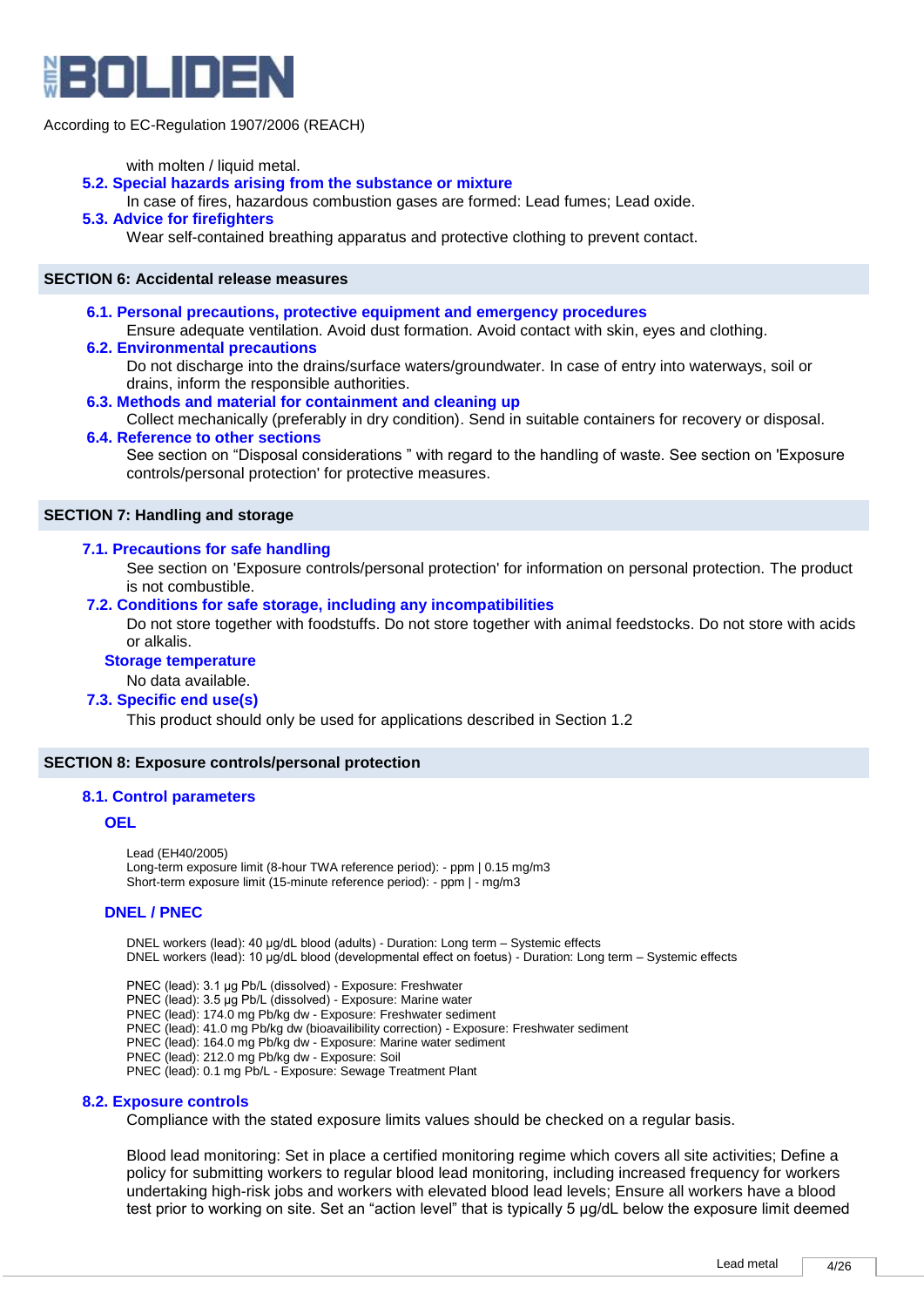

to be safe. If the action level is exceeded, appropriate measures are to be taken, to prevent further increases in blood lead. If the safe threshold is exceeded, continue or begin ban on overtime, ensure strict hygiene procedures are followed, undertake detailed inspections to ensure correct use of personal protective equipment, undertake detailed inspections to ensure recommended workplace procedures are followed, move employee to workplace where exposure is expected to be lower or remove from lead environment altogether, further increase blood lead sampling frequency, and continue frequent sampling until results are below the first action level.

#### **General recommendations**

Observe general occupational hygiene.

#### **Exposure scenarios**

If there is an appendix to this safety data sheet, the indicated exposure scenarios must be complied. **Exposure limits**

Trade users are covered by the rules of the working environment legislation on maximum concentrations for exposure. See work hygiene threshold values.

# **Appropriate technical measures**

Airborne gas and dust concentrations must be kept as low as possible and below the current threshold values. Use for example an exhaust system if the normal air flow in the work room is not sufficient. Make sure that eyewash and emergency showers are clearly marked.

#### **Hygiene measures**

Personal Hygiene: Ensure workers follow simple hygiene rules (e.g. do not bite nails and keep them cut short, avoid touching or scratching face with dirty hands or gloves); Ensure workers do not wipe away sweat with hands or arms; Ensure workers use disposable tissues rather than a handkerchief; Prohibit drinking, eating and smoking in production areas, or access to eating and non-production areas in working clothes; Ensure workers wash hands, arms, faces and mouths (but preferably shower) and change into clean clothing before entering eating areas; For high exposure workplaces, separate rooms for cleaning hands, removal of clothes, showers and clean clothes may be necessary; Ensure workers handle dirty working clothes with care; Allow no personal belongings to be taken into production areas, or items that have been used in production areas to be taken home. Ensure general shop cleanliness is maintained by frequent washing/vacuuming. Clean every workplace at the end of every shift.

## **Measures to avoid environmental exposure**

- One or more of the following measures may if necessary be taken to reduce emissions to water:
- Chemical precipitation: used primarily to remove the metal ions
- Sedimentation
- Filtration: used as final clarification step
- Electrolysis: for low metal concentration
- Reverse osmosis: extensively used for the removal of dissolved metals
- Ion exchange: final cleaning step in the removal of heavy metal from process wastewater

One or more of the following measures may if necessary be taken to reduce emissions to air: • Electrostatic precipitators using wide electrode spacing: Wet electrostatic precipitators:

- Cyclones, but as primary collector Fabric or bag filters: high efficiency in controlling fine particulate
- (melting): achieve emission values Membrane filtration techniques can achieve
- Ceramic and metal mesh filters. PM10 particles are removed
- Wet scrubbers

Lead removal from treatment works should be at least the minimum default 84% removal used in the CSR. Solid material collected from on-site treatment must be sent for metal recovery or treated as hazardous waste. Waste water treatment sludge must be recycled, incinerated or landfilled and not used as agricultural fertiliser.

**Individual protection measures, such as personal protective equipment**



Only CE-marked personal protection equipment should be used. **Respiratory Equipment**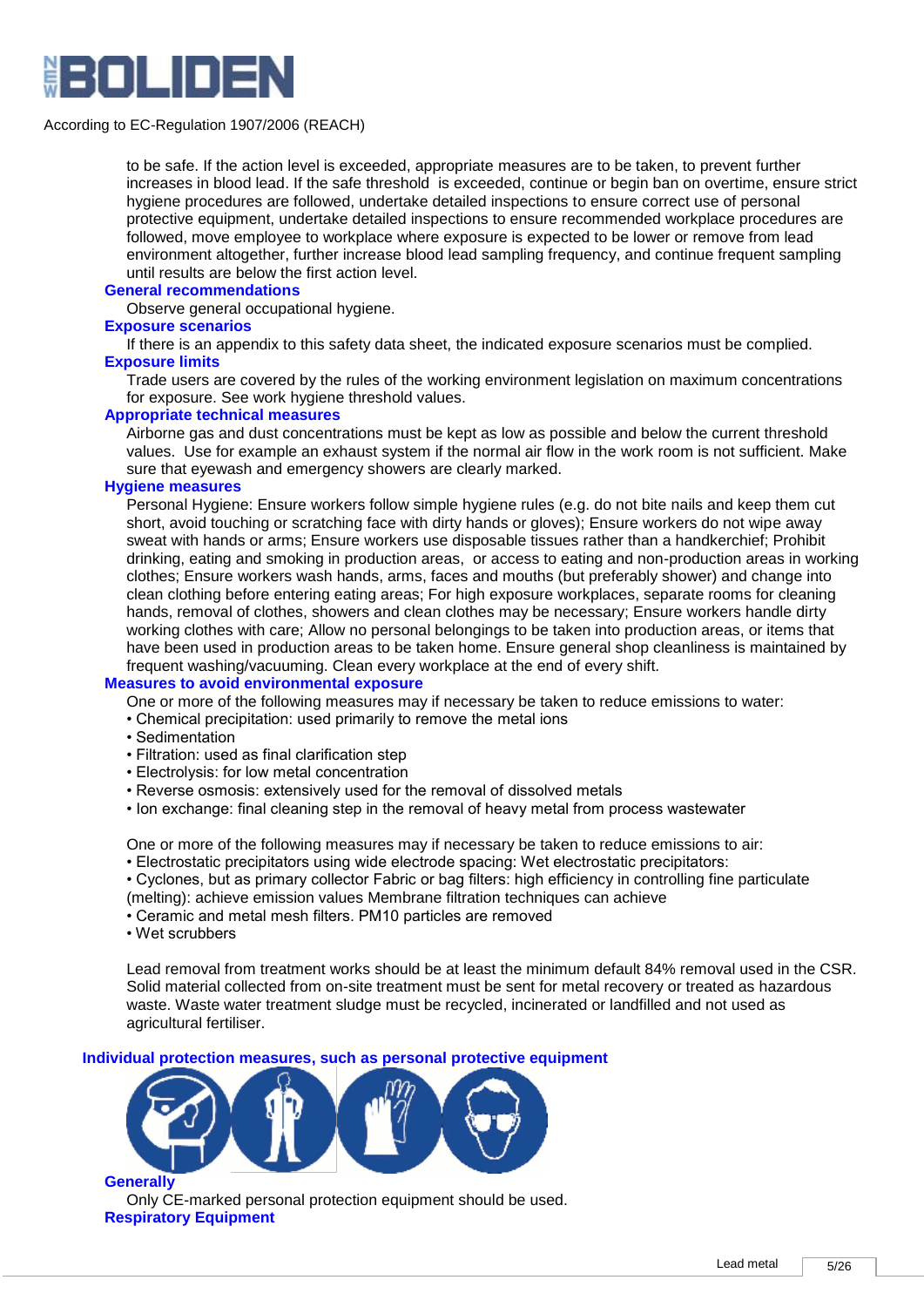

Suitable respiratory protective device recommended if work activity is likely to result in formation of lead fumes, vapours or dust. In case of brief or low level exposure use dust mask or half mask with particle filter P2. Assess the need to wear respiratory protective equipment in production areas. Consider use effective masks accompanied by a compliance policy (ensure proper shaving; ensure workers do not remove RPE in production areas in order to communicate). Where masks are used, employ formal mask cleaning and filter changing strategies.

## **Skin protection**

Wear protective work clothing. For workers in areas of significant exposure, provide sufficient working clothes to enable daily change into clean clothes. In such cases all work clothing should be cleaned by the employer on a daily basis and is not permitted to leave the work site.

# **Hand protection**

Protective gloves. Material of gloves: Neoprene or Leather.

# **Eye protection**

Safety glasses.

## **SECTION 9: Physical and chemical properties**

| 9.1. Information on basic physical and chemical properties |           |                             |                             |                         |                 |
|------------------------------------------------------------|-----------|-----------------------------|-----------------------------|-------------------------|-----------------|
| <b>Form</b>                                                | Colour    | Odour                       | рH                          | <b>Viscosity</b>        | Density (g/cm3) |
| Solid                                                      | Grey-blue | None                        | Not applicable              | Not applicable          | 11.45           |
| <b>Phase changes</b>                                       |           |                             |                             |                         |                 |
| Melting point (°C)                                         |           | Boiling point (°C)          |                             | Vapour pressure (mm Hg) |                 |
| 326                                                        |           | > 600                       |                             | Not applicable          |                 |
| Data on fire and explosion hazards                         |           |                             |                             |                         |                 |
| Flashpoint (°C)                                            |           | Ignition $(^{\circ}C)$      |                             | Self ignition (°C)      |                 |
| Not applicable                                             |           | Not applicable              |                             | Not applicable          |                 |
| Explosion limits (Vol %)                                   |           | <b>Oxidizing properties</b> |                             |                         |                 |
| Not explosive                                              |           | Not oxidising               |                             |                         |                 |
| <b>Solubility</b>                                          |           |                             |                             |                         |                 |
| Solubility in water                                        |           |                             | n-octanol/water coefficient |                         |                 |
| 185 mg/L at 20°C                                           |           | Not applicable              |                             |                         |                 |
| 9.2. Other information                                     |           |                             |                             |                         |                 |
| Solubility in fat                                          |           |                             |                             |                         |                 |
| Not soluble                                                |           |                             |                             |                         |                 |
|                                                            |           |                             |                             |                         |                 |

## **SECTION 10: Stability and reactivity**

- **10.1. Reactivity** 
	- Lead is not a reactive substance and no reactive hazards are expected.
- **10.2. Chemical stability**  Expected to be stable under normal conditions of use.
- **10.3. Possibility of hazardous reactions**

No hazardous reactions expected under normal conditions of use.

- **10.4. Conditions to avoid** 
	- No special
- **10.5. Incompatible materials**

Strong acids and strong oxidizing agents.

**10.6. Hazardous decomposition products** 

The product is not degraded when used as specified in section 1.

## **SECTION 11: Toxicological information**

## **11.1. Information on toxicological effects**

This product has not been fully tested. Judgements on the expected toxicity of this product have been made based upon consideration of sparingly soluble inorganic lead compounds and the agreed harmonised classification of lead metal.

The following information is relevant if you swallow any lead or breathe in lead dust, fume or vapour. Lead is slowly absorbed by ingestion and inhalation and poorly absorbed through the skin. If absorbed, it will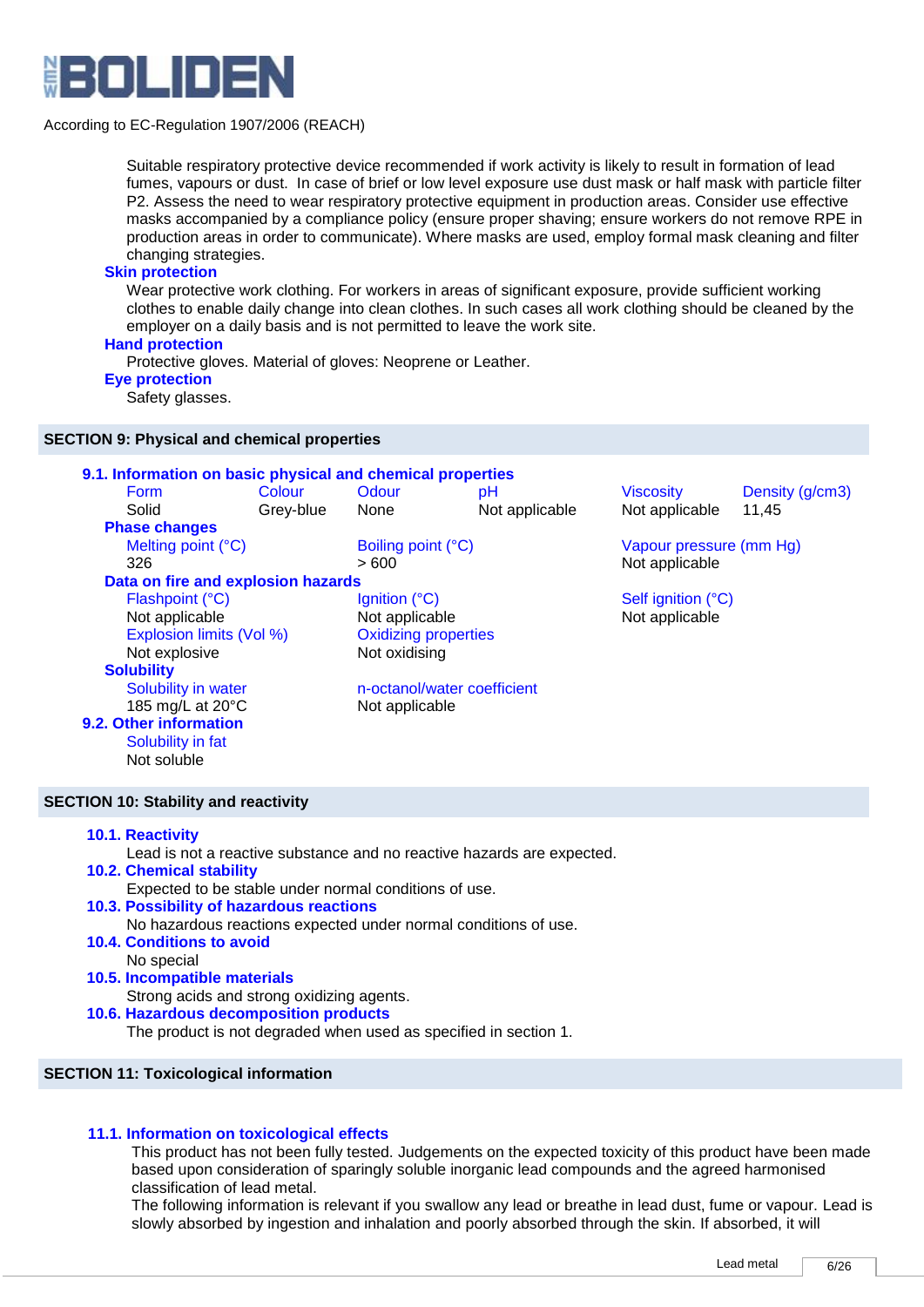

accumulate in the body with low rates of excretion, leading to long-term build up. Part of risk management is to take worker blood samples for analysis to ensure that exposure levels are acceptable.

#### **Acute toxicity**

Lead in massive form is not considered to be acutely toxic. It is not easily inhaled or ingested, and if it is accidentally ingested, normally passes through the gastrointestinal system without significant absorption into the body. Lead is not easily absorbed through the skin.

#### **Skin corrosion/irritation**

Studies have shown that sparingly soluble inorganic lead compounds are not corrosive or irritating to skin, and this lack of effect is expected also for metallic lead. This conclusion is supported by the lack of reports of irritant effects from occupational settings.

## **Serious eye damage/irritation**

Studies have shown that sparingly soluble inorganic lead compounds are not corrosive or irritating to eyes, and this lack of effect is expected also for metallic lead. This conclusion is supported by the lack of reports of irritant effects from occupational settings.

#### **Respiratory or skin sensitisation**

There is no evidence that lead causes respiratory or skin sensitisation.

## **Germ cell mutagenicity**

The evidence for genotoxic effects of highly soluble inorganic lead compounds is contradictory, with numerous studies reporting both positive and negative effects. Responses appear to be induced by indirect mechanisms, mostly at very high concentrations that lack physiological relevance.

## **Carcinogenicity**

There is some evidence that inorganic lead compounds may have a carcinogenic effect, and they have been classified by IARC as probably carcinogenic to humans (Group 2A). However, it is considered that this classification does not apply to lead in massive form, given the very low bioavailability of metallic lead. Carcinogenicity studies of lead metal powder have been negative. Epidemiology studies of workers exposed to inorganic lead compounds have found a limited association with stomach cancer. IARC has concluded that lead metal is possibly carcinogenic to humans (Group 2B).

## **Reproductive toxicity**

Exposure to high levels of inorganic lead compounds may cause adverse effects on male and female fertility, including adverse effects on sperm quality. Prenatal exposure to inorganic lead compounds is also associated with adverse effects on the development of the unborn child.

#### **STOT-single exposure**

Inorganic lead compounds have generally been found to be of relatively low acute toxicity by ingestion, in contact with skin, and by inhalation, with no evidence of any local or systemic toxicity from such exposures. The bioavailability of lead metal is low and acute lead exposure is not expected to result in acute toxicity effects.

#### **STOT-repeated exposure**

Lead is a cumulative poison and may be absorbed into the body through ingestion or inhalation; its toxicity is generally considered to be mediated through the lead cation. Although inhalation and ingestion of lead in massive form are unlikely, poor hygiene practises may result in hand to mouth transfer which maybe significant over a prolonged period of time. Lead metal may also be used in such a way that inhalable particles may form, resulting in systemic uptake. Inorganic lead compounds have been documented in observational human studies to produce toxicity in multiple organ systems and body function including the haemotopoetic (blood) system, kidney function, reproductive function and the central nervous system. Postnatal exposure to lead compounds is associated with impacts on neurobehavioral development in children

#### **Aspiration hazard**

Lead metal is a solid and aspiration hazards are not expected to occur.

#### **SECTION 12: Ecological information**

#### **12.1. Toxicity**

Lead metal in massive form is not classified as hazardous to the aquatic environment, due to its low solubility and rapid removal from the water column. Lead toxicity is expected to be greater in softer waters.

Substance Species Test Test

duration Result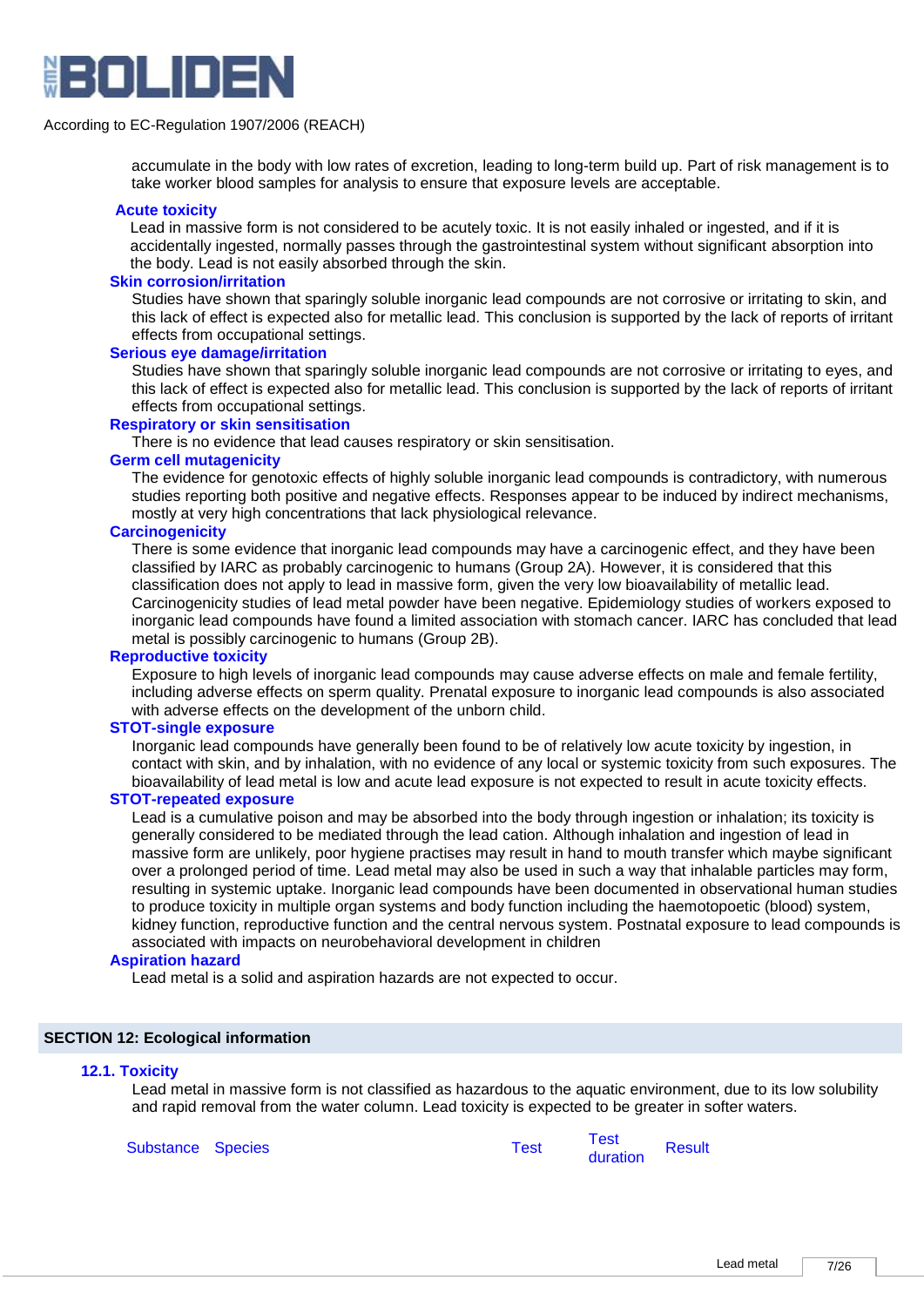

| lead | Fish: Pimephales promelas, Oncorhynchus mykiss    | <b>LC50</b>       | 96 h | pH 5.5 - 6.5: 40.8 - 810.0 µg Pb/L        |
|------|---------------------------------------------------|-------------------|------|-------------------------------------------|
| lead | Fish: Pimephales promelas, Oncorhynchus mykiss    | <b>LC50</b>       | 96 h | pH >6.5 - 7.5: 52.0 - 3,598.0 µg Pb/L     |
| lead | Fish: Pimephales promelas, Oncorhynchus mykiss    | <b>LC50</b>       | 96 h | pH > 7.5 - 8.5: 113.8 - 3,249.0 µg Pb/L   |
| lead | Invertebrates: Daphnia magna, Ceriodaphnia dubia  | LC50              | 48 h | pH 5.5 - 6.5: 73.6 - 655.6 µg Pb/L        |
| lead | Invertebrates: Daphnia magna, Ceriodaphnia dubia  | <b>LC50</b>       | 48 h | pH >6.5 - 7.5: 28.8 - 1,179.6 µg Pb/L     |
| lead | Invertebrates: Daphnia magna, Ceriodaphnia dubia  | LC50              | 48 h | $pH > 7.5 - 8.5$ : 26.4 - 3,115.8 µg Pb/L |
| lead | Algae: Pseudok. subcapitata, Chlorella kesslerii  | ErC50             | 72 h | pH 5.5 - 6.5: 72.0 - 388.0 µg Pb/L        |
| lead | Algae: Pseudok. subcapitata, Chlorella kesslerii  | ErC50             | 72 h | pH >6.5 - 7.5: 26.6 - 79.5 µg Pb/L        |
| lead | Algae: Pseudok. subcapitata, Chlorella kesslerii  | ErC <sub>50</sub> | 72 h | pH > 7.5 - 8.5: 20.5 - 49.6 µg Pb/L       |
| lead | Freshwater fish (different species)               | EC10              |      | $17.8 - 1558.6 \,\mu g \,\text{Pb/L}$     |
| lead | Freshwater invertebrates (different species)      | EC10              |      | $1.7 - 963.0$ µg Pb/L                     |
| lead | Freshwater algae (different species)              | EC10              |      | $6.1 - 190.0 \,\mu g \,\text{Pb/L}$       |
| lead | Freshwater higher plants: Lemna minor             | EC10              |      | 85.0 - 1,025.0 µg Pb/L                    |
| lead | Marine fish: Cyprinodon variegatus                | EC10              |      | 229.6 - 437.0 µg Pb/L                     |
| lead | Marine invertebrates (different species)          | EC10              |      | $9.2 - 1409.6$ µg Pb/L                    |
| lead | Marine algea (differnet species)                  | EC10              |      | 52.9 - 1234.0 µg Pb/L                     |
| lead | Marine higher plants: Champia parvula             | EC10              |      | 11.9 $\mu$ g Pb/L                         |
| lead | Freshwater sediment invertebrates (diff. species) | EC10              |      | $573.0 - 3390.0$ mg Pb/kg dw              |
| lead | Marine sediment invertebrates (diff. species)     | EC10              |      | 680.0 - 1,291.0 mg Pb/kg dw               |
| lead | Terrestrial invertebrates (different species)     | EC10              |      | 34.0 - 2,445.0 mg Pb/kg dw                |
| lead | Terrestial plants (different species)             | EC10              |      | 57.0 - 6,774.0 mg Pb/kg dw                |
| lead | Micro-organisms (different species)               | EC10              |      | 97.0 - 7,880.0 mg Pb/kg dw                |
| lead | <b>Bacterial populations</b>                      | EC10              |      | Resp. 1.06 - 2.92 mg Pb/L                 |
| lead | Bacterial populations                             | EC10              |      | Ammonia uptake 2.79 - 9.59 mg Pb/L        |
| lead | Protozoan community                               | EC <sub>10</sub>  |      | Mortality: $1.0 - 7.0$ mg Pb/L            |
|      |                                                   |                   |      |                                           |

#### **12.2. Persistence and degradability**

 Lead is naturally occurring and ubiquitous in the environment. Lead is obviously persistent in the sense that they do not degrade to CO2, water, and other elements of less environmental concern. In the water compartment, lead is rapidly and strongly bound to the suspended solids of the water column. This binding and subsequent settling to the sediment allows for rapid metal removal of lead from the water column. Insignificant remobilization of lead from sediment is expected.

#### **12.3. Bioaccumulative potential**

 Available BCF/BAF data for the aquatic environment show a distinct inverse relationship with the exposure concentration demonstrating that lead is homeostatically regulated by aquatic organisms. A median BAF within environmentally relevant concentrations of 1,552 L/kgww is observed in aquatic organisms. In the soil compartment no bioaccumulation is expected. The BAF's are not significantly affected by the Pb concentration in the soil. A median BAF value for soil dwelling organisms is 0.10 kgdw/kgww. Available information on transfer of Pb through the food chain indicates that lead does not biomagnify in aquatic or terrestrial food chains.

#### **12.4. Mobility in soil**

Lead metal (non-classified) is sparingly soluble in water and with its relatively high Kd value, is expected to be absorbed onto soils and sediments. Typical log Kd-values of 5.2, 5.7 and 3.8 have been determined for freshwater sediment, marine sediment and soil, respectively.

# **12.5. Results of PBT and vPvB assessment**

The PBT and vPvB criteria of Annex XIII to the Regulation do not apply to inorganic substances, such as lead monoxide The criterion for persistence is not applicable for inorganic Pb. Under conditions of a standard EUSES lake, Pb meets the criteria for rapid removal from the water column (> 70% in 28 days). Bioaccumulation criterior not applicable to inorganic substances such as Pb. However, Pb is considered to be toxic, since the most sensiti NOECs, HC5-50 and PNEC values are lower than 10 μg Pb/L.

#### **12.6. Other adverse effects**

Lead metal (non-classified) is not expected to contribute to ozone depletion, ozone formation, global warming or acidification.

# **SECTION 13: Disposal considerations**

#### **13.1. Waste treatment methods**

Should be recycled or disposed as hazardous waste. Do not allow product to reach sewage system. Different Pb-bearing wastes resulting from the processes described above are generated in the form of dross, flue dust and slag. These waste products are mainly recycled in the production process or landfilled.

## **Waste**

EWC code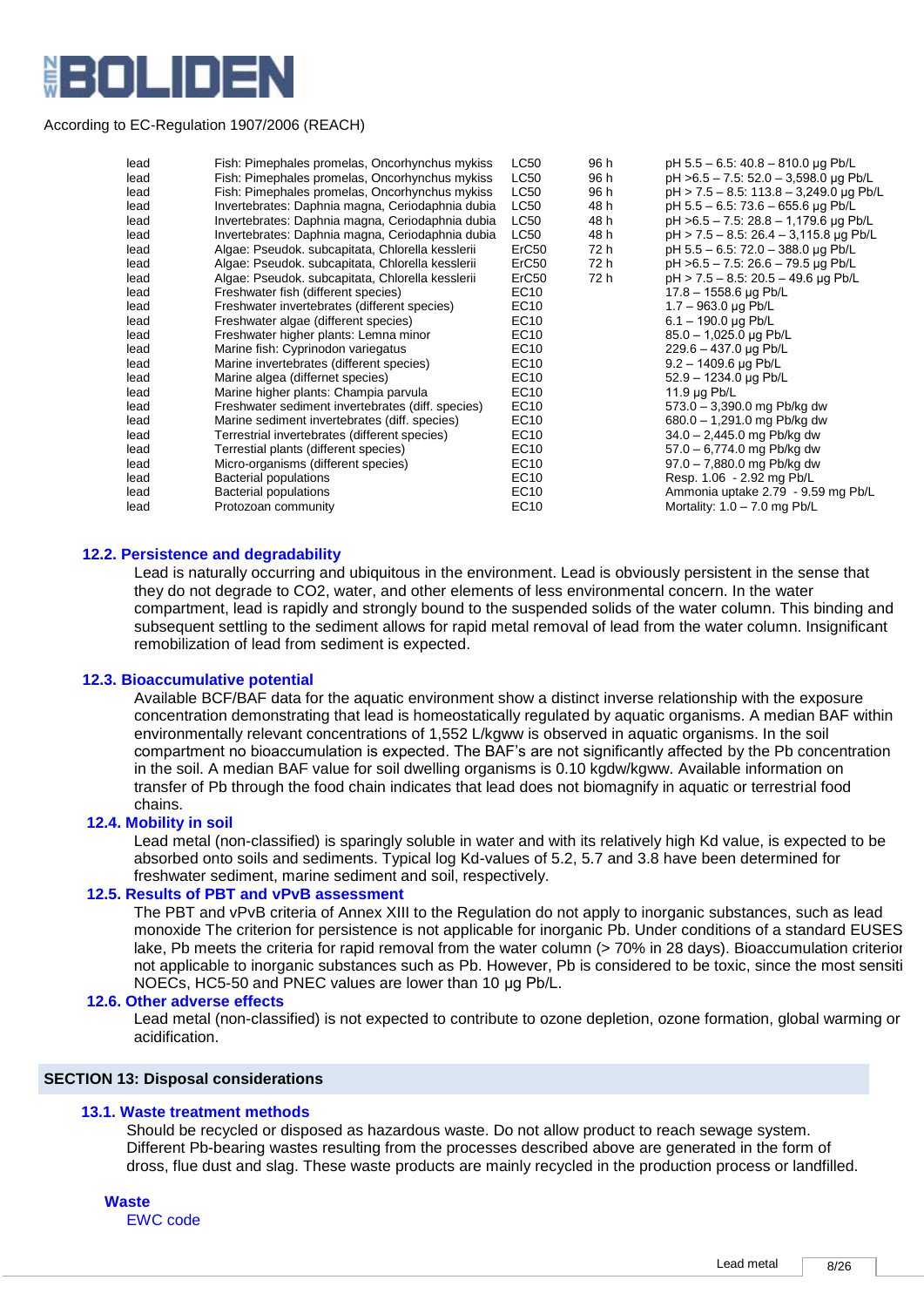

17 04 03, 06 04 05\* **Specific labelling**

#### - **Contaminated packing**

Packaging which contains leftovers from the product must be disposed of in the same way as the product.

## **SECTION 14: Transport information**

Not listed as dangerous goods under ADR and IMDG regulations.

# **14.1 – 14.4**

**ADR/RID 14.1. UN number 14.2. UN proper shipping name 14.3. Transport hazard class(es) 14.4. Packing group Notes**

**Tunnel restriction code**

**IMDG**

**UN-no. Proper Shipping Name Class PG\* EmS MP\*\* Hazardous constituent**

**IATA/ICAO**

```
UN-no.
Proper Shipping Name
Class
PG*
```
## **14.5. Environmental hazards**

- **14.6. Special precautions for user** 

## **14.7. Transport in bulk according to Annex II of MARPOL73/78 and the IBC Code**

- (\*) Packing group (\*\*) Marine pollutant

-

## **SECTION 15: Regulatory information**

## **15.1. Safety, health and environmental regulations/legislation specific for the substance or mixture**

**Restrictions for application**

Annex XVII, Entry No. 30 (regarding supply to the general public) REACH Annex XVII, Entry No. 63 **Demands for specific education**

#### - **Additional information**

#### - **Sources**

EC regulation 1907/2006 (REACH) Directive 2000/532/EC EC Regulation 1272/2008 (CLP) EH40/2005 Workplace exposure limits

#### **15.2. Chemical safety assessment**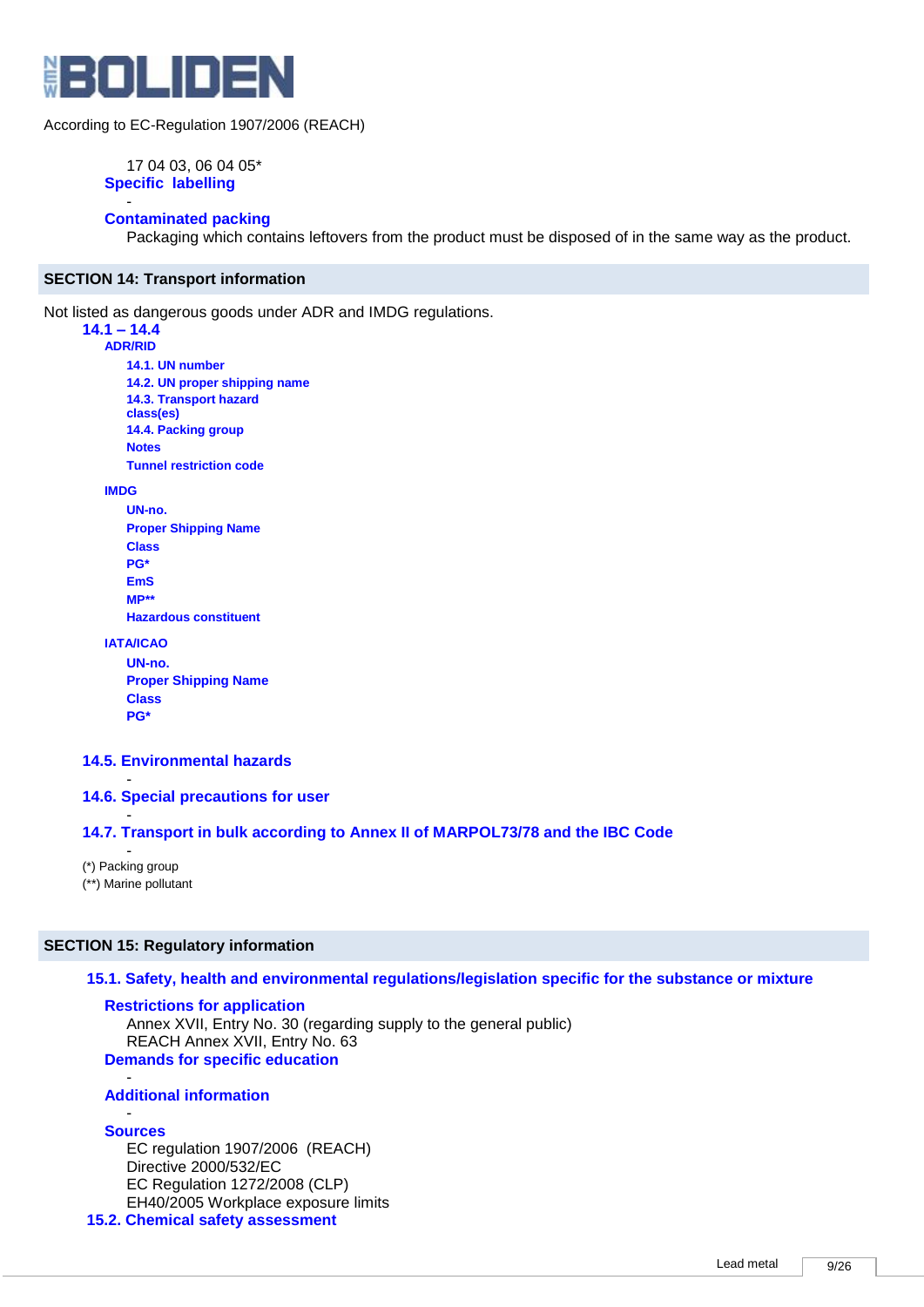

A Chemical Safety Assessment has been carried out for this product.

#### **SECTION 16: Other information**

#### **Full text of H-phrases as mentioned in section 2 and 3**

H360FD: May damage fertility. May damage the unborn child.

H362: May cause harm to breast-fed children.

H372: Causes damage to organs through prolonged or repeated exposure by oral intake or inhalation.

**The full text of identified uses as mentioned in section 1**

#### **Other symbols mentioned in section 2**

#### - **Other**

-

It is recommended to hand over this safety data sheet to the actual user of the product. Information in this safety data sheet cannot be used as a product specification.

The information in this safety data sheet applies only to this specific product (mentioned in section 1) and is not necessarily correct for use with other chemicals/products.

A change (in proportion to the last essential change (first cipher in SDS version)) is marked with a blue triangle.

## **Emergency numbers**

Austria: Poison Control Centre Emergency helpline +43 1 406 43 43, 112 Belgium: 070 - 245 245 Bulgaria: +359 2 9154 409 Czech Republic: Toxikologické informační středisko Telefon: +420 224 919 293, +420 224 915 402 Denmark: Kontakt Giftlinien på tlf.nr.: 82 12 12 12 (åbent 24 timer i døgnet). Estonia: 112, 16662, ((+372) 626 93 90) Finland: 09-4711/Myrkytystietokeskus tai suora numero 09-471977 Myrkytystietokeskus/HUS, Tukholmankatu 17, 00029 HUS (Helsinki) 112 France: ORFILA (INRS) : + 33 (0)1 45 42 59 59. 24 heures sur 24 et 7 jours sur 7 Germany: Giftnotruf Berlin, Emergency telephone: +49 30 19240 (Tag und Nacht) Greece: +30 10 779 3777 Hungary: Telefon: 06-80-20-11-99 Iceland: Neyðarlínan: Sími 112. Eitrunarmiðstöð Landsspítalans. Sími: 543 2222. Ireland: +353 1 8379964 Italy: Centro antiveleni di Roma - Policlinico Umberto I tel. 06-49978000 Latvia: +371 704 2468 Lithuania: Visuomenės sveikatos centrams +370 5 236 20 52 arba +370 687 53378 Malta: 2425 0000 Netherlands: 30-2748888 Norway: Giftinformasjonssentralen på tlf.nr.: 22 59 13 00, 113 Poland: +48 58301 65 16 / +48 58 349 2831 Portugal: Em caso de intoxicacao, ligue 808 250 143 Romania: +40 21 3183606 Slovakia: +421 2 54 77 4166 Slovenia: + 386 41 650500 Spain: Servicio de Información Toxicológica Teléfono: + 34 91 562 04 20 (solo emergencias toxicológicas) Información en español (24h/365 días) Sweden: 112, 08-331231 (vardagar kl 9-17) United Kingdom: 999 (or 111 for non-emergency medical advice). Emergency Action: In the event of a medical enquiry involving this product, please contact your doctor or local hospital accident and emergency department or the NHS enquiry service)

**Date of last essential change (First cipher in SDS version)**

- **Date of last minor change (Last cipher in SDS version)**

-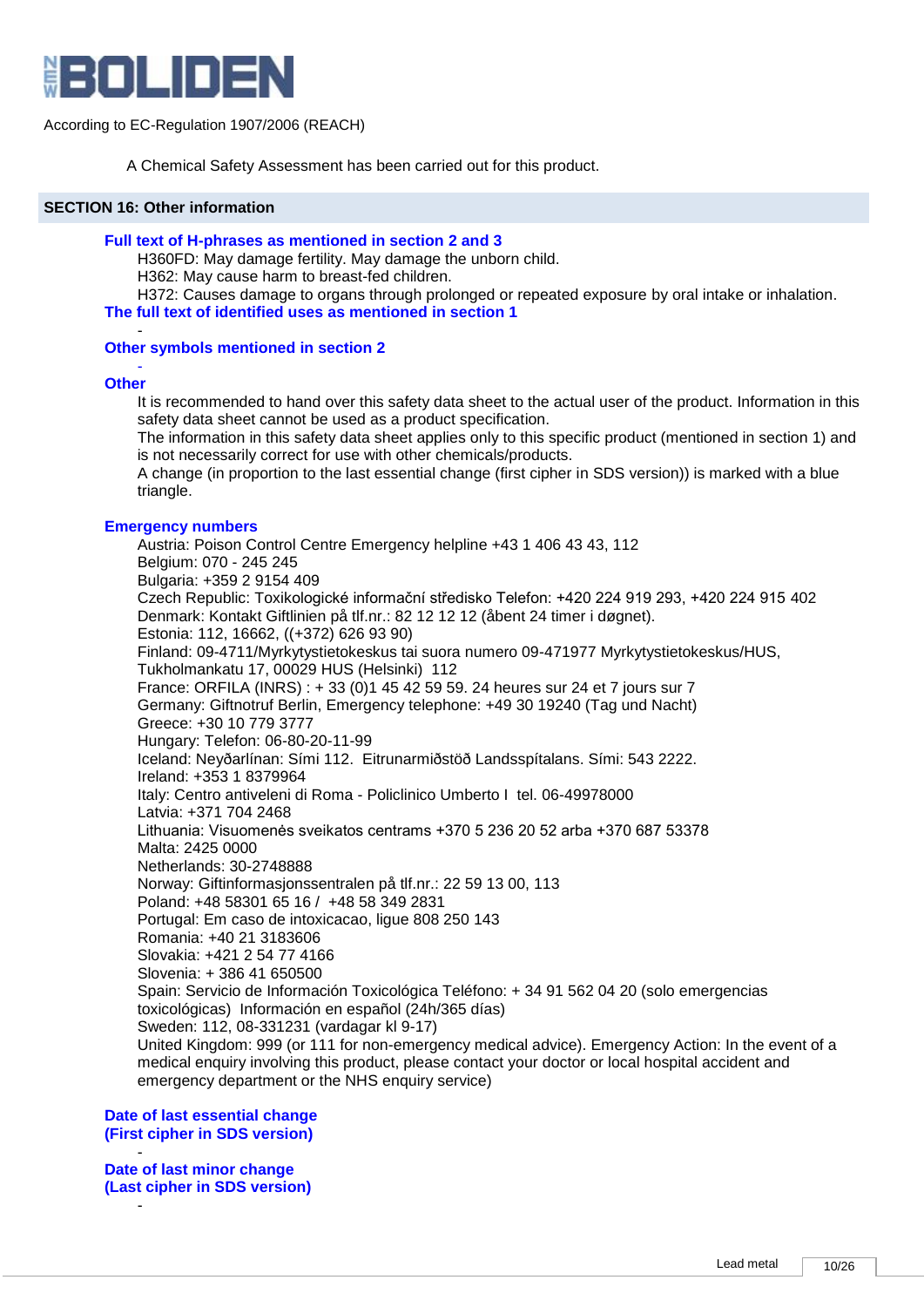

# **Annex: Exposure Scenarios**

# **ES 1 Primary lead production**

| 1. Title                                                                                            |                                                                                                                                                                                                                                         |                                                                                                                                                                   |  |  |
|-----------------------------------------------------------------------------------------------------|-----------------------------------------------------------------------------------------------------------------------------------------------------------------------------------------------------------------------------------------|-------------------------------------------------------------------------------------------------------------------------------------------------------------------|--|--|
| <b>Identified Use</b>                                                                               | Use of concentrates and other lead bearing materials in primary lead production                                                                                                                                                         |                                                                                                                                                                   |  |  |
| Systemic title based on use<br>descriptor                                                           | PC7, ERC1                                                                                                                                                                                                                               |                                                                                                                                                                   |  |  |
| 2. Operational conditions and risk management measures                                              |                                                                                                                                                                                                                                         |                                                                                                                                                                   |  |  |
| <b>Involved PROCs</b>                                                                               | <b>Involved Tasks</b>                                                                                                                                                                                                                   |                                                                                                                                                                   |  |  |
| PROC <sub>26</sub>                                                                                  | Raw material handling: ore/concentrate delivery, loading/unloading, and furnace feed mixing                                                                                                                                             |                                                                                                                                                                   |  |  |
| <b>PROC 22, 8b</b>                                                                                  | Sintering: feeding/unloading, sinter plant operation                                                                                                                                                                                    |                                                                                                                                                                   |  |  |
| PROC 22, 1, 2                                                                                       | Smelting: furnace operation (blast, rotary, and reverbatory furnaces)                                                                                                                                                                   |                                                                                                                                                                   |  |  |
| PROC <sub>23</sub>                                                                                  |                                                                                                                                                                                                                                         | Refining and casting: decopperisation, softening (As, Sb, Sn removal), silver separation, zinc distillation, casting<br>of lead ingots/slabs or lead alloy ingots |  |  |
| <b>PROC 21</b>                                                                                      |                                                                                                                                                                                                                                         | Internal logistics: storage and shipment of finished goods, intra-facility transport                                                                              |  |  |
| PROC <sub>28</sub>                                                                                  |                                                                                                                                                                                                                                         | Others: repair, cleaning, and maintenance, quality control, and engineering                                                                                       |  |  |
| 2.1 Control of workers exposure                                                                     |                                                                                                                                                                                                                                         |                                                                                                                                                                   |  |  |
| <b>Product characteristic</b>                                                                       | Raw material is principally lead concentrates, although some scrap metallic lead, used lead-acid batteries,<br>dustiness. The product is massive lead metal, usually as ingots or bars with low dust.                                   | production residues, ashes, sludge and filter dust may be used. These materials will have varying levels of                                                       |  |  |
| <b>Amounts used</b>                                                                                 | Not restricted                                                                                                                                                                                                                          |                                                                                                                                                                   |  |  |
| Frequency and duration of<br>use/exposure                                                           |                                                                                                                                                                                                                                         | Full shift (8 hours) exposure for all workplaces other than sintering (part shifts, < 8 hours)                                                                    |  |  |
| Human factors not influenced<br>by risk management                                                  | See Section 8 of the SDS, above (hygiene measures affecting lead blood levels)                                                                                                                                                          |                                                                                                                                                                   |  |  |
| Other given operational<br>conditions affecting workers<br>exposure                                 | Outdoor handling of bulk ores and raw materials<br>Indoor handling, room volume >1000 m <sup>3</sup>                                                                                                                                    |                                                                                                                                                                   |  |  |
| <b>Technical conditions and</b><br>measures at process level<br>(source) to prevent release         | Full containment of furnace operations, reaction vessels and other handling operations.<br>Manual handling of ores and finished metal.                                                                                                  |                                                                                                                                                                   |  |  |
| <b>Technical conditions and</b><br>measures to control dispersion<br>from source towards the worker | Controls give 78% minimum worker exposure reduction.<br>Risk Management Measures include enclosure of process equipment, negative draft exhaust systems and/or<br>local exhaust ventilation. Pass waste air through cleaning equipment. |                                                                                                                                                                   |  |  |
| Organisational measures to<br>prevent /limit releases,<br>dispersion and exposure                   | See Section 8 of the core SDS, above.                                                                                                                                                                                                   |                                                                                                                                                                   |  |  |
| <b>Conditions and measures</b><br>related to personal protection,<br>hygiene and health evaluation  | Minimum Respiratory Protective Equipment (RPE) is FFP 2 mask, except in cases where adequate<br>ventilation/emission control in place (see also section 8).                                                                             |                                                                                                                                                                   |  |  |
| 2.2 Control of environmental exposure                                                               |                                                                                                                                                                                                                                         |                                                                                                                                                                   |  |  |
| <b>Amounts used</b>                                                                                 | 26,000 tonnes/annum/site                                                                                                                                                                                                                |                                                                                                                                                                   |  |  |
| Frequency and duration of use                                                                       | Continuous use/release, up to 326 days/year                                                                                                                                                                                             |                                                                                                                                                                   |  |  |
| <b>Environment factors not</b><br>influenced by risk management                                     | Dilution factor (Freshwater): 10<br>Dilution factor (Marine): 100                                                                                                                                                                       |                                                                                                                                                                   |  |  |
| Other given operational<br>conditions affecting<br>environmental exposure                           | Not applicable                                                                                                                                                                                                                          |                                                                                                                                                                   |  |  |
| Technical onsite conditions and<br>measures to reduce or limit                                      | See Section 8 of the SDS, above.                                                                                                                                                                                                        |                                                                                                                                                                   |  |  |
| discharges, air emissions and                                                                       | 0.26<br>Estimated fraction released to water (g/tonne):                                                                                                                                                                                 |                                                                                                                                                                   |  |  |
| releases to soil                                                                                    | 25.41<br>Estimated fraction released to air (g/tonne):                                                                                                                                                                                  |                                                                                                                                                                   |  |  |
| Organisational measures to<br>prevent/limit release from site                                       | See Section 8 of the SDS, above.                                                                                                                                                                                                        |                                                                                                                                                                   |  |  |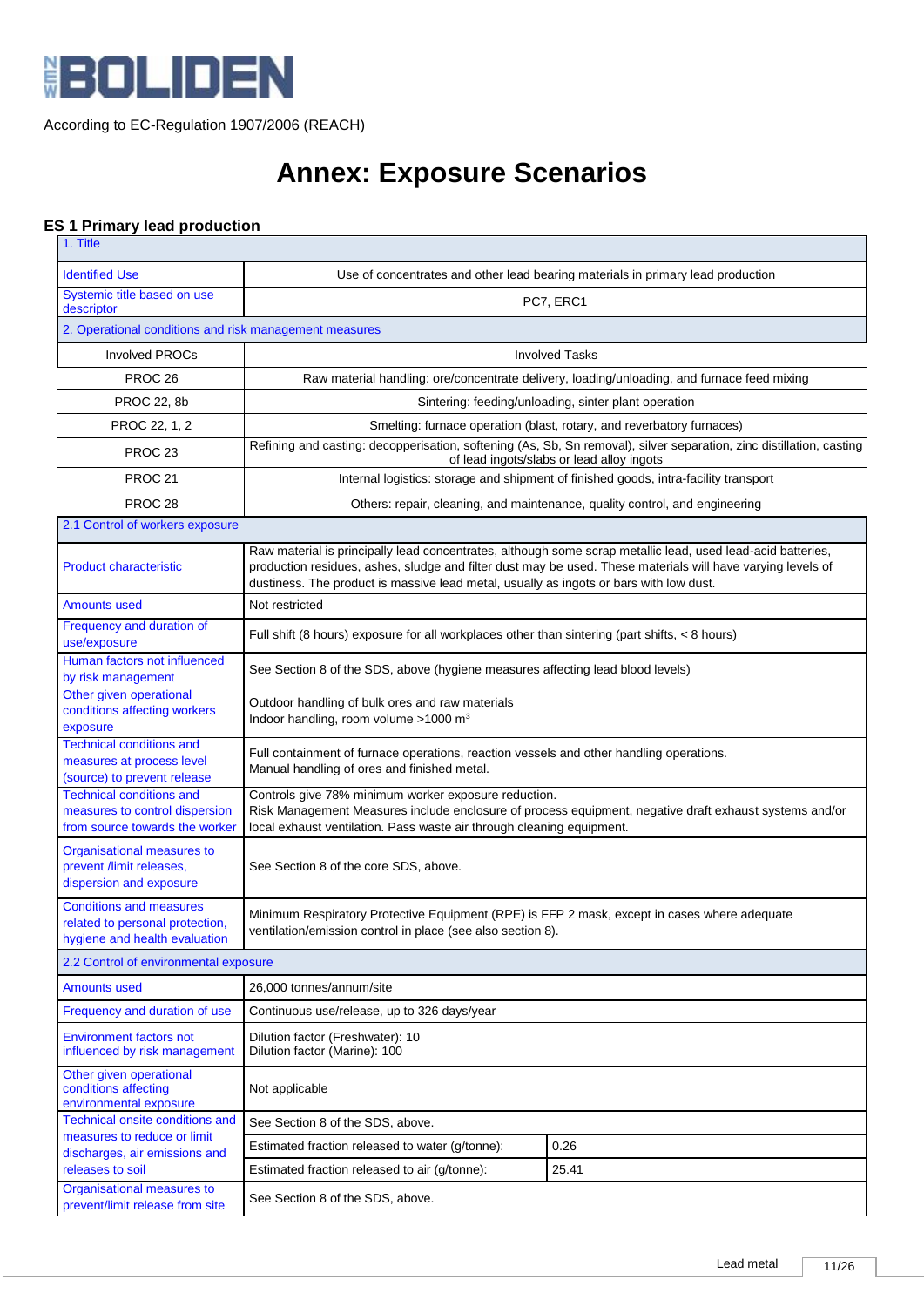

| <b>Conditions and measures</b><br>related to external treatment of<br>waste for disposal                                                                                                                                                                                                                                                                                                                                                                                                                                                                                                                      | Different Pb-bearing wastes resulting from the processes described above are generated in the form of dross,<br>flue dust, slag. These waste products are mainly recycled in the production process or landfilled. |                                                       |                                       |                                       |  |
|---------------------------------------------------------------------------------------------------------------------------------------------------------------------------------------------------------------------------------------------------------------------------------------------------------------------------------------------------------------------------------------------------------------------------------------------------------------------------------------------------------------------------------------------------------------------------------------------------------------|--------------------------------------------------------------------------------------------------------------------------------------------------------------------------------------------------------------------|-------------------------------------------------------|---------------------------------------|---------------------------------------|--|
| 3 Exposure estimation                                                                                                                                                                                                                                                                                                                                                                                                                                                                                                                                                                                         |                                                                                                                                                                                                                    |                                                       |                                       |                                       |  |
| <b>Health Exposure Estimations</b><br>(based on measures outlined in                                                                                                                                                                                                                                                                                                                                                                                                                                                                                                                                          |                                                                                                                                                                                                                    | <b>Predicted Blood Lead</b><br>Levels (Maximum)       | Derived No-Effect Level               | <b>Risk Characterisation</b><br>Ratio |  |
| section 2.1)                                                                                                                                                                                                                                                                                                                                                                                                                                                                                                                                                                                                  | Blood lead concentrations for<br>male workers (maximum):                                                                                                                                                           | 32.9 µg/dL                                            | 40.0 µg/dL                            | 0.82                                  |  |
|                                                                                                                                                                                                                                                                                                                                                                                                                                                                                                                                                                                                               |                                                                                                                                                                                                                    | <b>Predicted Exposure</b><br>Concentrations (Maximum) | Predicted No Effect<br>Concentrations |                                       |  |
|                                                                                                                                                                                                                                                                                                                                                                                                                                                                                                                                                                                                               | Freshwater:                                                                                                                                                                                                        | $0.91 \mu g/l$                                        | $3.1 \mu g/l$                         | 0.29                                  |  |
| <b>Environmental Exposure</b>                                                                                                                                                                                                                                                                                                                                                                                                                                                                                                                                                                                 | Marine:                                                                                                                                                                                                            | $0.051$ µg/l                                          | $3.5 \mu g/l$                         | 0.015                                 |  |
| <b>Estimations (based on</b><br>measures outlined in section                                                                                                                                                                                                                                                                                                                                                                                                                                                                                                                                                  | Freshwater sediment:                                                                                                                                                                                               | 164.15 mg/kg dw                                       | 174.0 mg/kg dw                        | 0.94                                  |  |
| 2.2)                                                                                                                                                                                                                                                                                                                                                                                                                                                                                                                                                                                                          | Marine water sediment:                                                                                                                                                                                             | 60.72 mg/kg dw                                        | 164.2 mg/kg dw                        | 0.37                                  |  |
|                                                                                                                                                                                                                                                                                                                                                                                                                                                                                                                                                                                                               | Terrestrial:                                                                                                                                                                                                       | 28.52 mg/kg dw                                        | 212.0 mg/kg dw                        | 0.13                                  |  |
|                                                                                                                                                                                                                                                                                                                                                                                                                                                                                                                                                                                                               | Sewage treatment plant:                                                                                                                                                                                            | $0.012$ mg/l                                          | $0.1$ mg/l                            | 0.12                                  |  |
| 4 Guidance to DU to evaluate whether they work inside the boundaries set by the ES                                                                                                                                                                                                                                                                                                                                                                                                                                                                                                                            |                                                                                                                                                                                                                    |                                                       |                                       |                                       |  |
| The DU works inside the boundaries set by the ES if either the proposed risk management measures as described above are met or the<br>downstream user can demonstrate on his own that his implemented risk management measures are adequate. Detailed guidance for evaluation<br>of ES can be acquired via your supplier or from the ECHA website (guidance R14, R16). For environmental exposure, a DU-Scaling tool (free<br>download: http://www.arche-consulting.be/Metal-CSA-toolbox/du-scaling-tool) is available. For human health, exposure (as<br>measured blood lead levels) must be below the DNEL: |                                                                                                                                                                                                                    |                                                       |                                       |                                       |  |

DNEL for male workers: 40 µg/dL DNEL for female workers of reproductive capacity: 10 µg/dL

# **ES 2: Secondary lead production**

| 1. Title                                               |                                                                                                                                                                                                          |  |  |  |  |
|--------------------------------------------------------|----------------------------------------------------------------------------------------------------------------------------------------------------------------------------------------------------------|--|--|--|--|
| <b>Identified Use</b>                                  | Use of lead-batteries and scrap in secondary lead production                                                                                                                                             |  |  |  |  |
| Systemic title based on use<br>descriptor              | ERC 1; PC 7                                                                                                                                                                                              |  |  |  |  |
| 2. Operational conditions and risk management measures |                                                                                                                                                                                                          |  |  |  |  |
| Involved PROCs                                         | <b>Involved Tasks</b>                                                                                                                                                                                    |  |  |  |  |
| <b>PROC 8b. 26</b>                                     | Raw material handling: storage, transport and handling of batteries and other lead scrap                                                                                                                 |  |  |  |  |
| PROC <sub>2</sub>                                      | Shredding and sorting: for batteries, separation of sulphuric acid, shredding (breaking), grid-separation, elution<br>of PbO-paste, also sorting of other lead scrap                                     |  |  |  |  |
| PROC <sub>4</sub>                                      | Desulphurisation: sulphur removal from PbO-paste                                                                                                                                                         |  |  |  |  |
| <b>PROC 22</b>                                         | Melting and smelting: melting of grids, smelting and reduction of paste                                                                                                                                  |  |  |  |  |
| PROC23                                                 | Refining and casting: refining of lead, casting of ingots                                                                                                                                                |  |  |  |  |
| PROC <sub>21</sub>                                     | Storage, shipment and transport: storage and shipment of finished goods, intra-facility transport                                                                                                        |  |  |  |  |
| PROC <sub>28</sub>                                     | Repair, cleaning and maintenance                                                                                                                                                                         |  |  |  |  |
|                                                        | 2.1 Control of workers exposure                                                                                                                                                                          |  |  |  |  |
| <b>Product characteristic</b>                          | Raw material is principally lead scrap, used lead batteries, drosses and battery oxides. These materials will<br>have varying levels of dustiness. The product is massive lead metal, usually as ingots. |  |  |  |  |
| <b>Amounts used</b>                                    | Not restricted                                                                                                                                                                                           |  |  |  |  |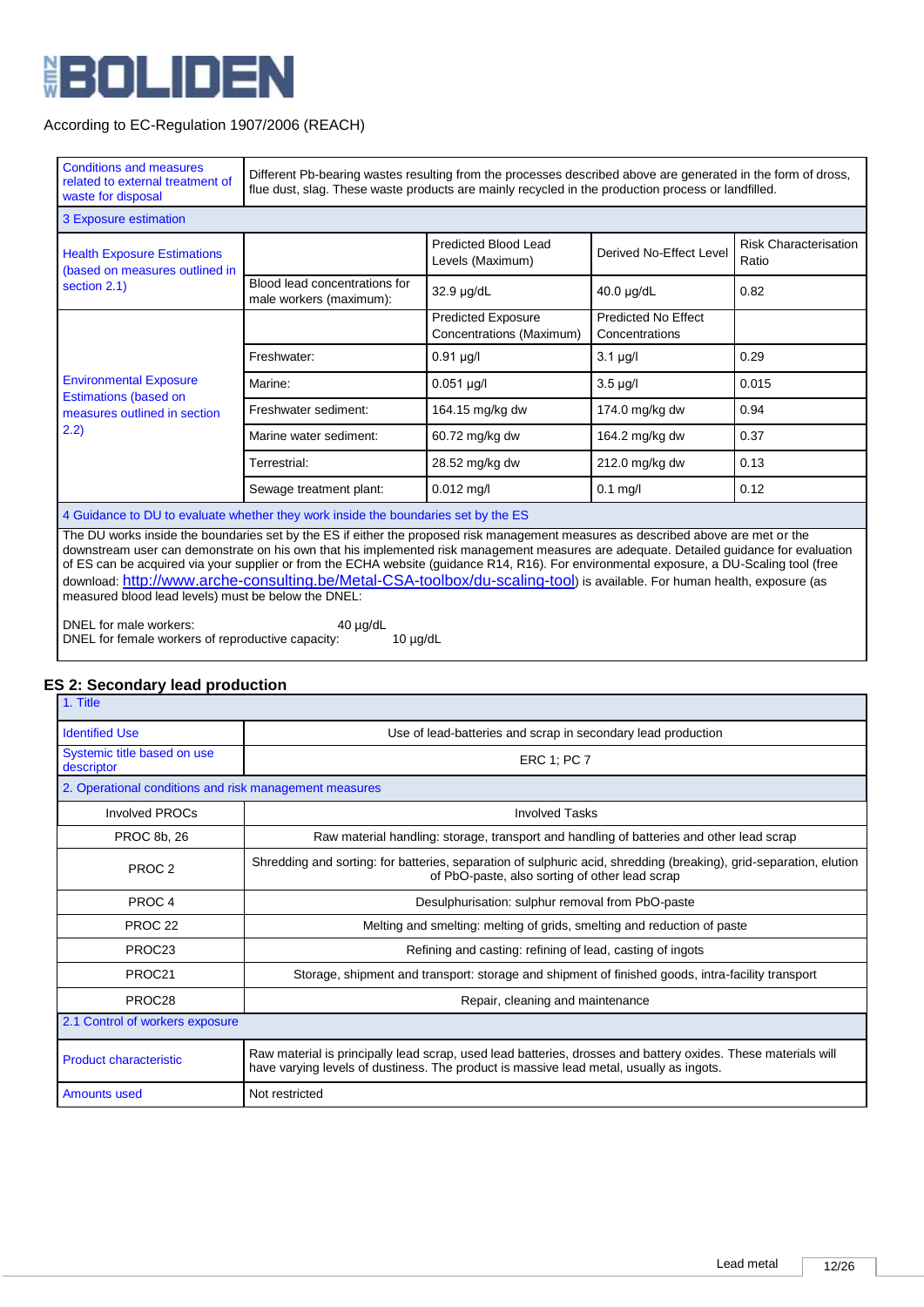

| Frequency and duration of<br>use/exposure                                                                                          | Full shift exposure (8 hours) for all workplaces (not restricted).                                                                                                                                                                                                                                                                                                                                               |                                                       |  |                                              |                                       |
|------------------------------------------------------------------------------------------------------------------------------------|------------------------------------------------------------------------------------------------------------------------------------------------------------------------------------------------------------------------------------------------------------------------------------------------------------------------------------------------------------------------------------------------------------------|-------------------------------------------------------|--|----------------------------------------------|---------------------------------------|
| Human factors not influenced<br>by risk management                                                                                 | See Section 8 of the SDS, above (hygiene measures affecting lead blood levels)                                                                                                                                                                                                                                                                                                                                   |                                                       |  |                                              |                                       |
| Other given operational<br>conditions affecting workers<br>exposure                                                                | Indoor handling, room volume $>1000$ m <sup>3</sup>                                                                                                                                                                                                                                                                                                                                                              |                                                       |  |                                              |                                       |
| <b>Technical conditions and</b><br>measures at process level<br>(source) to prevent release                                        | Enclosed system for melting of grids, smelting and reduction of paste.                                                                                                                                                                                                                                                                                                                                           |                                                       |  |                                              |                                       |
| <b>Technical conditions and</b><br>measures to control dispersion<br>from source towards the worker                                | Controls give 78% minimum worker exposure reduction.<br>Risk Management Measures include enclosure of process equipment, dilution ventilation and/or local exhaust<br>ventilation. Pass waste air through cleaning equipment. Separation of workers via control room for melting of<br>grids, smelting and reduction of paste. Protective gloves to be worn.                                                     |                                                       |  |                                              |                                       |
| Organisational measures to<br>prevent /limit releases,<br>dispersion and exposure                                                  | See Section 8 of the core SDS, above.                                                                                                                                                                                                                                                                                                                                                                            |                                                       |  |                                              |                                       |
| <b>Conditions and measures</b><br>related to personal protection,<br>hygiene and health evaluation                                 | Minimum Respiratory Protective Equipment (RPE) is FFP 2 mask, except in cases where adequate<br>ventilation/emission control in place (see also section 8).                                                                                                                                                                                                                                                      |                                                       |  |                                              |                                       |
| 2.2 Control of environmental exposure                                                                                              |                                                                                                                                                                                                                                                                                                                                                                                                                  |                                                       |  |                                              |                                       |
| <b>Amounts used</b>                                                                                                                | 13,000 tonnes/annum/site                                                                                                                                                                                                                                                                                                                                                                                         |                                                       |  |                                              |                                       |
| Frequency and duration of use                                                                                                      | Continuous use/release, up to 345 days/year                                                                                                                                                                                                                                                                                                                                                                      |                                                       |  |                                              |                                       |
| <b>Environment factors not</b><br>influenced by risk management                                                                    | Dilution factor (Marine): 100                                                                                                                                                                                                                                                                                                                                                                                    | Dilution factor (Freshwater): 10                      |  |                                              |                                       |
| Other given operational<br>conditions affecting<br>environmental exposure                                                          | Not applicable                                                                                                                                                                                                                                                                                                                                                                                                   |                                                       |  |                                              |                                       |
| Technical onsite conditions and                                                                                                    | See Section 8 of the SDS, above.                                                                                                                                                                                                                                                                                                                                                                                 |                                                       |  |                                              |                                       |
| measures to reduce or limit<br>discharges, air emissions and                                                                       | Estimated fraction released to water (g/tonne):<br>0.018                                                                                                                                                                                                                                                                                                                                                         |                                                       |  |                                              |                                       |
| releases to soil                                                                                                                   | Estimated fraction released to air (g/tonne):<br>154.65                                                                                                                                                                                                                                                                                                                                                          |                                                       |  |                                              |                                       |
| Organisational measures to<br>prevent/limit release from site                                                                      | See Section 8 of the SDS, above.                                                                                                                                                                                                                                                                                                                                                                                 |                                                       |  |                                              |                                       |
| <b>Conditions and measures</b><br>related to external treatment of<br>waste for disposal                                           | Pb-bearing wastes resulting from the processes described above are generated in the form of solids (e.g.<br>slags, matte). These should be treated by a licensed waste treatment operator (landfilled or incinerated)<br>according to relevant waste regulation.                                                                                                                                                 |                                                       |  |                                              |                                       |
| 3 Exposure estimation                                                                                                              |                                                                                                                                                                                                                                                                                                                                                                                                                  |                                                       |  |                                              |                                       |
| <b>Health Exposure Estimations</b><br>(based on measures outlined in                                                               |                                                                                                                                                                                                                                                                                                                                                                                                                  | <b>Predicted Blood Lead</b><br>Levels (Maximum)       |  | Derived No-Effect Level                      | <b>Risk Characterisation</b><br>Ratio |
| section 2.1)                                                                                                                       | Blood lead concentrations for<br>male workers (maximum):                                                                                                                                                                                                                                                                                                                                                         | 38.1 µg/dL                                            |  | 40.0 µg/dL                                   | 0.95                                  |
|                                                                                                                                    |                                                                                                                                                                                                                                                                                                                                                                                                                  | <b>Predicted Exposure</b><br>Concentrations (Maximum) |  | <b>Predicted No Effect</b><br>Concentrations |                                       |
|                                                                                                                                    | Freshwater:                                                                                                                                                                                                                                                                                                                                                                                                      | $0.84 \mu g/l$                                        |  | $3.1 \mu q/l$                                | 0.27                                  |
| <b>Environmental Exposure</b>                                                                                                      | Marine:                                                                                                                                                                                                                                                                                                                                                                                                          | $0.051$ µg/l                                          |  | $3.5 \mu g/l$                                | 0.015                                 |
| <b>Estimations (based on</b><br>measures outlined in section                                                                       | Freshwater sediment:                                                                                                                                                                                                                                                                                                                                                                                             | 166.07 mg/kg dw                                       |  | 174.0 mg/kg dw                               | 0.95                                  |
| 2.2)                                                                                                                               | Marine water sediment:                                                                                                                                                                                                                                                                                                                                                                                           | 60.95 mg/kg dw                                        |  | 164.2 mg/kg dw                               | 0.37                                  |
|                                                                                                                                    | Terrestrial:                                                                                                                                                                                                                                                                                                                                                                                                     | 29.30 mg/kg dw                                        |  | 212.0 mg/kg dw                               | 0.14                                  |
|                                                                                                                                    | Sewage treatment plant:                                                                                                                                                                                                                                                                                                                                                                                          | $12 \mu g/l$                                          |  | 100 µg/l                                     | 0.12                                  |
|                                                                                                                                    | 4 Guidance to DU to evaluate whether they work inside the boundaries set by the ES                                                                                                                                                                                                                                                                                                                               |                                                       |  |                                              |                                       |
| The DU works inside the boundaries set by the ES if either the proposed risk management measures as described above are met or the |                                                                                                                                                                                                                                                                                                                                                                                                                  |                                                       |  |                                              |                                       |
|                                                                                                                                    | downstream user can demonstrate on his own that his implemented risk management measures are adequate. Detailed guidance for evaluation<br>of ES can be acquired via your supplier or from the ECHA website (guidance R14, R16). For environmental exposure, a DU-Scaling tool (free<br>download: http://www.arche-consulting.be/Metal-CSA-toolbox/du-scaling-tool) is available. For human health, exposure (as |                                                       |  |                                              |                                       |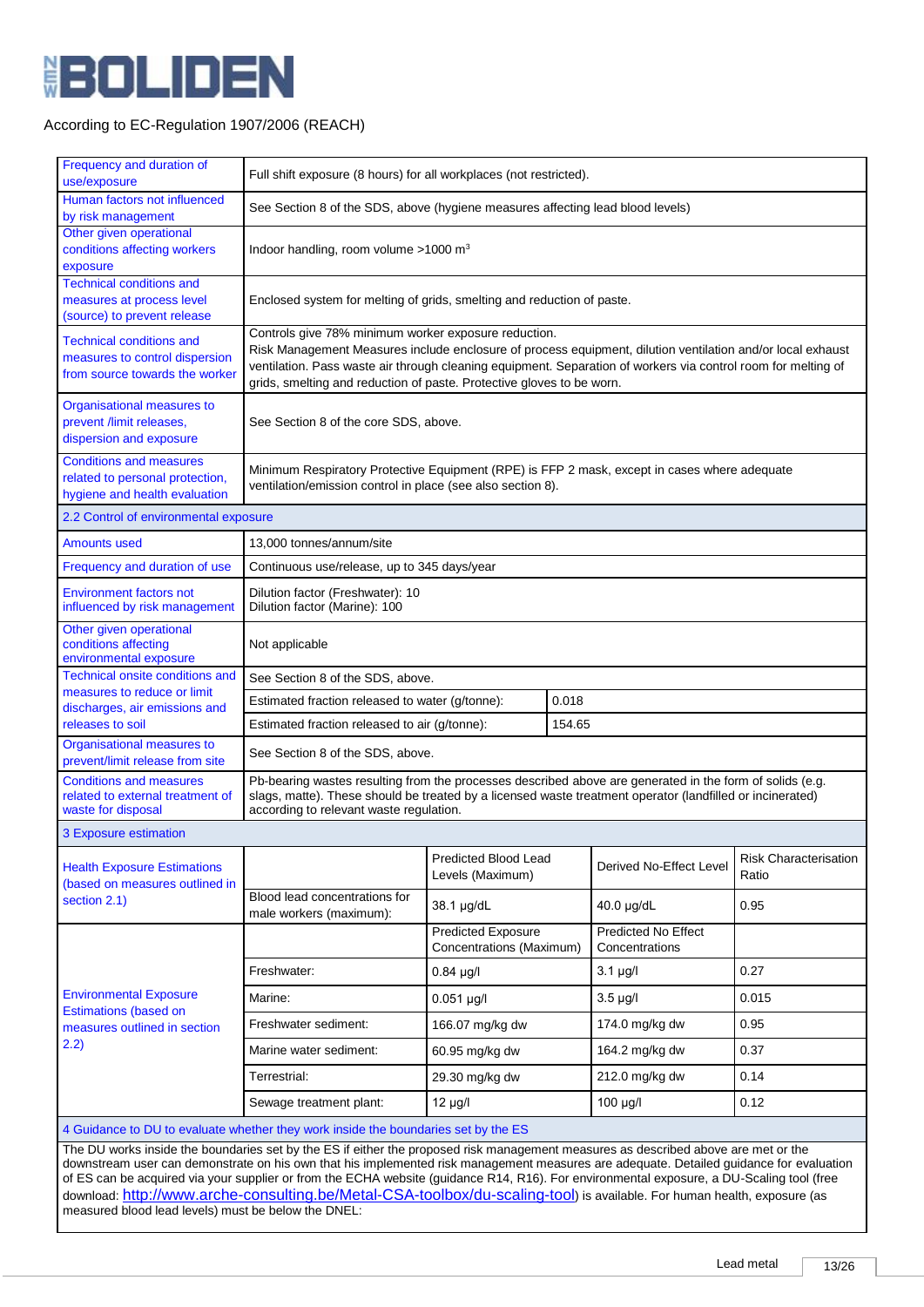

DNEL for male workers: 40 µg/dL DNEL for female workers of reproductive capacity: 10 µg/dL

# **ES 3: Lead Battery Production**

| 1. Title                                                                                            |                                                                                                                                                                                                                                                                                                                                |                                                                                                               |  |
|-----------------------------------------------------------------------------------------------------|--------------------------------------------------------------------------------------------------------------------------------------------------------------------------------------------------------------------------------------------------------------------------------------------------------------------------------|---------------------------------------------------------------------------------------------------------------|--|
| <b>Identified Use</b>                                                                               | Use of lead in lead battery production, also incorporating the manufacture and use of lead monoxide, pentalead<br>tetraoxide sulphate and tetralead trioxide sulphate                                                                                                                                                          |                                                                                                               |  |
| Systemic title based on use<br>descriptor                                                           | SU16, SU17; ERC 5, ERC 6a; AC 1, AC 2, AC 3                                                                                                                                                                                                                                                                                    |                                                                                                               |  |
| 2. Operational conditions and risk management measures                                              |                                                                                                                                                                                                                                                                                                                                |                                                                                                               |  |
| <b>Involved PROCs</b>                                                                               |                                                                                                                                                                                                                                                                                                                                | <b>Involved Tasks</b>                                                                                         |  |
| PROC 3, 21, 22, 23                                                                                  | Plate manufacturing: Casting/production of grids, oxide production, mixing, pasting, and curing operations                                                                                                                                                                                                                     |                                                                                                               |  |
| <b>PROC 4, 21</b>                                                                                   | Plate treatment: Jar/tank formation, plate washing, drying, cutting                                                                                                                                                                                                                                                            |                                                                                                               |  |
| PROC 21, 25, 26                                                                                     | Assembly: Stacking, assembly, welding and joining operations                                                                                                                                                                                                                                                                   |                                                                                                               |  |
| <b>PROC 4, 21</b>                                                                                   |                                                                                                                                                                                                                                                                                                                                | Battery formation: Acid filling, formation (wet batteries), finishing                                         |  |
| PROC <sub>21</sub>                                                                                  |                                                                                                                                                                                                                                                                                                                                | Internal logistics: Storage of raw materials and finished goods, intra-facility transport, shipment           |  |
| PROC <sub>28</sub>                                                                                  |                                                                                                                                                                                                                                                                                                                                | Cleaning and maintenance                                                                                      |  |
| 2.1 Control of workers exposure                                                                     |                                                                                                                                                                                                                                                                                                                                |                                                                                                               |  |
| <b>Product characteristic</b>                                                                       | production process. During the different process steps varying levels of dustiness occur. The article is an<br>assembled and sealed battery.                                                                                                                                                                                   | Raw material is principally lead ingots, and sometime lead oxides. Lead sulphates are formed during the paste |  |
| Amounts used                                                                                        | Not restricted                                                                                                                                                                                                                                                                                                                 |                                                                                                               |  |
| Frequency and duration of<br>use/exposure                                                           | Full shift exposure (8 hours) for all workplaces (not restricted).                                                                                                                                                                                                                                                             |                                                                                                               |  |
| Human factors not influenced<br>by risk management                                                  | See Section 8 of the SDS, above (hygiene measures affecting lead blood levels)                                                                                                                                                                                                                                                 |                                                                                                               |  |
| Other given operational<br>conditions affecting workers<br>exposure                                 | Indoor handling, room volume $>1000$ m <sup>3</sup>                                                                                                                                                                                                                                                                            |                                                                                                               |  |
| <b>Technical conditions and</b><br>measures at process level<br>(source) to prevent release         | Closed system required for oxide production and enclosed spaces for curing operations.                                                                                                                                                                                                                                         |                                                                                                               |  |
| <b>Technical conditions and</b><br>measures to control dispersion<br>from source towards the worker | Controls give 78% minimum worker exposure reduction.<br>Risk Management Measures include enclosure of process equipment, dilution ventilation and/or local exhaust<br>ventilation. Pass waste air through cleaning equipment. Separation of workers via control room for melting of<br>grids, smelting and reduction of paste. |                                                                                                               |  |
| Organisational measures to<br>prevent /limit releases,<br>dispersion and exposure                   | See Section 8 of the core SDS, above.                                                                                                                                                                                                                                                                                          |                                                                                                               |  |
| <b>Conditions and measures</b><br>related to personal protection,<br>hygiene and health evaluation  | Minimum Respiratory Protective Equipment (RPE) is FFP 2 mask, except in cases where adequate<br>ventilation/emission control in place (see also section 8).                                                                                                                                                                    |                                                                                                               |  |
| 2.2 Control of environmental exposure                                                               |                                                                                                                                                                                                                                                                                                                                |                                                                                                               |  |
| <b>Amounts used</b>                                                                                 | 10,400 tonnes/annum/site (of lead)                                                                                                                                                                                                                                                                                             |                                                                                                               |  |
| Frequency and duration of use                                                                       | Continuous use/release, up to 315 days/year                                                                                                                                                                                                                                                                                    |                                                                                                               |  |
| <b>Environment factors not</b><br>influenced by risk management                                     | Dilution factor (Freshwater): 10<br>Dilution factor (Marine): 100                                                                                                                                                                                                                                                              |                                                                                                               |  |
| Other given operational<br>conditions affecting<br>environmental exposure                           | Not applicable                                                                                                                                                                                                                                                                                                                 |                                                                                                               |  |
| <b>Technical onsite conditions and</b>                                                              | See Section 8 of the SDS, above.                                                                                                                                                                                                                                                                                               |                                                                                                               |  |
| measures to reduce or limit<br>discharges, air emissions and                                        | 0.18<br>Estimated fraction released to water (g/tonne):                                                                                                                                                                                                                                                                        |                                                                                                               |  |
| releases to soil                                                                                    | Estimated fraction released to air (g/tonne):<br>344.75                                                                                                                                                                                                                                                                        |                                                                                                               |  |
| Organisational measures to<br>prevent/limit release from site                                       | See Section 8 of the SDS, above.                                                                                                                                                                                                                                                                                               |                                                                                                               |  |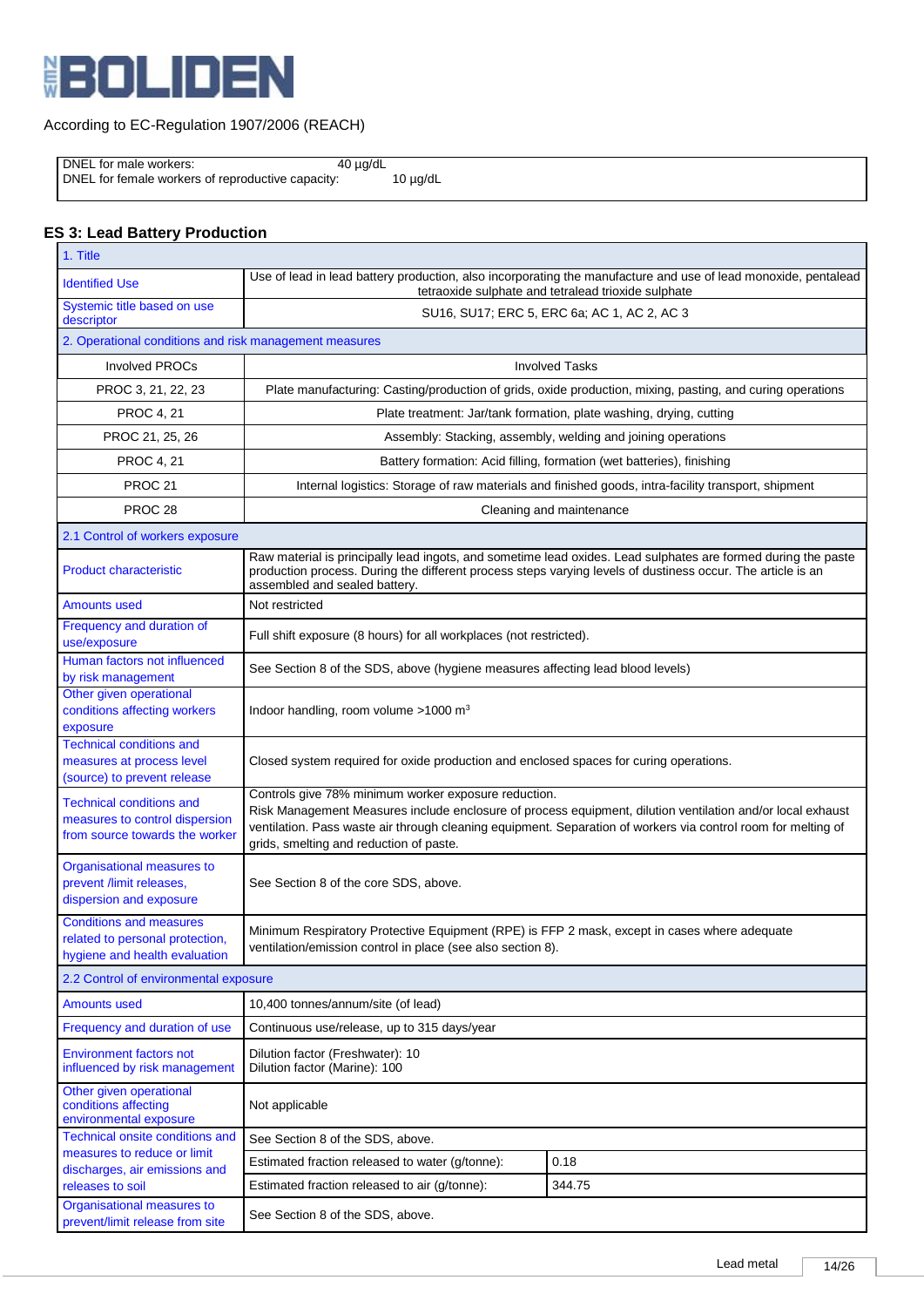

| <b>Conditions and measures</b><br>related to external treatment of<br>waste for disposal | Different Pb-bearing wastes resulting from the processes described above are generated in the form of waste<br>batteries, dross, scrap, plates, dust, swarf. These waste products are mainly recycled in the production process<br>or incinerated                                                                                                                                                                                                                                                                                                      |                                                       |                                              |                                       |
|------------------------------------------------------------------------------------------|--------------------------------------------------------------------------------------------------------------------------------------------------------------------------------------------------------------------------------------------------------------------------------------------------------------------------------------------------------------------------------------------------------------------------------------------------------------------------------------------------------------------------------------------------------|-------------------------------------------------------|----------------------------------------------|---------------------------------------|
| 3 Exposure estimation                                                                    |                                                                                                                                                                                                                                                                                                                                                                                                                                                                                                                                                        |                                                       |                                              |                                       |
| <b>Health Exposure Estimations</b><br>(based on measures outlined in                     |                                                                                                                                                                                                                                                                                                                                                                                                                                                                                                                                                        | Predicted Blood Lead<br>Levels (Maximum)              | Derived No-Effect Level                      | <b>Risk Characterisation</b><br>Ratio |
| section 2.1)                                                                             | Blood lead concentrations for<br>male workers (maximum):                                                                                                                                                                                                                                                                                                                                                                                                                                                                                               | 37.1 µg/dL                                            | 40.0 µg/dL                                   | 0.93                                  |
|                                                                                          |                                                                                                                                                                                                                                                                                                                                                                                                                                                                                                                                                        | <b>Predicted Exposure</b><br>Concentrations (Maximum) | <b>Predicted No Effect</b><br>Concentrations |                                       |
|                                                                                          | Freshwater:                                                                                                                                                                                                                                                                                                                                                                                                                                                                                                                                            | $0.84$ µg/l                                           | $3.1 \mu g/l$                                | 0.27                                  |
| <b>Environmental Exposure</b><br><b>Estimations (based on</b>                            | Marine:                                                                                                                                                                                                                                                                                                                                                                                                                                                                                                                                                | $0.051$ µg/l                                          | $3.5 \mu g/l$                                | 0.015                                 |
| measures outlined in section                                                             | Freshwater sediment:                                                                                                                                                                                                                                                                                                                                                                                                                                                                                                                                   | 167.80 mg/kg dw                                       | 174.0 mg/kg dw                               | 0.96                                  |
| (2.2)                                                                                    | Marine water sediment:                                                                                                                                                                                                                                                                                                                                                                                                                                                                                                                                 | 61.15 mg/kg dw                                        | 164.2 mg/kg dw                               | 0.37                                  |
|                                                                                          | Terrestrial:                                                                                                                                                                                                                                                                                                                                                                                                                                                                                                                                           | 29.50 mg/kg dw                                        | 212.0 mg/kg dw                               | 0.14                                  |
|                                                                                          | Sewage treatment plant:                                                                                                                                                                                                                                                                                                                                                                                                                                                                                                                                | 13 µg/l                                               | 100 µg/l                                     | 0.13                                  |
| 4 Guidance to DU to evaluate whether they work inside the boundaries set by the ES       |                                                                                                                                                                                                                                                                                                                                                                                                                                                                                                                                                        |                                                       |                                              |                                       |
| measured blood lead levels) must be below the DNEL:                                      | The DU works inside the boundaries set by the ES if either the proposed risk management measures as described above are met or the<br>downstream user can demonstrate on his own that his implemented risk management measures are adequate. Detailed guidance for evaluation<br>of ES can be acquired via your supplier or from the ECHA website (guidance R14, R16). For environmental exposure, a DU-Scaling tool (free<br>download: http://www.arche-consulting.be/Metal-CSA-toolbox/du-scaling-tool) is available. For human health, exposure (as |                                                       |                                              |                                       |

DNEL for male workers: 40 µg/dL DNEL for female workers of reproductive capacity: 10 µg/dL

# **ES 4: Lead sheet production**

| 1. Title                                                                                                                                                                                         |                                                                                   |  |  |  |
|--------------------------------------------------------------------------------------------------------------------------------------------------------------------------------------------------|-----------------------------------------------------------------------------------|--|--|--|
| <b>Identified Use</b>                                                                                                                                                                            | Use of secondary lead materials in lead sheet production                          |  |  |  |
| Systemic title based on use<br>descriptor                                                                                                                                                        | SU 14, SU 15, ERC 5; PC 7                                                         |  |  |  |
| 2. Operational conditions and risk management measures                                                                                                                                           |                                                                                   |  |  |  |
| Involved PROCs                                                                                                                                                                                   | <b>Involved Tasks</b>                                                             |  |  |  |
| PROC 26, 4, 23                                                                                                                                                                                   | Raw material handling: scrap delivery, loading/unloading, and furnace feed mixing |  |  |  |
| PROC 22, 23                                                                                                                                                                                      | Melting, drossing and refining                                                    |  |  |  |
| PROC <sub>24</sub>                                                                                                                                                                               | Milling operations                                                                |  |  |  |
| PROC <sub>21</sub>                                                                                                                                                                               | Sawing and slitting operations                                                    |  |  |  |
| PROC <sub>21</sub><br>Internal logistics: storage and shipment of finished goods, intra-facility transport                                                                                       |                                                                                   |  |  |  |
| PROC <sub>28</sub>                                                                                                                                                                               | Others: repair, cleaning, and maintenance, quality control, and engineering       |  |  |  |
| 2.1 Control of workers exposure                                                                                                                                                                  |                                                                                   |  |  |  |
| Raw materials are principally metallic scrap. Fine lead particles are generated during the process steps.<br><b>Product characteristic</b><br>Finished product is solid, dry (>90% lead purity). |                                                                                   |  |  |  |
| <b>Amounts used</b><br>Not restricted.                                                                                                                                                           |                                                                                   |  |  |  |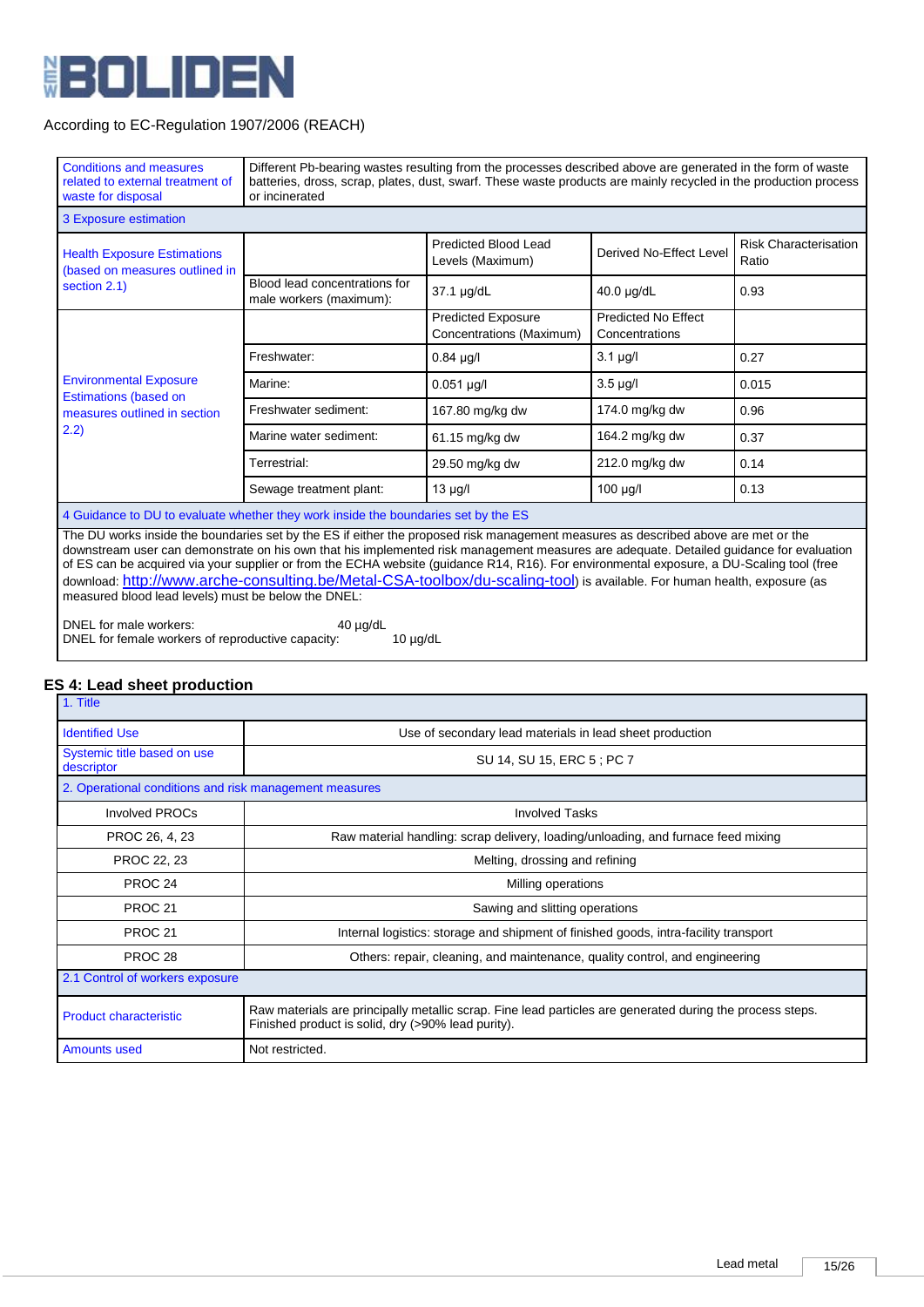

| Frequency and duration of<br>use/exposure                                                                                                                                                                                                                                                                                                                                                                                                                                                                                                                                                                                                           | Full shift (8 hours) exposure for all workplaces other than raw material handling and melting, drossing and<br>refining (3 hours).                                                                                                                                                  |                                                              |       |                                       |                                       |
|-----------------------------------------------------------------------------------------------------------------------------------------------------------------------------------------------------------------------------------------------------------------------------------------------------------------------------------------------------------------------------------------------------------------------------------------------------------------------------------------------------------------------------------------------------------------------------------------------------------------------------------------------------|-------------------------------------------------------------------------------------------------------------------------------------------------------------------------------------------------------------------------------------------------------------------------------------|--------------------------------------------------------------|-------|---------------------------------------|---------------------------------------|
| Human factors not influenced<br>by risk management                                                                                                                                                                                                                                                                                                                                                                                                                                                                                                                                                                                                  | See Section 8 of the SDS, above (hygiene measures affecting lead blood levels).                                                                                                                                                                                                     |                                                              |       |                                       |                                       |
| Other given operational<br>conditions affecting workers<br>exposure                                                                                                                                                                                                                                                                                                                                                                                                                                                                                                                                                                                 | Indoor handling, room volume >1000 m <sup>3</sup> . Process temperature for raw material handling <500°C. Process<br>temperature for melting, drossing and refining <510°C.                                                                                                         |                                                              |       |                                       |                                       |
| <b>Technical conditions and</b><br>measures at process level<br>(source) to prevent release                                                                                                                                                                                                                                                                                                                                                                                                                                                                                                                                                         |                                                                                                                                                                                                                                                                                     | Enclosed space (furnace) for melting, drossing and refining. |       |                                       |                                       |
| <b>Technical conditions and</b><br>measures to control dispersion<br>from source towards the worker                                                                                                                                                                                                                                                                                                                                                                                                                                                                                                                                                 | Controls give 78% minimum worker exposure reduction for all processes other than milling operations (17%).<br>Risk Management Measures include enclosure of process equipment, dilution ventilation and/or local exhaust<br>ventilation. Pass waste air through cleaning equipment. |                                                              |       |                                       |                                       |
| Organisational measures to<br>prevent /limit releases,<br>dispersion and exposure                                                                                                                                                                                                                                                                                                                                                                                                                                                                                                                                                                   | See Section 8 of the core SDS, above.                                                                                                                                                                                                                                               |                                                              |       |                                       |                                       |
| <b>Conditions and measures</b><br>related to personal protection,<br>hygiene and health evaluation                                                                                                                                                                                                                                                                                                                                                                                                                                                                                                                                                  | Minimum Respiratory Protective Equipment (RPE) is FFP 2 mask, except in cases where adequate<br>ventilation/emission control in place (see also section 8). Protective gloves are required.                                                                                         |                                                              |       |                                       |                                       |
| 2.2 Control of environmental exposure                                                                                                                                                                                                                                                                                                                                                                                                                                                                                                                                                                                                               |                                                                                                                                                                                                                                                                                     |                                                              |       |                                       |                                       |
| <b>Amounts used</b>                                                                                                                                                                                                                                                                                                                                                                                                                                                                                                                                                                                                                                 | 14,700 tonnes/annum/site                                                                                                                                                                                                                                                            |                                                              |       |                                       |                                       |
| Frequency and duration of use                                                                                                                                                                                                                                                                                                                                                                                                                                                                                                                                                                                                                       | Continuous use/release, up to 296 days/year                                                                                                                                                                                                                                         |                                                              |       |                                       |                                       |
| <b>Environment factors not</b><br>influenced by risk management                                                                                                                                                                                                                                                                                                                                                                                                                                                                                                                                                                                     | Dilution factor (Freshwater): 10<br>Dilution factor (Marine): 100                                                                                                                                                                                                                   |                                                              |       |                                       |                                       |
| Other given operational<br>conditions affecting<br>environmental exposure                                                                                                                                                                                                                                                                                                                                                                                                                                                                                                                                                                           | Not applicable                                                                                                                                                                                                                                                                      |                                                              |       |                                       |                                       |
| Technical onsite conditions and                                                                                                                                                                                                                                                                                                                                                                                                                                                                                                                                                                                                                     | See Section 8 of the SDS, above.                                                                                                                                                                                                                                                    |                                                              |       |                                       |                                       |
| measures to reduce or limit<br>discharges, air emissions and                                                                                                                                                                                                                                                                                                                                                                                                                                                                                                                                                                                        | 0.008<br>Estimated fraction released to water (g/tonne):                                                                                                                                                                                                                            |                                                              |       |                                       |                                       |
| releases to soil                                                                                                                                                                                                                                                                                                                                                                                                                                                                                                                                                                                                                                    | Estimated fraction released to air (g/tonne):                                                                                                                                                                                                                                       |                                                              | 43.44 |                                       |                                       |
| Organisational measures to<br>prevent/limit release from site                                                                                                                                                                                                                                                                                                                                                                                                                                                                                                                                                                                       | See Section 8 of the SDS, above.                                                                                                                                                                                                                                                    |                                                              |       |                                       |                                       |
| <b>Conditions and measures</b><br>related to external treatment of<br>waste for disposal                                                                                                                                                                                                                                                                                                                                                                                                                                                                                                                                                            | Different Pb-bearing wastes resulting from the processes described above are generated in the form of solids<br>(dross, slag). The waste products should be treated by a licensed waste treatment operated according to<br>relevant waste regulation.                               |                                                              |       |                                       |                                       |
| 3 Exposure estimation                                                                                                                                                                                                                                                                                                                                                                                                                                                                                                                                                                                                                               |                                                                                                                                                                                                                                                                                     |                                                              |       |                                       |                                       |
| <b>Health Exposure Estimations</b><br>(based on measures outlined in                                                                                                                                                                                                                                                                                                                                                                                                                                                                                                                                                                                |                                                                                                                                                                                                                                                                                     | <b>Predicted Blood Lead</b><br>Levels (Maximum)              |       | Derived No-Effect Level               | <b>Risk Characterisation</b><br>Ratio |
| section 2.1)                                                                                                                                                                                                                                                                                                                                                                                                                                                                                                                                                                                                                                        | Blood lead concentrations for<br>male workers (maximum):                                                                                                                                                                                                                            | 28.0 µg/dL                                                   |       | 40.0 µg/dL                            | 0.70                                  |
|                                                                                                                                                                                                                                                                                                                                                                                                                                                                                                                                                                                                                                                     |                                                                                                                                                                                                                                                                                     | <b>Predicted Exposure</b><br>Concentrations (Maximum)        |       | Predicted No Effect<br>Concentrations |                                       |
|                                                                                                                                                                                                                                                                                                                                                                                                                                                                                                                                                                                                                                                     | Freshwater:                                                                                                                                                                                                                                                                         | $0.84$ µg/l                                                  |       | $3.1 \mu g/l$                         | 0.27                                  |
| <b>Environmental Exposure</b>                                                                                                                                                                                                                                                                                                                                                                                                                                                                                                                                                                                                                       | Marine:                                                                                                                                                                                                                                                                             | $0.051 \mu g/l$                                              |       | $3.5 \mu g/l$                         | 0.015                                 |
| <b>Estimations (based on</b><br>measures outlined in section                                                                                                                                                                                                                                                                                                                                                                                                                                                                                                                                                                                        | Freshwater sediment:                                                                                                                                                                                                                                                                | 144.1 mg/kg dw                                               |       | 174.0 mg/kg dw                        | 0.83                                  |
| 2.2)                                                                                                                                                                                                                                                                                                                                                                                                                                                                                                                                                                                                                                                | Marine water sediment:                                                                                                                                                                                                                                                              | 61.2 mg/kg dw                                                |       | 164.2 mg/kg dw                        | 0.37                                  |
|                                                                                                                                                                                                                                                                                                                                                                                                                                                                                                                                                                                                                                                     | Terrestrial:                                                                                                                                                                                                                                                                        | 28.51 mg/kg dw                                               |       | 212.0 mg/kg dw                        | 0.13                                  |
|                                                                                                                                                                                                                                                                                                                                                                                                                                                                                                                                                                                                                                                     | Sewage treatment plant:                                                                                                                                                                                                                                                             | $13 \mu g/l$                                                 |       | $100 \mu g/l$                         | 0.13                                  |
| 4 Guidance to DU to evaluate whether they work inside the boundaries set by the ES                                                                                                                                                                                                                                                                                                                                                                                                                                                                                                                                                                  |                                                                                                                                                                                                                                                                                     |                                                              |       |                                       |                                       |
| The DU works inside the boundaries set by the ES if either the proposed risk management measures as described above are met or the<br>downstream user can demonstrate on his own that his implemented risk management measures are adequate. Detailed guidance for evaluation<br>of ES can be acquired via your supplier or from the ECHA website (guidance R14, R16). For environmental exposure, a DU-Scaling tool (free<br>download: http://www.arche-consulting.be/Metal-CSA-toolbox/du-scaling-tool) is available. For human health, exposure (as<br>measured blood lead levels) must be below the DNEL:<br>DNEL for male workers:<br>40 µg/dL |                                                                                                                                                                                                                                                                                     |                                                              |       |                                       |                                       |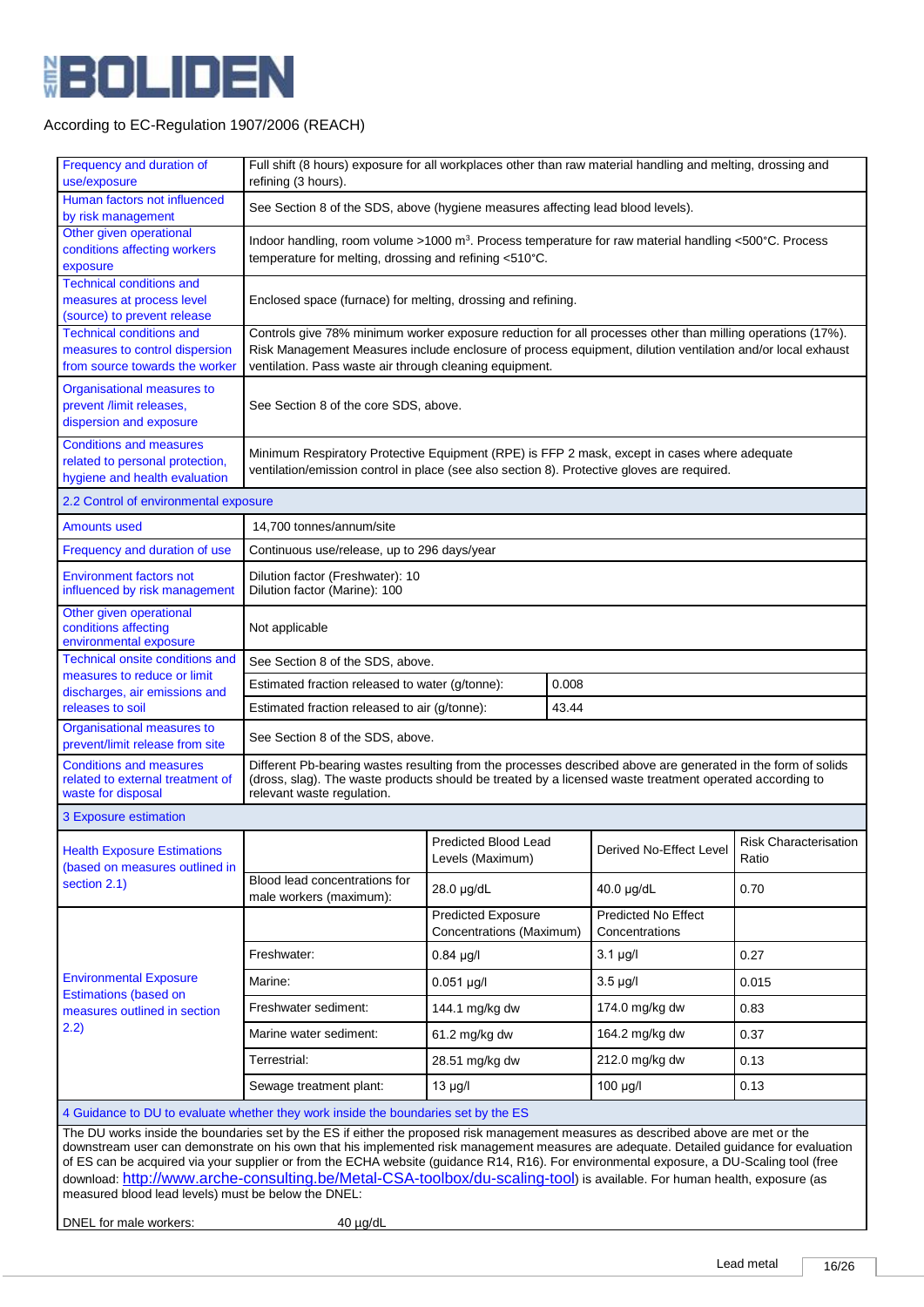

DNEL for female workers of reproductive capacity: 10 µg/dL

# **ES 5: Use of Lead in the Production of Hot-Dip Galvanized Steel (including wire galvanizing)**

| 1. Title                                                                                            |                                                                                                                                                                                                                                      |                                                                                                       |  |  |
|-----------------------------------------------------------------------------------------------------|--------------------------------------------------------------------------------------------------------------------------------------------------------------------------------------------------------------------------------------|-------------------------------------------------------------------------------------------------------|--|--|
| <b>Identified Use</b>                                                                               | Use of lead in the production of Hot-Dip Galvanized Steel (including wire galvanizing)                                                                                                                                               |                                                                                                       |  |  |
| Systemic title based on use<br>descriptor                                                           | SU15; ERC 5, PC 14; AC 7                                                                                                                                                                                                             |                                                                                                       |  |  |
| 2. Operational conditions and risk management measures                                              |                                                                                                                                                                                                                                      |                                                                                                       |  |  |
| <b>Involved PROCs</b>                                                                               | <b>Involved Tasks</b>                                                                                                                                                                                                                |                                                                                                       |  |  |
| PROC <sub>23</sub>                                                                                  |                                                                                                                                                                                                                                      | Raw material handling                                                                                 |  |  |
| PROC 23, 13                                                                                         |                                                                                                                                                                                                                                      | Hot dip galvanizing: periodic alloying additions of lead to the molten zinc bath (batch galvanizing). |  |  |
| PROC <sub>23</sub>                                                                                  |                                                                                                                                                                                                                                      | Wire Galvanizing: lead wire passed through a bath of molten zinc                                      |  |  |
| PROC <sub>28</sub>                                                                                  |                                                                                                                                                                                                                                      | Cleaning and maintenance, quality control                                                             |  |  |
| 2.1 Control of workers exposure                                                                     |                                                                                                                                                                                                                                      |                                                                                                       |  |  |
| <b>Product characteristic</b>                                                                       | Massive steel coated with a metallic lead layer.                                                                                                                                                                                     |                                                                                                       |  |  |
| <b>Amounts used</b>                                                                                 | Not restricted                                                                                                                                                                                                                       |                                                                                                       |  |  |
| Frequency and duration of<br>use/exposure                                                           | Full shift exposure (8 hours) for all workplaces.                                                                                                                                                                                    |                                                                                                       |  |  |
| Human factors not influenced<br>by risk management                                                  | See Section 8 of the SDS, above (hygiene measures affecting lead blood levels)                                                                                                                                                       |                                                                                                       |  |  |
| Other given operational<br>conditions affecting workers<br>exposure                                 | Indoor handling, room volume >1000 m <sup>3</sup> . Process temperature 445-460°C for molten zinc bath.                                                                                                                              |                                                                                                       |  |  |
| <b>Technical conditions and</b><br>measures at process level<br>(source) to prevent release         | Enclosed system for Hot dip galvanizing and Wire Galvanizing.                                                                                                                                                                        |                                                                                                       |  |  |
| <b>Technical conditions and</b><br>measures to control dispersion<br>from source towards the worker | Controls give 78% minimum worker exposure reduction.<br>Risk Management Measures include enclosure of process equipment, dilution ventilation and/or local exhaust<br>ventilation. Pass waste air through cleaning equipment.        |                                                                                                       |  |  |
| Organisational measures to<br>prevent /limit releases,<br>dispersion and exposure                   | See Section 8 of the core SDS, above.                                                                                                                                                                                                |                                                                                                       |  |  |
| <b>Conditions and measures</b><br>related to personal protection,<br>hygiene and health evaluation  | Minimum Respiratory Protective Equipment (RPE) is FFP 2 mask, except in cases where adequate<br>ventilation/emission control in place (see also section 8). Thermal gloves required for Hot Dip Galvanizing and<br>Wire Galvanizing. |                                                                                                       |  |  |
| 2.2 Control of environmental exposure                                                               |                                                                                                                                                                                                                                      |                                                                                                       |  |  |
| <b>Amounts used</b>                                                                                 | 500-1000 tonnes/annum/site                                                                                                                                                                                                           |                                                                                                       |  |  |
| Frequency and duration of use                                                                       | Continuous use/release, up to 42 days/year                                                                                                                                                                                           |                                                                                                       |  |  |
| <b>Environment factors not</b><br>influenced by risk management                                     | No emissions to water.                                                                                                                                                                                                               |                                                                                                       |  |  |
| Other given operational<br>conditions affecting<br>environmental exposure                           | Not applicable                                                                                                                                                                                                                       |                                                                                                       |  |  |
| Technical onsite conditions and<br>measures to reduce or limit                                      | See Section 8 of the SDS, above.                                                                                                                                                                                                     |                                                                                                       |  |  |
| discharges, air emissions and                                                                       | Estimated fraction released to water (g/tonne):                                                                                                                                                                                      | No Emissions                                                                                          |  |  |
| releases to soil                                                                                    | Estimated fraction released to air (g/tonne):                                                                                                                                                                                        | 4,000                                                                                                 |  |  |
| Organisational measures to<br>prevent/limit release from site                                       | See Section 8 of the SDS, above.                                                                                                                                                                                                     |                                                                                                       |  |  |
| <b>Conditions and measures</b><br>related to external treatment of<br>waste for disposal            | The Pb content of wastes leaving the process is insignificant.                                                                                                                                                                       |                                                                                                       |  |  |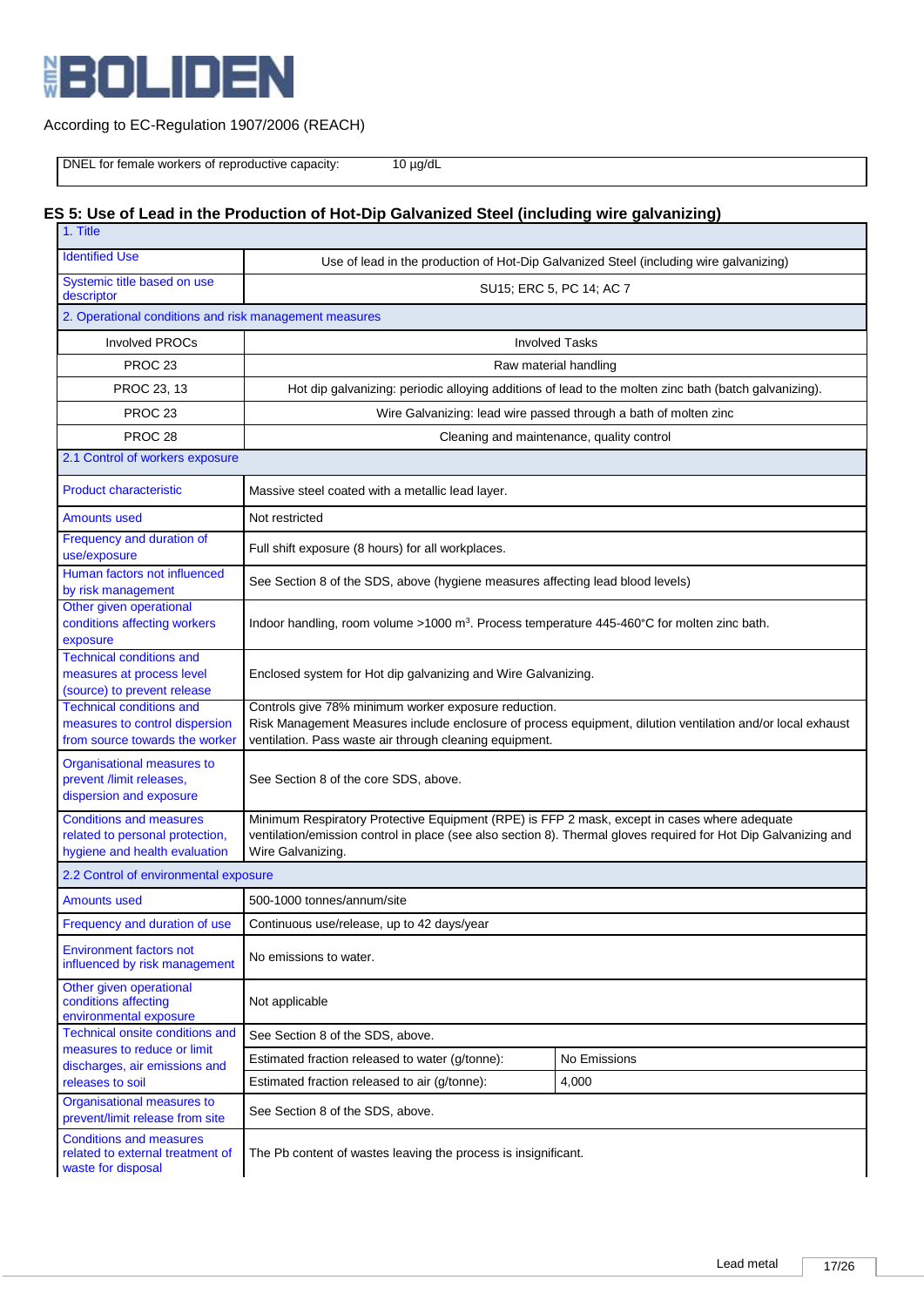

| 3 Exposure estimation                                                                                                                                                                                                                                                                                                                                                                                                                                                                                                                                                                                         |                                                          |                                                       |                                              |                                       |  |
|---------------------------------------------------------------------------------------------------------------------------------------------------------------------------------------------------------------------------------------------------------------------------------------------------------------------------------------------------------------------------------------------------------------------------------------------------------------------------------------------------------------------------------------------------------------------------------------------------------------|----------------------------------------------------------|-------------------------------------------------------|----------------------------------------------|---------------------------------------|--|
| <b>Health Exposure Estimations</b><br>(based on measures outlined in                                                                                                                                                                                                                                                                                                                                                                                                                                                                                                                                          |                                                          | Predicted Blood Lead<br>Levels (Maximum)              | Derived No-Effect Level                      | <b>Risk Characterisation</b><br>Ratio |  |
| section 2.1)                                                                                                                                                                                                                                                                                                                                                                                                                                                                                                                                                                                                  | Blood lead concentrations for<br>male workers (maximum): | $<$ 12.0 $\mu$ g/dL                                   | $40.0 \mu g/dL$                              | < 0.3                                 |  |
|                                                                                                                                                                                                                                                                                                                                                                                                                                                                                                                                                                                                               |                                                          | <b>Predicted Exposure</b><br>Concentrations (Maximum) | <b>Predicted No Effect</b><br>Concentrations |                                       |  |
|                                                                                                                                                                                                                                                                                                                                                                                                                                                                                                                                                                                                               | Freshwater:                                              | No Emissions                                          | $3.1 \mu g/l$                                | N/A                                   |  |
| <b>Environmental Exposure</b><br><b>Estimations (based on</b>                                                                                                                                                                                                                                                                                                                                                                                                                                                                                                                                                 | Marine:                                                  | No Emissions                                          | $3.5 \mu g/l$                                | N/A                                   |  |
| measures outlined in section                                                                                                                                                                                                                                                                                                                                                                                                                                                                                                                                                                                  | Freshwater sediment:                                     | No Emissions                                          | 174.0 mg/kg dw                               | N/A                                   |  |
| 2.2)                                                                                                                                                                                                                                                                                                                                                                                                                                                                                                                                                                                                          | Marine water sediment:                                   | No Emissions                                          | 164.2 mg/kg dw                               | N/A                                   |  |
|                                                                                                                                                                                                                                                                                                                                                                                                                                                                                                                                                                                                               | Terrestrial:                                             | 29.6 mg/kg dw                                         | 212.0 mg/kg dw                               | 0.14                                  |  |
|                                                                                                                                                                                                                                                                                                                                                                                                                                                                                                                                                                                                               | Sewage treatment plant:                                  | No Emissions                                          | $0.1$ mg/l                                   | N/A                                   |  |
| 4 Guidance to DU to evaluate whether they work inside the boundaries set by the ES                                                                                                                                                                                                                                                                                                                                                                                                                                                                                                                            |                                                          |                                                       |                                              |                                       |  |
| The DU works inside the boundaries set by the ES if either the proposed risk management measures as described above are met or the<br>downstream user can demonstrate on his own that his implemented risk management measures are adequate. Detailed guidance for evaluation<br>of ES can be acquired via your supplier or from the ECHA website (guidance R14, R16). For environmental exposure, a DU-Scaling tool (free<br>download: http://www.arche-consulting.be/Metal-CSA-toolbox/du-scaling-tool) is available. For human health, exposure (as<br>measured blood lead levels) must be below the DNEL: |                                                          |                                                       |                                              |                                       |  |

DNEL for male workers: 40 µg/dL DNEL for female workers of reproductive capacity: 10 µg/dL

#### **ES 6: Use of Lead metal in production of a range of lead articles (e.g. cast, rolled and extruded production, ammunition and lead shot)** 1. Title

| <b>Identified Use</b>                                  | Use of lead metal in the production of cast, rolled and extruded products, e.g. weights, foil, string, rope, bars,<br>shot, sheathing and cables.                                    |  |
|--------------------------------------------------------|--------------------------------------------------------------------------------------------------------------------------------------------------------------------------------------|--|
| Systemic title based on use<br>descriptor              | SU 15, SU 17; PC 7, PC 38; AC 7, AC1, AC 2, AC 3; ERC5                                                                                                                               |  |
| 2. Operational conditions and risk management measures |                                                                                                                                                                                      |  |
| <b>Involved PROCs</b>                                  | <b>Involved Tasks</b>                                                                                                                                                                |  |
| PROC <sub>26</sub>                                     | Raw material handling                                                                                                                                                                |  |
| PROC22, 23                                             | Melting                                                                                                                                                                              |  |
| PROC <sub>23</sub>                                     | <b>Refining and Casting</b>                                                                                                                                                          |  |
| PROC <sub>14</sub>                                     | Extrusion                                                                                                                                                                            |  |
| PROC <sub>24</sub>                                     | Milling/Rolling                                                                                                                                                                      |  |
| PROC <sub>21</sub>                                     | Sawing/Slitting                                                                                                                                                                      |  |
| <b>PROC 25</b>                                         | Soldering/Manufacture of Solder                                                                                                                                                      |  |
| PROC 21, 22, 23, 24, 25, 4, 5                          | Production of lead shot                                                                                                                                                              |  |
| PROC <sub>21</sub>                                     | Ammunition Manufacture (i.e. assembly of ammunition)                                                                                                                                 |  |
| PROC <sub>23</sub>                                     | Addition of coating metal to bath                                                                                                                                                    |  |
| PROC <sub>23</sub>                                     | Hot dip coating                                                                                                                                                                      |  |
| PROC <sub>21</sub>                                     | Storage and Shipment                                                                                                                                                                 |  |
| 2.1 Control of workers exposure                        |                                                                                                                                                                                      |  |
| <b>Product characteristic</b>                          | Raw material is lead ingots, bars, or other forms of massive lead (1-99% purity). Raw materials can also<br>include lead powder and paste. Finished lead articles are in solid form. |  |
| <b>Amounts used</b>                                    | Not restricted                                                                                                                                                                       |  |
|                                                        |                                                                                                                                                                                      |  |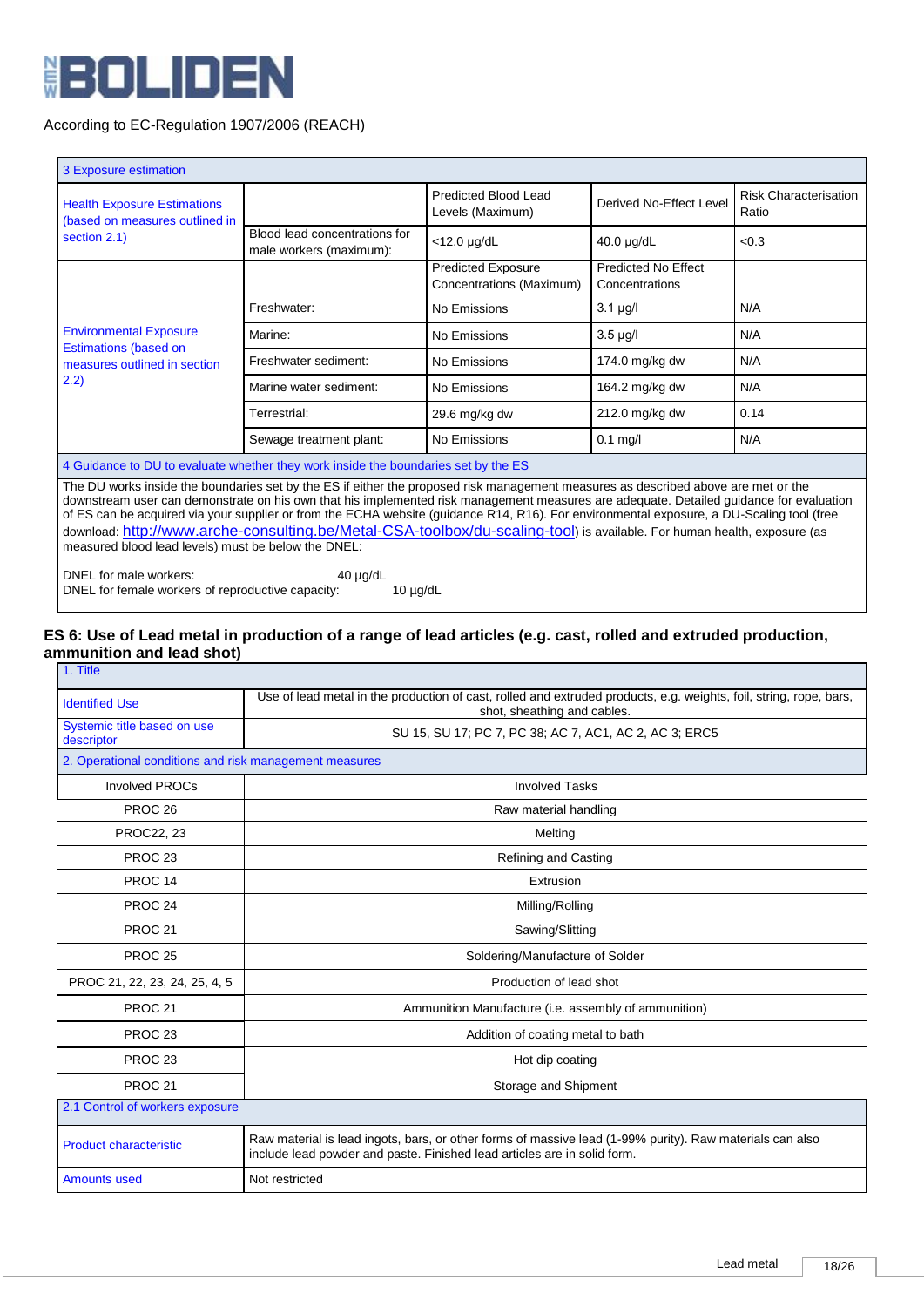

| Frequency and duration of<br>use/exposure                                                                                                                                                                                                                                                                                                                                                                                                                                                                                                                                                                                                           | 4 - 8 hour shifts for all workplaces.                                                                                                                                                                                                                                                                   |                                                            |  |                                                              |                                       |  |
|-----------------------------------------------------------------------------------------------------------------------------------------------------------------------------------------------------------------------------------------------------------------------------------------------------------------------------------------------------------------------------------------------------------------------------------------------------------------------------------------------------------------------------------------------------------------------------------------------------------------------------------------------------|---------------------------------------------------------------------------------------------------------------------------------------------------------------------------------------------------------------------------------------------------------------------------------------------------------|------------------------------------------------------------|--|--------------------------------------------------------------|---------------------------------------|--|
| Human factors not influenced<br>by risk management                                                                                                                                                                                                                                                                                                                                                                                                                                                                                                                                                                                                  | See Section 8 of the SDS, above (hygiene measures affecting lead blood levels).                                                                                                                                                                                                                         |                                                            |  |                                                              |                                       |  |
| Other given operational<br>conditions affecting workers<br>exposure                                                                                                                                                                                                                                                                                                                                                                                                                                                                                                                                                                                 | Indoor handling, room volume >20m <sup>3</sup> for raw material handling, >60m <sup>3</sup> for melting and >1000m <sup>3</sup> for all other<br>workplaces.                                                                                                                                            |                                                            |  |                                                              |                                       |  |
| <b>Technical conditions and</b><br>measures at process level<br>(source) to prevent release                                                                                                                                                                                                                                                                                                                                                                                                                                                                                                                                                         | Enclosed systems required for melting, refining and casting and possibly soldering/production of lead shot.<br>Open systems/no direct handling required for remaining workplaces.                                                                                                                       |                                                            |  |                                                              |                                       |  |
| <b>Technical conditions and</b><br>measures to control dispersion<br>from source towards the worker                                                                                                                                                                                                                                                                                                                                                                                                                                                                                                                                                 | Controls give 78% minimum worker exposure reduction. Risk Management Measures include enclosure of<br>process equipment, dilution ventilation and/or local exhaust ventilation. Pass waste air through cleaning<br>equipment. LEV typically required for all processes other than storage and shipment. |                                                            |  |                                                              |                                       |  |
| Organisational measures to<br>prevent /limit releases,<br>dispersion and exposure                                                                                                                                                                                                                                                                                                                                                                                                                                                                                                                                                                   | See Section 8 of the core SDS, above.                                                                                                                                                                                                                                                                   |                                                            |  |                                                              |                                       |  |
| <b>Conditions and measures</b><br>related to personal protection,<br>hygiene and health evaluation                                                                                                                                                                                                                                                                                                                                                                                                                                                                                                                                                  | Minimum Respiratory Protective Equipment (RPE) is FFP 2 mask, except in cases where adequate<br>ventilation/emission control in place (see also section 8). Leather or thermal-protective gloves required for all<br>processes other than milling/rolling, sawing/slitting and storage and shipment.    |                                                            |  |                                                              |                                       |  |
| 2.2 Control of environmental exposure                                                                                                                                                                                                                                                                                                                                                                                                                                                                                                                                                                                                               |                                                                                                                                                                                                                                                                                                         |                                                            |  |                                                              |                                       |  |
| <b>Amounts used</b>                                                                                                                                                                                                                                                                                                                                                                                                                                                                                                                                                                                                                                 | Not restricted.                                                                                                                                                                                                                                                                                         |                                                            |  |                                                              |                                       |  |
| Frequency and duration of use                                                                                                                                                                                                                                                                                                                                                                                                                                                                                                                                                                                                                       | Continuous use/release, up to 300 days/year.                                                                                                                                                                                                                                                            |                                                            |  |                                                              |                                       |  |
| <b>Environment factors not</b><br>influenced by risk management                                                                                                                                                                                                                                                                                                                                                                                                                                                                                                                                                                                     | Flow rate of receiving surface water is 37 $m^3$ 's.                                                                                                                                                                                                                                                    |                                                            |  |                                                              |                                       |  |
| Other given operational<br>conditions affecting<br>environmental exposure                                                                                                                                                                                                                                                                                                                                                                                                                                                                                                                                                                           | Not applicable.                                                                                                                                                                                                                                                                                         |                                                            |  |                                                              |                                       |  |
| Technical onsite conditions and                                                                                                                                                                                                                                                                                                                                                                                                                                                                                                                                                                                                                     | See Section 8 of the SDS, above.                                                                                                                                                                                                                                                                        |                                                            |  |                                                              |                                       |  |
| measures to reduce or limit<br>discharges, air emissions and                                                                                                                                                                                                                                                                                                                                                                                                                                                                                                                                                                                        |                                                                                                                                                                                                                                                                                                         | 20 kg/annum/site<br>Estimated emissions released to water: |  |                                                              |                                       |  |
| releases to soil                                                                                                                                                                                                                                                                                                                                                                                                                                                                                                                                                                                                                                    | Estimated emissions released to air:                                                                                                                                                                                                                                                                    | 100 kg/annum/site                                          |  |                                                              |                                       |  |
| Organisational measures to<br>prevent/limit release from site                                                                                                                                                                                                                                                                                                                                                                                                                                                                                                                                                                                       | See Section 8 of the SDS, above.                                                                                                                                                                                                                                                                        |                                                            |  |                                                              |                                       |  |
| <b>Conditions and measures</b><br>related to external treatment of<br>waste for disposal                                                                                                                                                                                                                                                                                                                                                                                                                                                                                                                                                            | Pb-bearing wastes resulting from the processes described above are generated in the form of solids (e.g.<br>dross, slags). These should be treated by a licensed waste treatment operator (landfilled or incinerated)<br>according to relevant waste regulation.                                        |                                                            |  |                                                              |                                       |  |
| 3 Exposure estimation                                                                                                                                                                                                                                                                                                                                                                                                                                                                                                                                                                                                                               |                                                                                                                                                                                                                                                                                                         |                                                            |  |                                                              |                                       |  |
| <b>Health Exposure Estimations</b><br>(based on measures outlined in                                                                                                                                                                                                                                                                                                                                                                                                                                                                                                                                                                                |                                                                                                                                                                                                                                                                                                         | Predicted Blood Lead<br>Levels (Maximum)                   |  | Derived No-Effect Level                                      | <b>Risk Characterisation</b><br>Ratio |  |
| section 2.1)                                                                                                                                                                                                                                                                                                                                                                                                                                                                                                                                                                                                                                        | Blood lead concentrations for<br>male workers (maximum):                                                                                                                                                                                                                                                | 33.7 µg/dL                                                 |  | $40.0 \mu g/dL$                                              | 0.84                                  |  |
|                                                                                                                                                                                                                                                                                                                                                                                                                                                                                                                                                                                                                                                     |                                                                                                                                                                                                                                                                                                         | <b>Predicted Exposure</b><br>Concentrations (Maximum)      |  | <b>Predicted No Effect</b><br>Concentrations                 |                                       |  |
| <b>Environmental Exposure</b>                                                                                                                                                                                                                                                                                                                                                                                                                                                                                                                                                                                                                       | Freshwater:                                                                                                                                                                                                                                                                                             | $0.622 \mu q/l$                                            |  | $3.1 \mu g/l$                                                | 0.20                                  |  |
| <b>Estimations (based on</b>                                                                                                                                                                                                                                                                                                                                                                                                                                                                                                                                                                                                                        | Marine:                                                                                                                                                                                                                                                                                                 | $0.049$ µg/l                                               |  | $3.5 \mu g/l$                                                | 0.014                                 |  |
| measures outlined in section<br>2.2)                                                                                                                                                                                                                                                                                                                                                                                                                                                                                                                                                                                                                | Freshwater sediment:                                                                                                                                                                                                                                                                                    | 103.5 mg/kg dw                                             |  | 174.0 mg/kg dw                                               | 0.59                                  |  |
|                                                                                                                                                                                                                                                                                                                                                                                                                                                                                                                                                                                                                                                     | Marine water sediment:                                                                                                                                                                                                                                                                                  | 57.1mg/kg dw                                               |  | 164.2 mg/kg dw                                               | 0.35                                  |  |
|                                                                                                                                                                                                                                                                                                                                                                                                                                                                                                                                                                                                                                                     | Terrestrial:                                                                                                                                                                                                                                                                                            | 28.3 mg/kg dw                                              |  | 212.0 mg/kg dw                                               | 0.13                                  |  |
|                                                                                                                                                                                                                                                                                                                                                                                                                                                                                                                                                                                                                                                     | Sewage treatment plant:                                                                                                                                                                                                                                                                                 |                                                            |  | The site is assumed not to be connected with an off-site STP |                                       |  |
| 4 Guidance to DU to evaluate whether they work inside the boundaries set by the ES                                                                                                                                                                                                                                                                                                                                                                                                                                                                                                                                                                  |                                                                                                                                                                                                                                                                                                         |                                                            |  |                                                              |                                       |  |
| The DU works inside the boundaries set by the ES if either the proposed risk management measures as described above are met or the<br>downstream user can demonstrate on his own that his implemented risk management measures are adequate. Detailed guidance for evaluation<br>of ES can be acquired via your supplier or from the ECHA website (guidance R14, R16). For environmental exposure, a DU-Scaling tool (free<br>download: http://www.arche-consulting.be/Metal-CSA-toolbox/du-scaling-tool) is available. For human health, exposure (as<br>measured blood lead levels) must be below the DNEL:<br>DNEL for male workers:<br>40 µg/dL |                                                                                                                                                                                                                                                                                                         |                                                            |  |                                                              |                                       |  |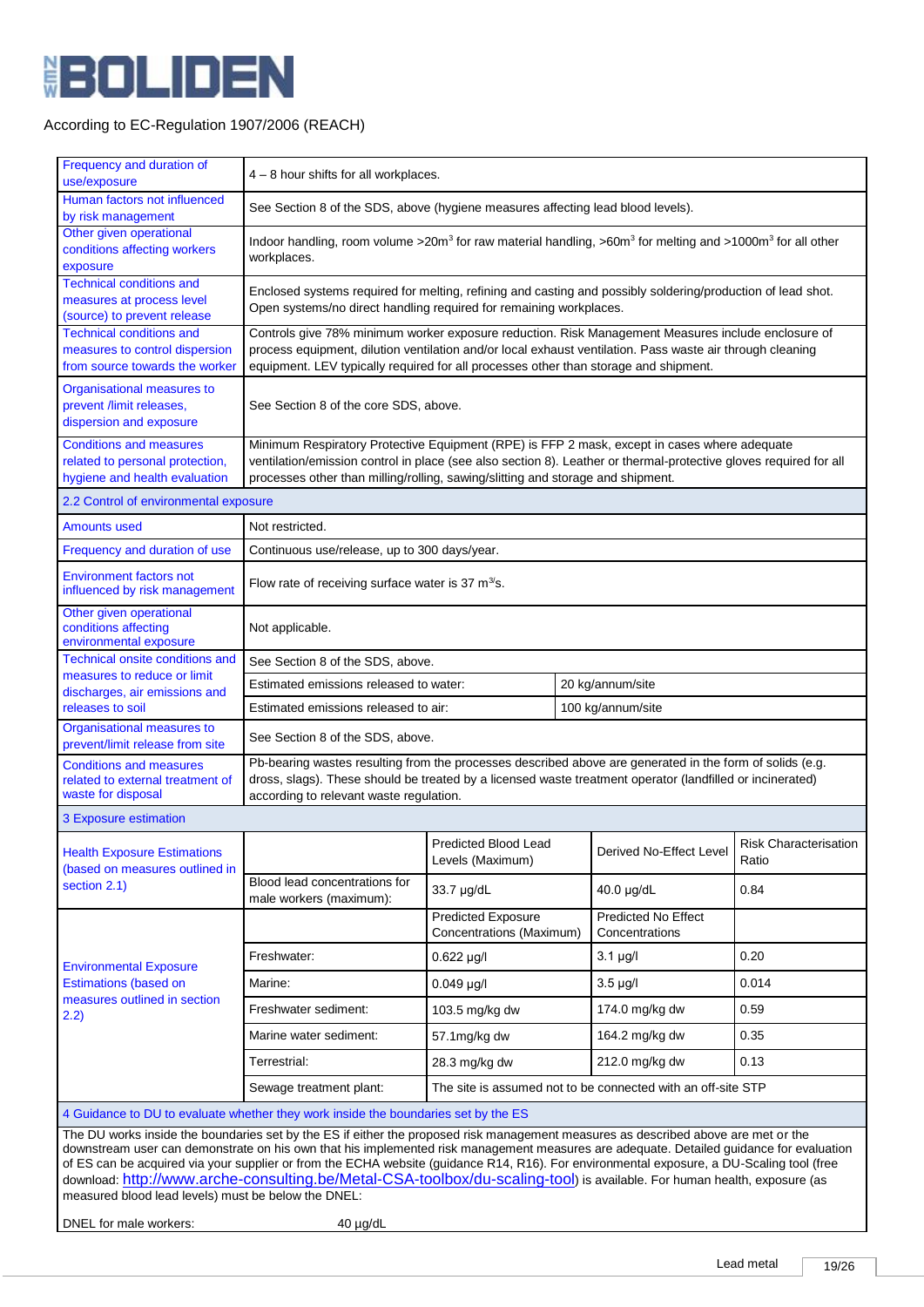

DNEL for female workers of reproductive capacity: 10 µg/dL

# **ES 7: Use of lead metal in the production of leaded steels – Industrial**

| 1. Title                                                                                            |                                                                                                                                                                                                                                                                                                                                                                               |                                                       |  |  |  |
|-----------------------------------------------------------------------------------------------------|-------------------------------------------------------------------------------------------------------------------------------------------------------------------------------------------------------------------------------------------------------------------------------------------------------------------------------------------------------------------------------|-------------------------------------------------------|--|--|--|
| <b>Identified Use</b>                                                                               | Use of lead metal in the production of leaded steels                                                                                                                                                                                                                                                                                                                          |                                                       |  |  |  |
| Systemic title based on use<br>descriptor                                                           | SU 14; PC 7; AC 7; ERC 3                                                                                                                                                                                                                                                                                                                                                      |                                                       |  |  |  |
|                                                                                                     | 2. Operational conditions and risk management measures                                                                                                                                                                                                                                                                                                                        |                                                       |  |  |  |
| <b>Involved PROCs</b>                                                                               | <b>Involved Tasks</b>                                                                                                                                                                                                                                                                                                                                                         |                                                       |  |  |  |
| PROC <sub>26</sub>                                                                                  | Raw material handling                                                                                                                                                                                                                                                                                                                                                         |                                                       |  |  |  |
| PROC 22, 23                                                                                         | Secondary Steel making. Carried out using a ladle arc furnace. Lead is added by the addition of lead pellets or<br>adding lead shot by deep injection into the ladle.                                                                                                                                                                                                         |                                                       |  |  |  |
| PROC <sub>23</sub>                                                                                  |                                                                                                                                                                                                                                                                                                                                                                               | Casting via continuous casting route or ingot casting |  |  |  |
| PROC 21, 24, 25                                                                                     |                                                                                                                                                                                                                                                                                                                                                                               | Rolling / Cutting / Finishing                         |  |  |  |
| <b>PROC 21</b>                                                                                      |                                                                                                                                                                                                                                                                                                                                                                               | Internal logistics                                    |  |  |  |
| PROC 28, 25                                                                                         |                                                                                                                                                                                                                                                                                                                                                                               | Others                                                |  |  |  |
| 2.1 Control of workers exposure                                                                     |                                                                                                                                                                                                                                                                                                                                                                               |                                                       |  |  |  |
| <b>Product characteristic</b>                                                                       | Raw material is principally graphitised lead shot. The lead can be added in conjunction with other additives or<br>separately. The lead shot is granular with a diameter of 2mm and below. The product is massive metal, usually<br>as blooms, billets, ingots or bars. The concentration of lead in the finished steel product is typically in the range<br>$0.2 - 0.35\%$ . |                                                       |  |  |  |
| <b>Amounts used</b>                                                                                 | Not restricted                                                                                                                                                                                                                                                                                                                                                                |                                                       |  |  |  |
| Frequency and duration of<br>use/exposure                                                           | Full shift exposure (8 hours) for all workplaces (not restricted).                                                                                                                                                                                                                                                                                                            |                                                       |  |  |  |
| Human factors not influenced<br>by risk management                                                  | See Section 8 of the SDS, above (hygiene measures affecting lead blood levels)                                                                                                                                                                                                                                                                                                |                                                       |  |  |  |
| Other given operational<br>conditions affecting workers<br>exposure                                 | Indoor handling, room volume >1000 m <sup>3</sup> . Outdoor storage of finished products.                                                                                                                                                                                                                                                                                     |                                                       |  |  |  |
| <b>Technical conditions and</b><br>measures at process level<br>(source) to prevent release         | All workplaces other than Raw Material Handling require enclosed systems with extraction.                                                                                                                                                                                                                                                                                     |                                                       |  |  |  |
| <b>Technical conditions and</b><br>measures to control dispersion<br>from source towards the worker | Controls give 78% minimum worker exposure reduction.<br>Risk Management Measures include enclosure of process equipment, dilution ventilation and/or local exhaust<br>ventilation. Pass waste air through cleaning equipment. Leather gloves are required for all processes.                                                                                                  |                                                       |  |  |  |
| Organisational measures to<br>prevent /limit releases,<br>dispersion and exposure                   | See Section 8 of the core SDS, above.                                                                                                                                                                                                                                                                                                                                         |                                                       |  |  |  |
| <b>Conditions and measures</b><br>related to personal protection,<br>hygiene and health evaluation  | Minimum Respiratory Protective Equipment (RPE) is FFP 2 mask, except in cases where adequate<br>ventilation/emission control in place (see also section 8).                                                                                                                                                                                                                   |                                                       |  |  |  |
| 2.2 Control of environmental exposure                                                               |                                                                                                                                                                                                                                                                                                                                                                               |                                                       |  |  |  |
| <b>Amounts used</b>                                                                                 | Approx.430.7 tonnes/annum/site                                                                                                                                                                                                                                                                                                                                                |                                                       |  |  |  |
| Frequency and duration of use                                                                       | Continuous use/release, up to 156 days/year (3 days/week)                                                                                                                                                                                                                                                                                                                     |                                                       |  |  |  |
| <b>Environment factors not</b><br>influenced by risk management                                     | Flow rate of receiving surface water 13.0 $m^3$ s                                                                                                                                                                                                                                                                                                                             |                                                       |  |  |  |
| Other given operational<br>conditions affecting<br>environmental exposure                           | Not applicable                                                                                                                                                                                                                                                                                                                                                                |                                                       |  |  |  |
| Technical onsite conditions and<br>measures to reduce or limit                                      | See Section 8 of the SDS, above.                                                                                                                                                                                                                                                                                                                                              |                                                       |  |  |  |
| discharges, air emissions and                                                                       | Estimated fraction released to water (g/tonne):                                                                                                                                                                                                                                                                                                                               | 255.4                                                 |  |  |  |
| releases to soil                                                                                    | Estimated fraction released to air (g/tonne):                                                                                                                                                                                                                                                                                                                                 | 1,686.8                                               |  |  |  |
| Organisational measures to<br>prevent/limit release from site                                       | See Section 8 of the SDS, above.                                                                                                                                                                                                                                                                                                                                              |                                                       |  |  |  |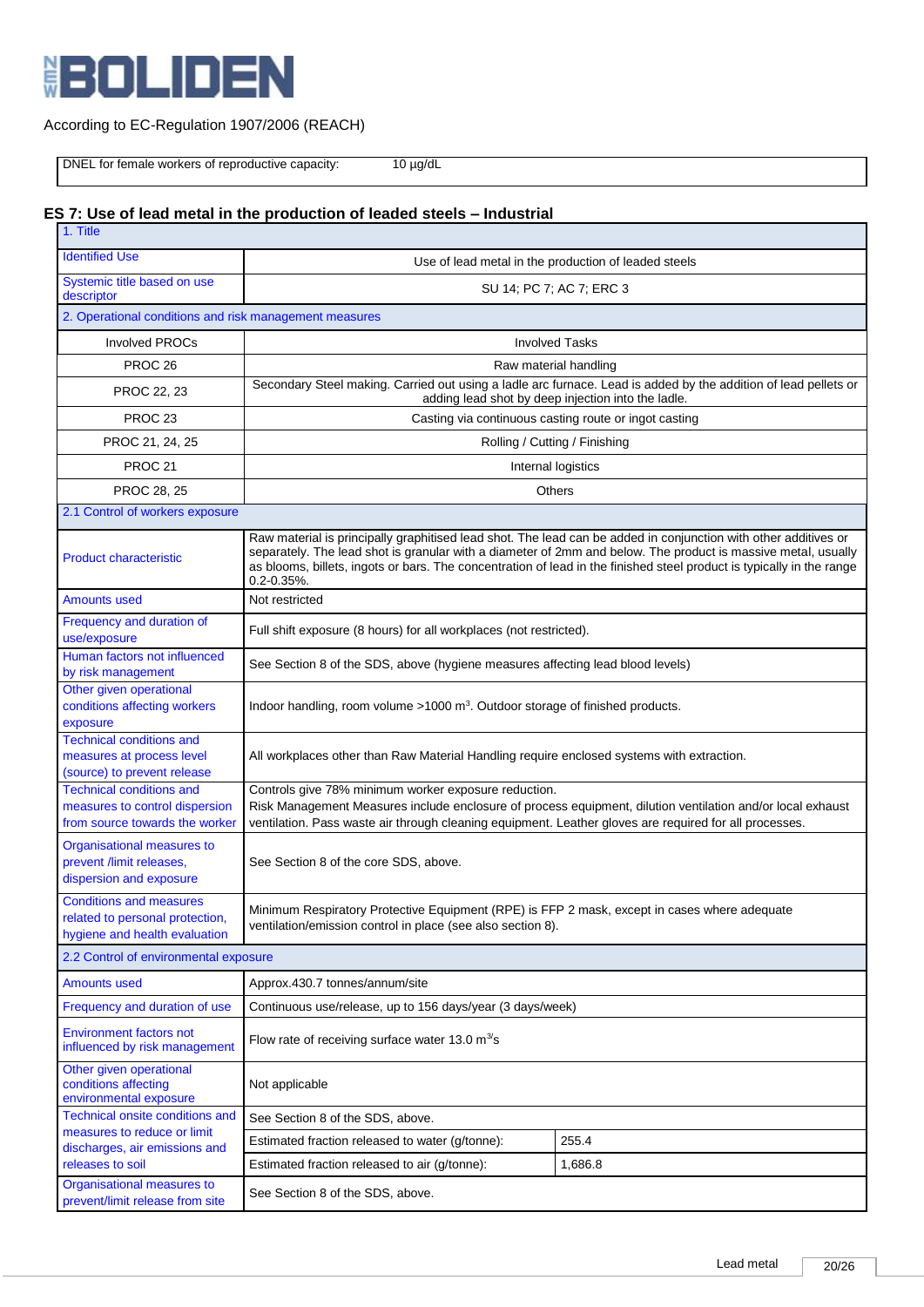

| <b>Conditions and measures</b><br>related to external treatment of<br>waste for disposal                                                                                                                                                                                                                                                                                                                                                                                                                                                                                                                      | Different Pb-bearing wastes resulting from the processes described above are generated in the form of<br>extraction dust, slag. These waste products are mainly recycled in the production process or through off site<br>processes. |                                                               |                                       |                                       |
|---------------------------------------------------------------------------------------------------------------------------------------------------------------------------------------------------------------------------------------------------------------------------------------------------------------------------------------------------------------------------------------------------------------------------------------------------------------------------------------------------------------------------------------------------------------------------------------------------------------|--------------------------------------------------------------------------------------------------------------------------------------------------------------------------------------------------------------------------------------|---------------------------------------------------------------|---------------------------------------|---------------------------------------|
| 3 Exposure estimation                                                                                                                                                                                                                                                                                                                                                                                                                                                                                                                                                                                         |                                                                                                                                                                                                                                      |                                                               |                                       |                                       |
| <b>Health Exposure Estimations</b><br>(based on measures outlined in                                                                                                                                                                                                                                                                                                                                                                                                                                                                                                                                          |                                                                                                                                                                                                                                      | <b>Predicted Blood Lead</b><br>Levels (Maximum)               | Derived No-Effect Level               | <b>Risk Characterisation</b><br>Ratio |
| section 2.1)                                                                                                                                                                                                                                                                                                                                                                                                                                                                                                                                                                                                  | Blood lead concentrations for<br>male workers (maximum):                                                                                                                                                                             | 25.5 µg/dL                                                    | 40.0 µg/dL                            | 0.64                                  |
|                                                                                                                                                                                                                                                                                                                                                                                                                                                                                                                                                                                                               |                                                                                                                                                                                                                                      | <b>Predicted Exposure</b><br>Concentrations (Maximum)         | Predicted No Effect<br>Concentrations |                                       |
|                                                                                                                                                                                                                                                                                                                                                                                                                                                                                                                                                                                                               | Freshwater:                                                                                                                                                                                                                          | $0.84\mu$ g/l                                                 | $3.1 \mu g/l$                         | 0.27                                  |
| <b>Environmental Exposure</b>                                                                                                                                                                                                                                                                                                                                                                                                                                                                                                                                                                                 | Marine:                                                                                                                                                                                                                              | No Emissions                                                  | $3.5 \mu g/l$                         | N/A                                   |
| <b>Estimations (based on</b><br>measures outlined in section                                                                                                                                                                                                                                                                                                                                                                                                                                                                                                                                                  | Freshwater sediment:                                                                                                                                                                                                                 | 166.2 mg/kg dw                                                | 174.0 mg/kg dw                        | 0.96                                  |
| 2.2)                                                                                                                                                                                                                                                                                                                                                                                                                                                                                                                                                                                                          | Marine water sediment:                                                                                                                                                                                                               | No Emissions                                                  | 164.2 mg/kg dw                        | N/A                                   |
|                                                                                                                                                                                                                                                                                                                                                                                                                                                                                                                                                                                                               | Terrestrial:                                                                                                                                                                                                                         | 28.9 mg/kg dw                                                 | 212.0 mg/kg dw                        | 0.14                                  |
|                                                                                                                                                                                                                                                                                                                                                                                                                                                                                                                                                                                                               | Sewage treatment plant:                                                                                                                                                                                                              | The site is assumed not to be connected with an off-site STP. |                                       |                                       |
| 4 Guidance to DU to evaluate whether they work inside the boundaries set by the ES                                                                                                                                                                                                                                                                                                                                                                                                                                                                                                                            |                                                                                                                                                                                                                                      |                                                               |                                       |                                       |
| The DU works inside the boundaries set by the ES if either the proposed risk management measures as described above are met or the<br>downstream user can demonstrate on his own that his implemented risk management measures are adequate. Detailed guidance for evaluation<br>of ES can be acquired via your supplier or from the ECHA website (quidance R14, R16). For environmental exposure, a DU-Scaling tool (free<br>download: http://www.arche-consulting.be/Metal-CSA-toolbox/du-scaling-tool) is available. For human health, exposure (as<br>measured blood lead levels) must be below the DNEL: |                                                                                                                                                                                                                                      |                                                               |                                       |                                       |
| DNEL for male workers:<br>DNEL for female workers of reproductive capacity:                                                                                                                                                                                                                                                                                                                                                                                                                                                                                                                                   | $40 \mu g/dL$                                                                                                                                                                                                                        | $10 \mu g/dL$                                                 |                                       |                                       |

# **ES 8: Lead Powder Production**

| 1. Title                                               |                                                                                                                                                         |
|--------------------------------------------------------|---------------------------------------------------------------------------------------------------------------------------------------------------------|
| <b>Identified Use</b>                                  | Use of lead metal in the production of powders (Solder)                                                                                                 |
| Systemic title based on use<br>descriptor              | SU 15, SU 17; PC 0, PC 7; ERC 2                                                                                                                         |
| 2. Operational conditions and risk management measures |                                                                                                                                                         |
| <b>Involved PROCs</b>                                  | <b>Involved Tasks</b>                                                                                                                                   |
| PROC <sub>26</sub>                                     | Raw material handling                                                                                                                                   |
| PROC 22, 25                                            | Manufacture of Solder (molten lead alloy)                                                                                                               |
| PROC 27a, 27b                                          | Powder Production: Blowing of molten lead alloy with different gases                                                                                    |
| PROC 27a, 27b, 26                                      | Powder Production: Ultrasonic atomisation (Solder falling onto an ultrasonic horn) and Centrifugal atomisation<br>(Solder falling onto a spinning disc) |
| PROC <sub>21</sub>                                     | Storage and Shipment                                                                                                                                    |
| 2.1 Control of workers exposure                        |                                                                                                                                                         |
| <b>Product characteristic</b>                          | Raw material is lead or lead alloy ingots, bars, or other forms of massive lead with a lead content usually in the<br>range 36-99%.                     |
| <b>Amounts used</b>                                    | Not restricted                                                                                                                                          |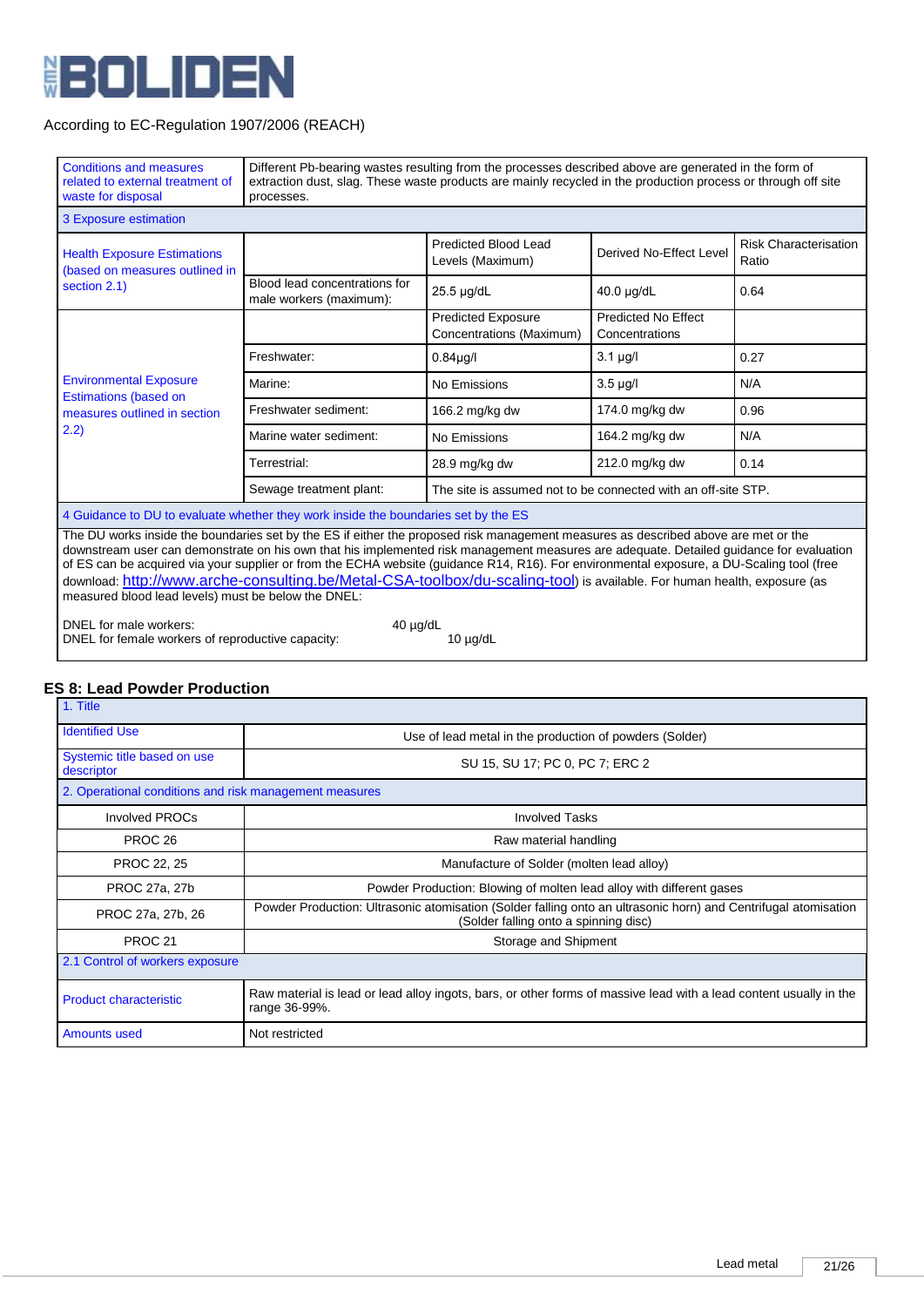

| Frequency and duration of<br>use/exposure                                                                                                                                                                                                                                                                                                                                                                                  | Full shift exposure (8 hours) for all workplaces.                                                                                                                                                                                                                |                                                                                                             |                         |                                       |      |
|----------------------------------------------------------------------------------------------------------------------------------------------------------------------------------------------------------------------------------------------------------------------------------------------------------------------------------------------------------------------------------------------------------------------------|------------------------------------------------------------------------------------------------------------------------------------------------------------------------------------------------------------------------------------------------------------------|-------------------------------------------------------------------------------------------------------------|-------------------------|---------------------------------------|------|
| Human factors not influenced<br>by risk management                                                                                                                                                                                                                                                                                                                                                                         | See Section 8 of the SDS, above (hygiene measures affecting lead blood levels)                                                                                                                                                                                   |                                                                                                             |                         |                                       |      |
| Other given operational<br>conditions affecting workers<br>exposure                                                                                                                                                                                                                                                                                                                                                        | Indoor handling, room volume $>150$ m <sup>3</sup> Outdoor handing for raw material processes.                                                                                                                                                                   |                                                                                                             |                         |                                       |      |
| <b>Technical conditions and</b><br>measures at process level<br>(source) to prevent release                                                                                                                                                                                                                                                                                                                                |                                                                                                                                                                                                                                                                  | Enclosed systems are required for all workplaces other than Raw Material Handling and Storage and Shipment. |                         |                                       |      |
| <b>Technical conditions and</b><br>measures to control dispersion<br>from source towards the worker                                                                                                                                                                                                                                                                                                                        | Controls give 78% minimum worker exposure reduction.<br>Risk Management Measures include enclosure of process equipment, negative draft exhaust systems and/or<br>local exhaust ventilation. Pass waste air through cleaning equipment.                          |                                                                                                             |                         |                                       |      |
| Organisational measures to<br>prevent /limit releases,<br>dispersion and exposure                                                                                                                                                                                                                                                                                                                                          | See Section 8 of the core SDS, above.                                                                                                                                                                                                                            |                                                                                                             |                         |                                       |      |
| <b>Conditions and measures</b><br>related to personal protection,<br>hygiene and health evaluation                                                                                                                                                                                                                                                                                                                         | Minimum Respiratory Protective Equipment (RPE) is FFP 2 mask, except in cases where adequate<br>ventilation/emission control in place (see also section 8). Leather gloves are required for all workplaces other<br>than Raw Handling and Storage and Shipment.  |                                                                                                             |                         |                                       |      |
| 2.2 Control of environmental exposure                                                                                                                                                                                                                                                                                                                                                                                      |                                                                                                                                                                                                                                                                  |                                                                                                             |                         |                                       |      |
| <b>Amounts used</b>                                                                                                                                                                                                                                                                                                                                                                                                        | Not restricted                                                                                                                                                                                                                                                   |                                                                                                             |                         |                                       |      |
| Frequency and duration of use                                                                                                                                                                                                                                                                                                                                                                                              | Continuous use/release, up to 300 days/year                                                                                                                                                                                                                      |                                                                                                             |                         |                                       |      |
| <b>Environment factors not</b><br>influenced by risk management                                                                                                                                                                                                                                                                                                                                                            |                                                                                                                                                                                                                                                                  | No emissions to the environment.                                                                            |                         |                                       |      |
| Other given operational<br>conditions affecting<br>environmental exposure                                                                                                                                                                                                                                                                                                                                                  | Not applicable                                                                                                                                                                                                                                                   |                                                                                                             |                         |                                       |      |
| Technical onsite conditions and                                                                                                                                                                                                                                                                                                                                                                                            | See Section 8 of the SDS, above.                                                                                                                                                                                                                                 |                                                                                                             |                         |                                       |      |
| measures to reduce or limit<br>discharges, air emissions and                                                                                                                                                                                                                                                                                                                                                               | Estimated fraction released to water (g/tonne):                                                                                                                                                                                                                  |                                                                                                             |                         |                                       |      |
| releases to soil                                                                                                                                                                                                                                                                                                                                                                                                           | Estimated fraction released to air (g/tonne):                                                                                                                                                                                                                    |                                                                                                             |                         | No emissions                          |      |
| Organisational measures to<br>prevent/limit release from site                                                                                                                                                                                                                                                                                                                                                              |                                                                                                                                                                                                                                                                  | See Section 8 of the SDS, above.                                                                            |                         |                                       |      |
| <b>Conditions and measures</b><br>related to external treatment of<br>waste for disposal                                                                                                                                                                                                                                                                                                                                   | Pb-bearing wastes resulting from the processes described above are generated in the form of solids (e.g.<br>dross, slags). These should be treated by a licensed waste treatment operator (landfilled or incinerated)<br>according to relevant waste regulation. |                                                                                                             |                         |                                       |      |
| 3 Exposure estimation                                                                                                                                                                                                                                                                                                                                                                                                      |                                                                                                                                                                                                                                                                  |                                                                                                             |                         |                                       |      |
| <b>Health Exposure Estimations</b><br>(based on measures outlined in                                                                                                                                                                                                                                                                                                                                                       | Predicted Blood Lead<br>Levels (Maximum)                                                                                                                                                                                                                         |                                                                                                             | Derived No-Effect Level | Risk Characterisation<br>Ratio        |      |
| section 2.1)                                                                                                                                                                                                                                                                                                                                                                                                               | Blood lead concentrations for<br>male workers (maximum):                                                                                                                                                                                                         | 16.0 µg/dL                                                                                                  |                         | 40.0 µg/dL                            | 0.4  |
|                                                                                                                                                                                                                                                                                                                                                                                                                            |                                                                                                                                                                                                                                                                  | <b>Predicted Exposure</b><br>Concentrations (Maximum)                                                       |                         | Predicted No Effect<br>Concentrations |      |
|                                                                                                                                                                                                                                                                                                                                                                                                                            | Freshwater:                                                                                                                                                                                                                                                      | No Emissions                                                                                                |                         | $3.1 \mu g/l$                         | N/A  |
| <b>Environmental Exposure</b>                                                                                                                                                                                                                                                                                                                                                                                              | Marine:                                                                                                                                                                                                                                                          | No Emissions                                                                                                |                         | $3.5 \mu q/l$                         | N/A  |
| <b>Estimations (based on</b><br>measures outlined in section                                                                                                                                                                                                                                                                                                                                                               | Freshwater sediment:                                                                                                                                                                                                                                             | No Emissions                                                                                                |                         | 174.0 mg/kg dw                        | N/A  |
| 2.2)                                                                                                                                                                                                                                                                                                                                                                                                                       | Marine water sediment:                                                                                                                                                                                                                                           | No Emissions                                                                                                |                         | 164.2 mg/kg dw                        | N/A  |
|                                                                                                                                                                                                                                                                                                                                                                                                                            | Terrestrial:                                                                                                                                                                                                                                                     | 28.3 mg/kg dw                                                                                               |                         | 212.0 mg/kg dw                        | 0.13 |
|                                                                                                                                                                                                                                                                                                                                                                                                                            | Sewage treatment plant:                                                                                                                                                                                                                                          | No Emissions                                                                                                |                         | $100 \mu g/l$                         | N/A  |
|                                                                                                                                                                                                                                                                                                                                                                                                                            | 4 Guidance to DU to evaluate whether they work inside the boundaries set by the ES                                                                                                                                                                               |                                                                                                             |                         |                                       |      |
| The DU works inside the boundaries set by the ES if either the proposed risk management measures as described above are met or the<br>downstream user can demonstrate on his own that his implemented risk management measures are adequate. Detailed guidance for evaluation<br>of ES can be acquired via your supplier or from the ECHA website (guidance R14, R16). For environmental exposure, a DU-Scaling tool (free |                                                                                                                                                                                                                                                                  |                                                                                                             |                         |                                       |      |
| download: http://www.arche-consulting.be/Metal-CSA-toolbox/du-scaling-tool) is available. For human health, exposure (as                                                                                                                                                                                                                                                                                                   |                                                                                                                                                                                                                                                                  |                                                                                                             |                         |                                       |      |

measured blood lead levels) must be below the DNEL: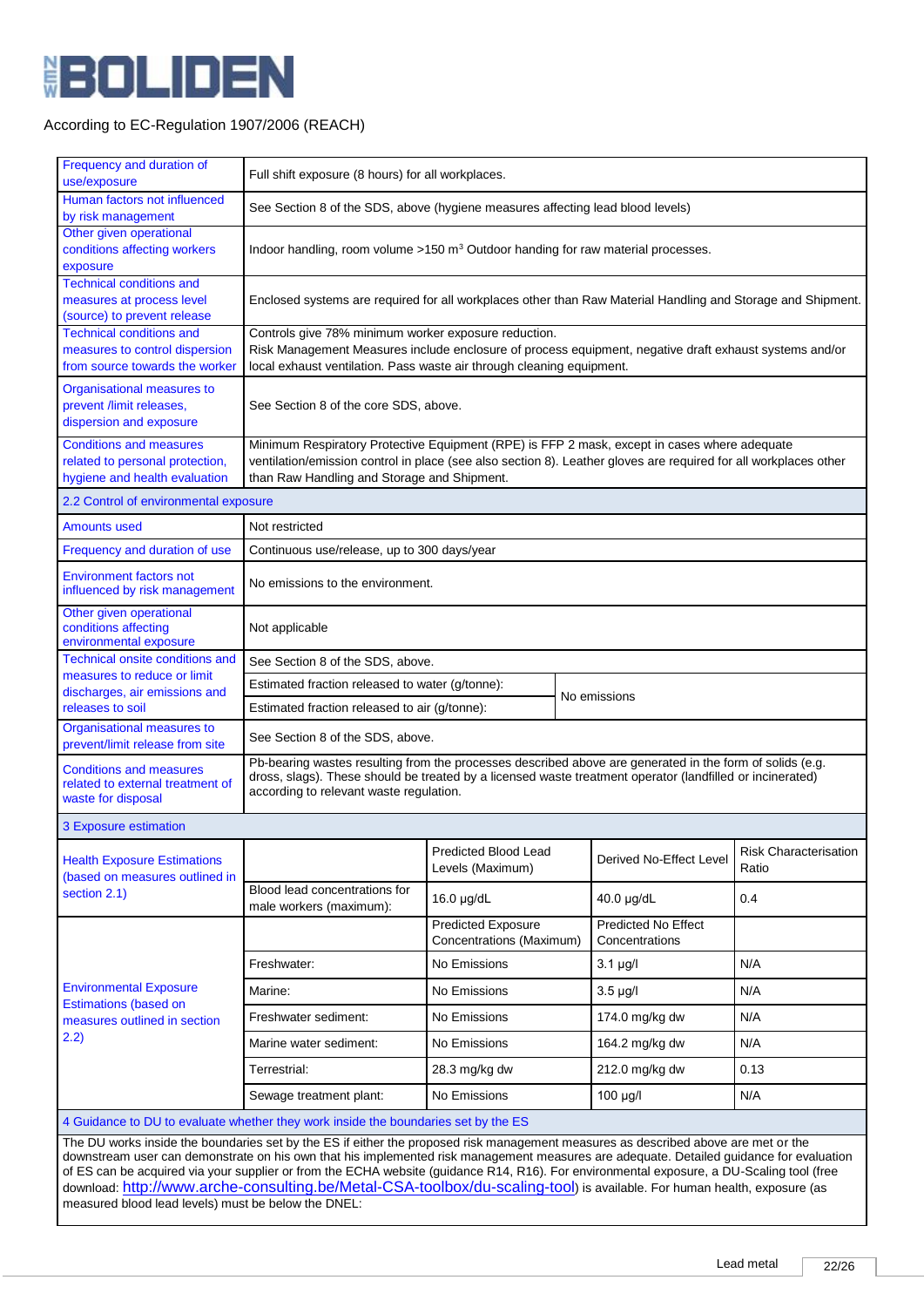

DNEL for male workers: 40 µg/dL

DNEL for female workers of reproductive capacity: 10 µg/dL

# **ES 9: Use of lead metal in lead oxide production**

| 1. Title                                                                                            |                                                                                                                                                                                                                                         |                                                                                            |  |
|-----------------------------------------------------------------------------------------------------|-----------------------------------------------------------------------------------------------------------------------------------------------------------------------------------------------------------------------------------------|--------------------------------------------------------------------------------------------|--|
| <b>Identified Use</b>                                                                               | Use of lead metal in lead oxide production                                                                                                                                                                                              |                                                                                            |  |
| Systemic title based on use<br>descriptor                                                           | SU 8; ERC 6a; PC 19                                                                                                                                                                                                                     |                                                                                            |  |
| 2. Operational conditions and risk management measures                                              |                                                                                                                                                                                                                                         |                                                                                            |  |
| <b>Involved PROCs</b>                                                                               | <b>Involved Tasks</b>                                                                                                                                                                                                                   |                                                                                            |  |
| PROC 21, 22, 24, 26                                                                                 | Lead oxide production: production of crude oxide, further oxidation/calcination, grinding/milling, packaging                                                                                                                            |                                                                                            |  |
| <b>PROC 21</b>                                                                                      |                                                                                                                                                                                                                                         | Internal logistics: storage (raw materials, finished goods) and shipment of finished goods |  |
| PROC <sub>28</sub>                                                                                  |                                                                                                                                                                                                                                         | Repair, cleaning, and maintenance, quality control, engineering                            |  |
| 2.1 Control of workers exposure                                                                     |                                                                                                                                                                                                                                         |                                                                                            |  |
| <b>Product characteristic</b>                                                                       | Ingots of highly refined metallic lead (99.9 %) are used as raw material. The oxidation products are powders.<br>Varying levels of dustiness will occur during the process steps.                                                       |                                                                                            |  |
| <b>Amounts used</b>                                                                                 | Not restricted                                                                                                                                                                                                                          |                                                                                            |  |
| Frequency and duration of<br>use/exposure                                                           | Full shift (8 hours) exposure for all workplaces (not restricted).                                                                                                                                                                      |                                                                                            |  |
| Human factors not influenced<br>by risk management                                                  | See Section 8 of the SDS, above (hygiene measures affecting lead blood levels)                                                                                                                                                          |                                                                                            |  |
| Other given operational<br>conditions affecting workers<br>exposure                                 | Indoor handling, room volume >1000 m <sup>3</sup> . Process temperature <620°C during production of crude oxide.                                                                                                                        |                                                                                            |  |
| <b>Technical conditions and</b><br>measures at process level<br>(source) to prevent release         | Full containment for the Lead oxide production workplace.                                                                                                                                                                               |                                                                                            |  |
| <b>Technical conditions and</b><br>measures to control dispersion<br>from source towards the worker | Controls give 78% minimum worker exposure reduction.<br>Risk Management Measures include enclosure of process equipment, negative draft exhaust systems and/or<br>local exhaust ventilation. Pass waste air through cleaning equipment. |                                                                                            |  |
| Organisational measures to<br>prevent /limit releases,<br>dispersion and exposure                   | See Section 8 of the core SDS, above.                                                                                                                                                                                                   |                                                                                            |  |
| <b>Conditions and measures</b><br>related to personal protection,<br>hygiene and health evaluation  | Minimum Respiratory Protective Equipment (RPE) is FFP 2 mask, except in cases where adequate<br>ventilation/emission control in place (see also section 8).                                                                             |                                                                                            |  |
| 2.2 Control of environmental exposure                                                               |                                                                                                                                                                                                                                         |                                                                                            |  |
| <b>Amounts used</b>                                                                                 | 14,000 tonnes/annum/site                                                                                                                                                                                                                |                                                                                            |  |
| Frequency and duration of use                                                                       | Continuous use/release, up to 365 days/year                                                                                                                                                                                             |                                                                                            |  |
| <b>Environment factors not</b><br>influenced by risk management                                     | Dilution factor (Freshwater): 10<br>Dilution factor (Marine): 100                                                                                                                                                                       |                                                                                            |  |
| Other given operational<br>conditions affecting<br>environmental exposure                           | Not applicable                                                                                                                                                                                                                          |                                                                                            |  |
| Technical onsite conditions and<br>measures to reduce or limit                                      | See Section 8 of the SDS, above.                                                                                                                                                                                                        |                                                                                            |  |
| discharges, air emissions and                                                                       | Estimated fraction released to water (g/tonne):                                                                                                                                                                                         | 0.015                                                                                      |  |
| releases to soil                                                                                    | Estimated fraction released to air (g/tonne):                                                                                                                                                                                           | 6.45                                                                                       |  |
| Organisational measures to<br>prevent/limit release from site                                       | See Section 8 of the SDS, above.                                                                                                                                                                                                        |                                                                                            |  |
| <b>Conditions and measures</b><br>related to external treatment of<br>waste for disposal            | Pb-bearing wastes resulting from the processes described above are generated in the form of oxides. These<br>waste products are recycled in the production process                                                                      |                                                                                            |  |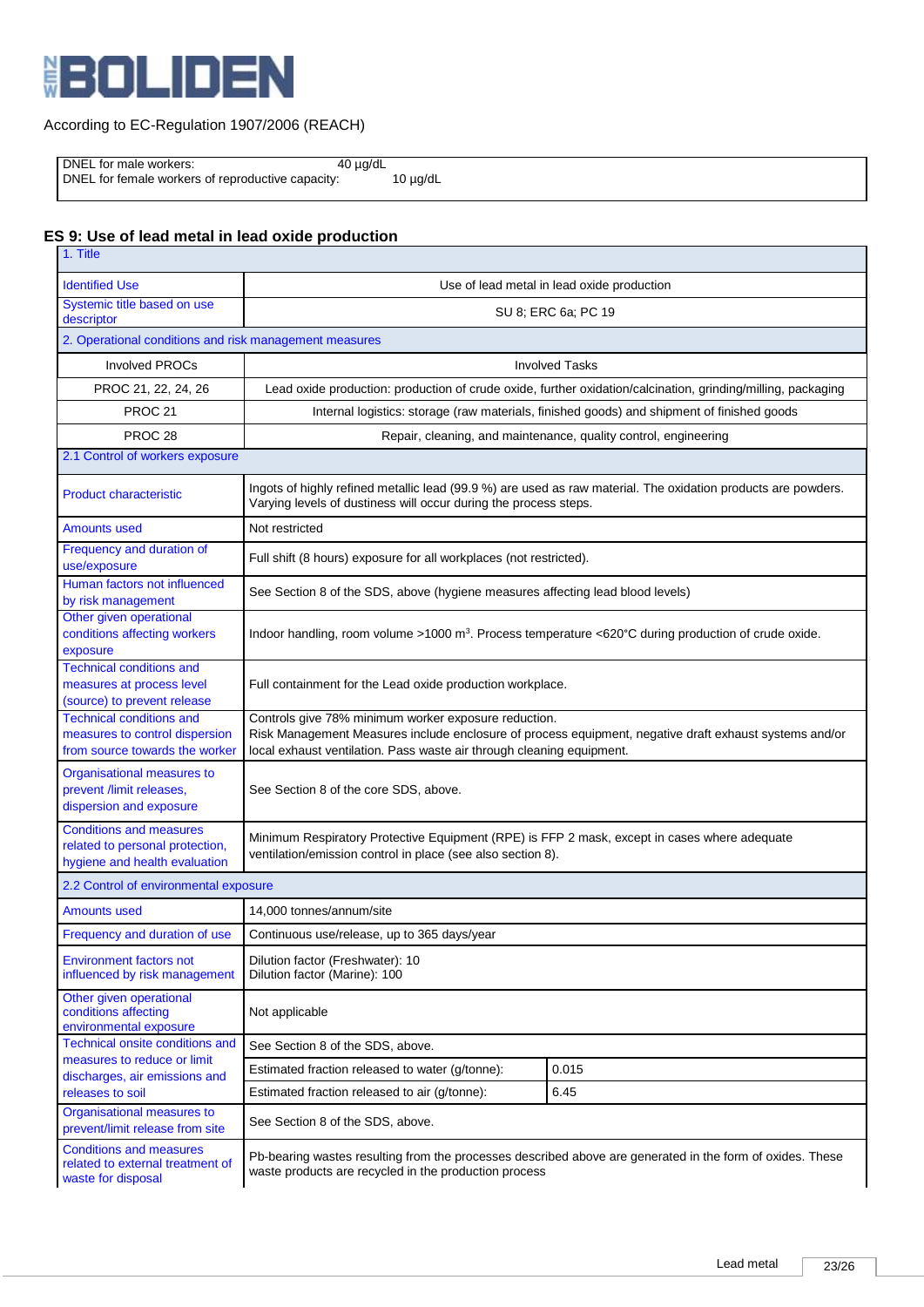

| 3 Exposure estimation                                                              |                                                                                                                                                                                                                                                                                                                                                                                                                                                                                                                                                        |                                                       |                                              |                                       |
|------------------------------------------------------------------------------------|--------------------------------------------------------------------------------------------------------------------------------------------------------------------------------------------------------------------------------------------------------------------------------------------------------------------------------------------------------------------------------------------------------------------------------------------------------------------------------------------------------------------------------------------------------|-------------------------------------------------------|----------------------------------------------|---------------------------------------|
| <b>Health Exposure Estimations</b><br>(based on measures outlined in               |                                                                                                                                                                                                                                                                                                                                                                                                                                                                                                                                                        | <b>Predicted Blood Lead</b><br>Levels (Maximum)       | Derived No-Effect Level                      | <b>Risk Characterisation</b><br>Ratio |
| section 2.1)                                                                       | Blood lead concentrations for<br>male workers (maximum):                                                                                                                                                                                                                                                                                                                                                                                                                                                                                               | 39.0 µg/dL                                            | 40.0 µg/dL                                   | 0.98                                  |
|                                                                                    |                                                                                                                                                                                                                                                                                                                                                                                                                                                                                                                                                        | <b>Predicted Exposure</b><br>Concentrations (Maximum) | <b>Predicted No Effect</b><br>Concentrations |                                       |
|                                                                                    | Freshwater:                                                                                                                                                                                                                                                                                                                                                                                                                                                                                                                                            | $0.88 \mu g/l$                                        | $3.1 \mu g/l$                                | 0.28                                  |
| <b>Environmental Exposure</b><br><b>Estimations (based on</b>                      | Marine:                                                                                                                                                                                                                                                                                                                                                                                                                                                                                                                                                | $0.052$ µg/l                                          | $3.5 \mu g/l$                                | 0.015                                 |
| measures outlined in section                                                       | Freshwater sediment:                                                                                                                                                                                                                                                                                                                                                                                                                                                                                                                                   | 160.92 mg/kg dw                                       | 174.0 mg/kg dw                               | 0.92                                  |
| 2.2)                                                                               | Marine water sediment:                                                                                                                                                                                                                                                                                                                                                                                                                                                                                                                                 | 62.31 mg/kg dw                                        | 164.2 mg/kg dw                               | 0.38                                  |
|                                                                                    | Terrestrial:                                                                                                                                                                                                                                                                                                                                                                                                                                                                                                                                           | 28.33 mg/kg dw                                        | 212.0 mg/kg dw                               | 0.13                                  |
|                                                                                    | Sewage treatment plant:                                                                                                                                                                                                                                                                                                                                                                                                                                                                                                                                | 14 µg/l                                               | $100 \mu g/l$                                | 0.14                                  |
| 4 Guidance to DU to evaluate whether they work inside the boundaries set by the ES |                                                                                                                                                                                                                                                                                                                                                                                                                                                                                                                                                        |                                                       |                                              |                                       |
| measured blood lead levels) must be below the DNEL:                                | The DU works inside the boundaries set by the ES if either the proposed risk management measures as described above are met or the<br>downstream user can demonstrate on his own that his implemented risk management measures are adequate. Detailed guidance for evaluation<br>of ES can be acquired via your supplier or from the ECHA website (guidance R14, R16). For environmental exposure, a DU-Scaling tool (free<br>download: http://www.arche-consulting.be/Metal-CSA-toolbox/du-scaling-tool) is available. For human health, exposure (as |                                                       |                                              |                                       |

DNEL for male workers: 40 µg/dL<br>DNEL for female workers of reproductive capacity: 10 µg/dL DNEL for female workers of reproductive capacity:

# **ES 10: Use of molten lead as heat transfer fluid in closed process**

| 1. Title                                                                                               |                                                                                                                                                                                                                                                                                             |  |  |
|--------------------------------------------------------------------------------------------------------|---------------------------------------------------------------------------------------------------------------------------------------------------------------------------------------------------------------------------------------------------------------------------------------------|--|--|
| <b>Identified Use</b>                                                                                  | Professional Use of Lead Solder                                                                                                                                                                                                                                                             |  |  |
| Systemic title based on use<br>descriptor                                                              | SU 14, SU15; ERC 7; PC 16                                                                                                                                                                                                                                                                   |  |  |
| 2. Operational conditions and risk management measures                                                 |                                                                                                                                                                                                                                                                                             |  |  |
| <b>Involved PROCs</b>                                                                                  | <b>Involved Tasks</b>                                                                                                                                                                                                                                                                       |  |  |
| PROC <sub>2</sub>                                                                                      | Lead is used in liquid/molten form in an enclosure (main crucible belt) 24 hours per day, 365 days per year. The<br>molten lead bath is covered by a thick layer of mineral granulates (vermiculite), so its contact between ambient<br>air and molten lead is avoided                      |  |  |
| PROC 8b, PROC 23, PROC<br>24, PROC 26                                                                  | Removal of the vermiculite insulation and the lead oxide solid layer. Drainage of the liquid/molten lead in open<br>air and transfer to ancillary containers. Skimming of the ancillary crucible (lead after remelting. Filling of the<br>crucible belt with liquid/molten lead in open air |  |  |
| 2.1 Control of workers exposure                                                                        |                                                                                                                                                                                                                                                                                             |  |  |
| <b>Product characteristic</b>                                                                          | Molten lead is used as a heat transfer fluid in closed process.                                                                                                                                                                                                                             |  |  |
| <b>Amounts used</b>                                                                                    | Amount in tank: approx. 45 tonnes                                                                                                                                                                                                                                                           |  |  |
| Frequency and duration of<br>use/exposure                                                              | 8 hour shift 350 days a year. Maintenance: maximum once a year                                                                                                                                                                                                                              |  |  |
| Human factors not influenced<br>by risk management                                                     | See Section 8 of the SDS, above (hygiene measures affecting lead blood levels)                                                                                                                                                                                                              |  |  |
| Other given operational<br>conditions affecting workers<br>exposure                                    | No limitations assessed                                                                                                                                                                                                                                                                     |  |  |
| <b>Technical conditions and</b><br>measures at process level<br>(source) to prevent release            | None needed.                                                                                                                                                                                                                                                                                |  |  |
| <b>Technical conditions and</b><br>measures to control<br>dispersion from source<br>towards the worker | Ensure good ventilation where possible.                                                                                                                                                                                                                                                     |  |  |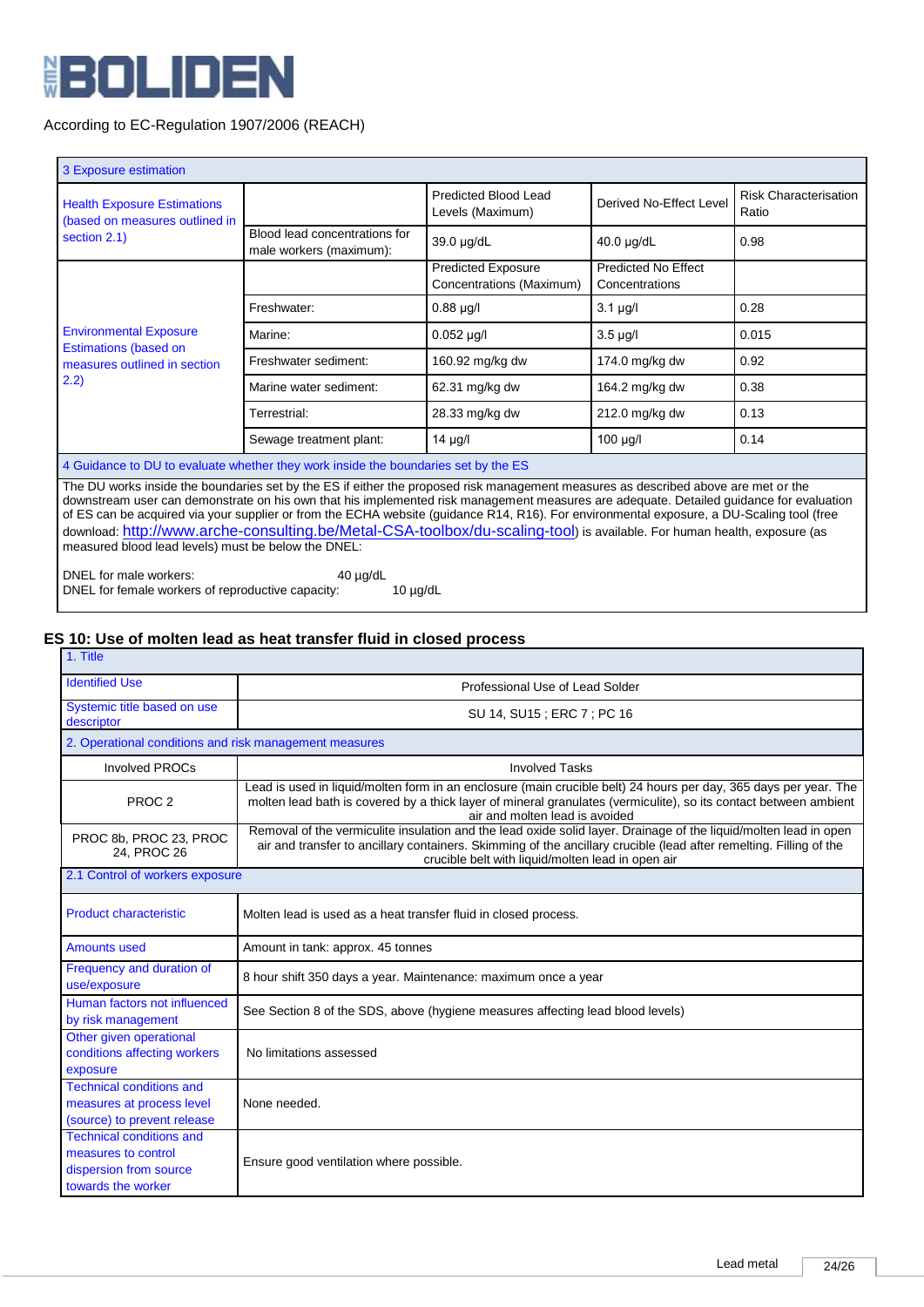

| Organisational measures to<br>prevent /limit releases,<br>dispersion and exposure                                                                                                                                                                                                                                                                                                                                                                                                                                                                                                                                                                                                                                              | See Section 8 of the core SDS, above.                                   |                                          |                         |                                |  |  |  |
|--------------------------------------------------------------------------------------------------------------------------------------------------------------------------------------------------------------------------------------------------------------------------------------------------------------------------------------------------------------------------------------------------------------------------------------------------------------------------------------------------------------------------------------------------------------------------------------------------------------------------------------------------------------------------------------------------------------------------------|-------------------------------------------------------------------------|------------------------------------------|-------------------------|--------------------------------|--|--|--|
| <b>Conditions and measures</b><br>related to personal protection,<br>hygiene and health evaluation                                                                                                                                                                                                                                                                                                                                                                                                                                                                                                                                                                                                                             | For operations covered by this scenario, gloves should ideally be worn. |                                          |                         |                                |  |  |  |
| 2.2 Control of environmental exposure                                                                                                                                                                                                                                                                                                                                                                                                                                                                                                                                                                                                                                                                                          |                                                                         |                                          |                         |                                |  |  |  |
| Overview                                                                                                                                                                                                                                                                                                                                                                                                                                                                                                                                                                                                                                                                                                                       | No environmental emissions.                                             |                                          |                         |                                |  |  |  |
| <b>Conditions and measures</b><br>related to recovery of articles<br>at the end of service life                                                                                                                                                                                                                                                                                                                                                                                                                                                                                                                                                                                                                                | Not applicable                                                          |                                          |                         |                                |  |  |  |
| 3 Exposure estimation                                                                                                                                                                                                                                                                                                                                                                                                                                                                                                                                                                                                                                                                                                          |                                                                         |                                          |                         |                                |  |  |  |
| <b>Health Exposure estimations</b><br>(based on measures outlined<br>in section 2.1)                                                                                                                                                                                                                                                                                                                                                                                                                                                                                                                                                                                                                                           |                                                                         | Predicted Blood Lead<br>Levels (Maximum) | Derived No Effect Level | Risk Characterisation<br>Ratio |  |  |  |
|                                                                                                                                                                                                                                                                                                                                                                                                                                                                                                                                                                                                                                                                                                                                | <b>Blood lead concentrations</b><br>for male workers<br>(maximum):      | $4.3 \mu g/dL$                           | 40µg/dL                 | < 0.15                         |  |  |  |
| <b>Environmental Exposure</b><br>estimations (based on<br>measures outlined in section<br>2.2)                                                                                                                                                                                                                                                                                                                                                                                                                                                                                                                                                                                                                                 | Not applicable                                                          |                                          |                         |                                |  |  |  |
| 4 Guidance to DU to evaluate whether they work inside the boundaries set by the ES                                                                                                                                                                                                                                                                                                                                                                                                                                                                                                                                                                                                                                             |                                                                         |                                          |                         |                                |  |  |  |
| The DU works inside the boundaries set by the ES if either the proposed risk management measures as described above are met or the<br>downstream user can demonstrate on his own that his implemented risk management measures are adequate. Detailed guidance for evaluation<br>of ES can be acquired via your supplier or from the ECHA website (guidance R14, R16). For environmental exposure, a DU-Scaling tool (free<br>download: http://www.arche-consulting.be/Metal-CSA-toolbox/du-scaling-tool) is available. For human health, exposure (as<br>measured blood lead levels) must be below the DNEL:<br>DNEL for male workers:<br>$40 \mu q/dL$<br>DNEL for female workers of reproductive capacity:<br>$10 \mu q/dL$ |                                                                         |                                          |                         |                                |  |  |  |

#### **ES 11: Professional Use of Lead Solder** 1. Title

| .                                                                                           |                                                                                                                                                 |  |  |  |  |
|---------------------------------------------------------------------------------------------|-------------------------------------------------------------------------------------------------------------------------------------------------|--|--|--|--|
| <b>Identified Use</b>                                                                       | Professional Use of Lead Solder                                                                                                                 |  |  |  |  |
| Systemic title based on use<br>descriptor                                                   | PC 7, PC 38; SU 15, SU 16, SU 17, SU 19, SU 0; AC 3, AC 7; ERC 0, ERC 8c.                                                                       |  |  |  |  |
| 2. Operational conditions and risk management measures                                      |                                                                                                                                                 |  |  |  |  |
| <b>Involved PROCs</b>                                                                       | <b>Involved Tasks</b>                                                                                                                           |  |  |  |  |
| PROC 0, PROC 4, PROC 5,<br>PROC 15, PROC 25                                                 | Use of low temperature melting solders for electrical appliance assemblage or repair and pipe joining or<br>assembly of stained glass articles. |  |  |  |  |
| 2.1 Control of workers exposure                                                             |                                                                                                                                                 |  |  |  |  |
| <b>Product characteristic</b>                                                               | Ingots, wire or powder of metallic alloy containing lead (typically range of 37-75%).                                                           |  |  |  |  |
| Amounts used                                                                                | Based on maximum professional use of 20 kg per shift.                                                                                           |  |  |  |  |
| Frequency and duration of<br>use/exposure                                                   | Use of lead solders is assumed to occur 0.5 - 3 hours per day, five days per week                                                               |  |  |  |  |
| Human factors not influenced<br>by risk management                                          | See Section 8 of the SDS, above (hygiene measures affecting lead blood levels)                                                                  |  |  |  |  |
| Other given operational<br>conditions affecting workers<br>exposure                         | No limitations assessed                                                                                                                         |  |  |  |  |
| <b>Technical conditions and</b><br>measures at process level<br>(source) to prevent release | None needed.                                                                                                                                    |  |  |  |  |
| <b>Technical conditions and</b><br>measures to control<br>dispersion from source            | Ensure good ventilation where possible.                                                                                                         |  |  |  |  |